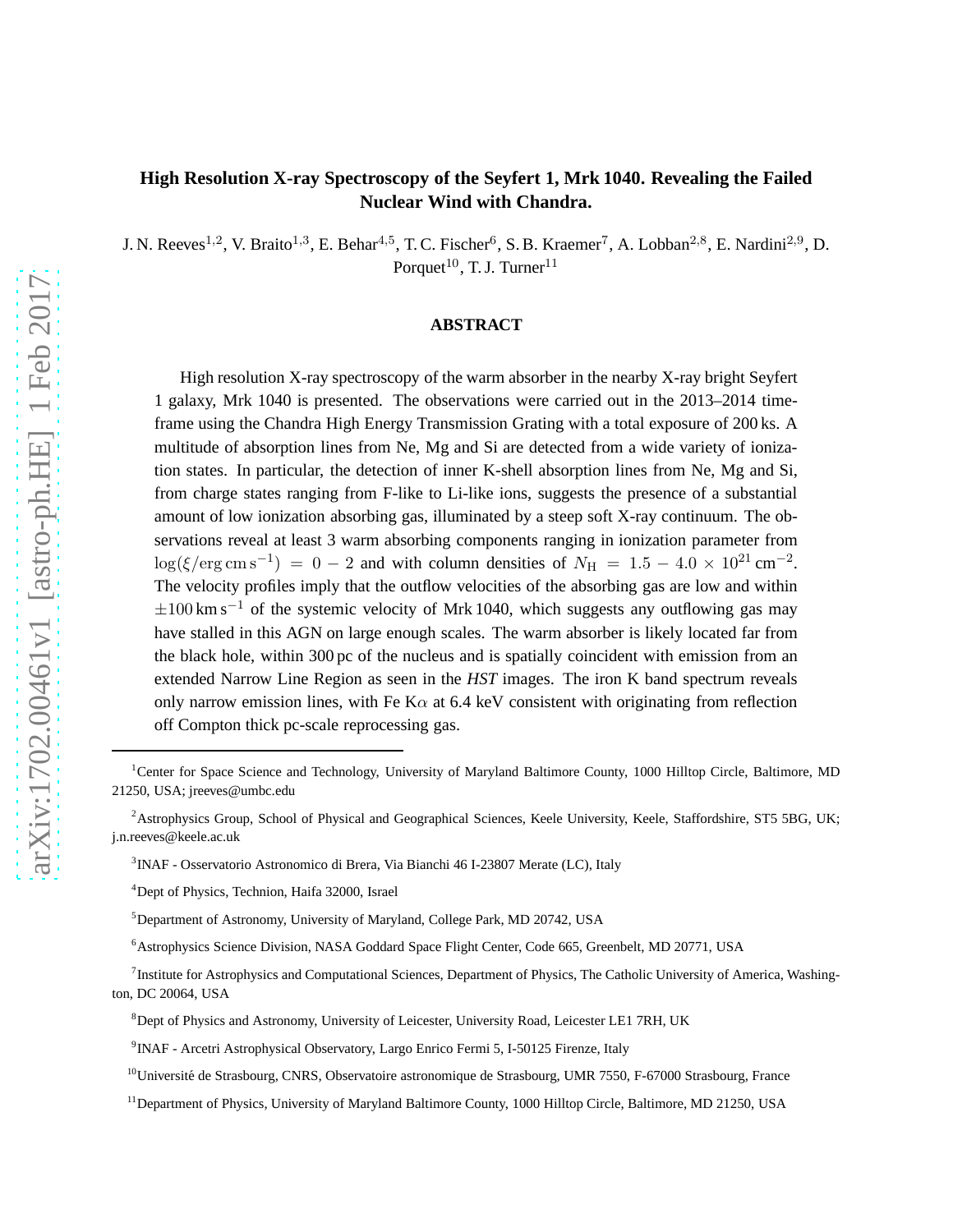*Subject headings:* galaxies:active — galaxies: individual: Mrk 1040 — X-rays: galaxies

#### **1. Introduction**

Material existing within the vicinity of the super-massive black hole in an Active Galactic Nucleus (AGN) can significantly modify the resultant X-ray spectrum. Consequently, detailed studies of the reprocessed primary X-ray emission can reveal valuable information about the kinematics and geometry of the central nucleus. In the soft X-ray band (below 2 keV), the dominant reprocessing mechanism is absorption by photoionized (or "warm") material along the line of sight. In fact systematic X-ray studies of AGN with *ASCA*, *Chandra*, *XMM-Newton* and *Suzaku* have established that at least half of all type 1 Seyferts host warm absorbers [\(Reynolds 1997](#page-22-0); [George et al. 1998](#page-20-0); [Crenshaw](#page-19-0) et al. [2003](#page-19-0); [Porquet et al. 2004](#page-22-1); [Blustin et al.](#page-19-1) [2005;](#page-19-1) [McKernan et al. 2007](#page-21-0); [Tombesi et al. 2013](#page-23-0)). When observed at high spectral resolution, such as with the X-ray grating spectrometers onboard either *Chandra* or *XMM-Newton*, the warm absorber is seen to give rise to numerous narrow absorption lines from astrophysically abundant elements such as C, N, O, Ne, Mg, Si, S and Fe [\(Kaastra et al. 2000](#page-20-1); [Kaspi et al. 2002;](#page-21-1) [Blustin et al. 2002](#page-19-2); [McKernan et al. 2003](#page-21-2)). The warm absorption is often seen to be outflowing and can arise from gas covering a wide (several orders of magnitude) range of column densities and ionization parameters.

Indeed the X-ray spectral signatures of the warm absorber range can arise from very low ionization gas from ions with low charge states; such as from the Unresolved Transition Array (UTA) of M-shell iron (< Fe XVII) at ∼ 16Å [\(Sako et al. 2001](#page-22-2); [Behar et al. 2001](#page-19-3)) or from inner (K-shell) transitions of L-shell ions from lighter elements, such as O through to Si [\(Behar & Netzer 2002;](#page-19-4) [Gu et al. 2005\)](#page-20-2). On the other hand, the absorbing gas can also be very highly ionized, in some cases arising from H-like and He-like iron, where such highly ionized gas may originate from an accretion disk wind (e.g., [Reeves et al. 2004](#page-22-3); [Risaliti et al. 2005](#page-22-4); [Braito et al. 2007](#page-19-5); [Turner et al. 2008](#page-23-1); [Tombesi et al. 2010](#page-23-2); [Gofford et al. 2013](#page-20-3)). The associated absorption lines are often blueshifted, thus implying outflowing winds, with velocities ranging from a few hundred to a few thousand  $km s^{-1}$ , or even exceeding 10000 km s<sup>-1</sup> in the case of the socalled ultra fast outflows [\(Chartas et al. 2002](#page-19-6); [Pounds et al.](#page-22-5) [2003;](#page-22-5) [Reeves et al. 2003](#page-22-6); [Tombesi et al. 2013](#page-23-0); [Gofford et al. 2013](#page-20-3); [Nardini et al. 2015;](#page-21-3) [Tombesi et al. 2015](#page-23-3); [Longinotti et al. 2015\)](#page-21-4).

With the exception of the ultra fast outflows, which are often highly ionized and may originate from an accretion disk wind on sub-pc scales, most soft X-ray warm absorbers are thought to be typically located at fairly large distances from the central black hole. This is as a result of their low ionization parameters and outflow velocities ( $< 1000 \,\mathrm{km \,s}^{-1}$ ), their (relative) lack of variability, plus in some cases from their inferred low densities (e.g., NGC 3783: [Behar et al. 2003;](#page-19-7) [Krongold et al. 2005](#page-21-5); Mrk 279: [Scott et al.](#page-22-7) [2004;](#page-22-7) [Ebrero et al. 2010](#page-20-4); NGC 4051: [Steenbrugge et al. 2009;](#page-22-8) Mrk 290: [Zhang et al. 2011](#page-23-4); and Mkn 509: [Kaastra et al. 2012](#page-20-5)). These soft X-ray warm absorbers can be associated with, for example, a wind originating from the putative parsec scale torus [\(Blustin et al. 2005](#page-19-1)) or the latter stages of an accretion disc wind which has propagated out to larger radii [\(Proga & Kallman 2004;](#page-22-9) [Tombesi et al. 2013\)](#page-23-0), or from gas associated with the AGN Narrow Line Regions [\(Crenshaw et al. 2000;](#page-19-8) [Crenshaw & Kraemer 2000](#page-19-9)). Although the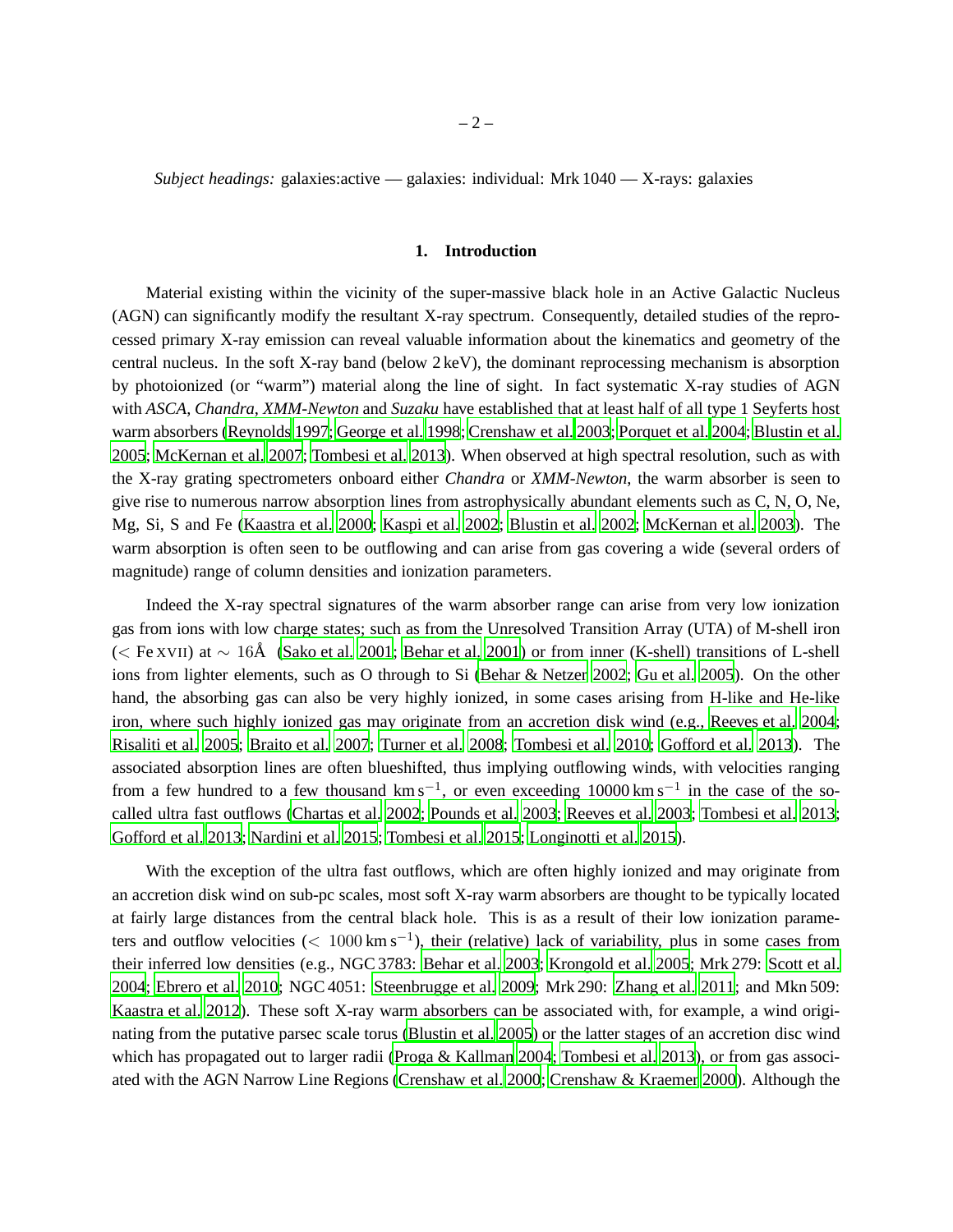exact kinematic contribution of the warm absorbers to the total AGN luminosity can be difficult to assess [\(Crenshaw & Kraemer 2012](#page-19-10)), they may still play a key role in shaping the wide scale properties of AGN host galaxies [\(Hopkins & Elvis 2010\)](#page-20-6).

## **1.1. The Target: Markarian 1040**

Mrk 1040 (also known as NGC 931) is a bright, nearby  $(z = 0.016652,$  [Huchra et al. 1999](#page-20-7)) type-1 Seyfert galaxy. The likely black hole mass is  $\log(M_{\rm BH}/M_{\odot}) = 7.64 \pm 0.40$  [\(Zhou et al. 2010](#page-23-5); [De Marco et al.](#page-19-11) [2013\)](#page-19-11), as estimated from its stellar velocity dispersion [\(Nelson & Whittle 1995;](#page-21-6) [Tremaine et al. 2002](#page-23-6)). In Xrays, Mrk 1040 was observed by *ASCA* in August 1994 [\(Reynolds et al. 1995](#page-22-10)) and the spectral features were interpreted as arising from a warm absorber plus a strong broad, fluorescent Fe K $\alpha$  emission line (FWHM  $\sim 16000-70000$  km s<sup>-1</sup>;  $EW = 500 \pm 250$  eV). It is also bright in the hard X-ray bandpass, having been detected in the 70 month Swift BAT catalogue, with a 14-195 keV band flux of  $6.1 \times 10^{-11}$  erg cm<sup>-2</sup> s<sup>-1</sup> [\(Baumgartner et al. 2013](#page-19-12)). Mrk 1040 was subsequently observed by *XMM-Newton* in February 2009 when the source flux was high, with a total exposure of ∼84 ks. The spectrum revealed all the classic Seyfert 1 characteristics; a soft X-ray excess, a deep warm absorber below  $2 \text{ keV}$  and a strong Fe K $\alpha$  line profile [\(Tripathi et al. 2011](#page-23-7)). The AGN is also strongly variable on timescales of  $10^4$  s and an energy dependent lag was claimed from the *XMM-Newton* observation [\(Tripathi et al. 2011](#page-23-7)), similar to the soft X-ray (or negative) lags that have been claimed in other AGN [\(De Marco et al. 2013](#page-19-11)). Yet despite its X-ray brightness, similar to other bright and nearby Seyfert 1 galaxies, the X-ray spectrum of Mrk 1040 is comparatively understudied and no high resolution X-ray spectrum has yet been published on this AGN.

The host galaxy of Mrk 1040 is a Sbc spiral galaxy and is viewed at high inclination of  $b/a = 0.21$ [\(de Zotti & Gaskell 1985;](#page-19-13) [Amram et al. 1992](#page-19-14)). The UV continuum is heavily reddened, which [Crenshaw & Kraemer](#page-19-15) [\(2001](#page-19-15)) suggested was due to dust in the plane of the host galaxy. Based on the width of  $H\beta$ , Full Width at Half Maximum (FWHM) of  $\sim1830$  km s $^{-1}$ , it is classified as a Narrow-Line Seyfert 1 [\(Osterbrock & Shuder](#page-21-7) [1982\)](#page-21-7). If the narrowness of the Balmer lines is due to a line-of-sight close to the rotation axis of the black hole/accretion disk [\(Kraemer et al. 2012](#page-21-8)), then our view of the AGN in Mrk 1040 may be roughly pole-on, which suggests that the AGN is highly inclined with respect to the disk of the host galaxy.

This paper presents the analysis of a series of *Chandra* High Energy Transmission Grating (HETG) [\(Weisskopf et al. 2000](#page-23-8); [Canizares et al. 2005\)](#page-19-16) observations of Mrk 1040 from October 2013 to March 2014, with a total exposure of ∼ 200 ks. Indeed the observations provide the first reported high spectral resolution observations of this Seyfert 1 galaxy over the X-ray band. Subsequent observations with *XMM-Newton* were also obtained during 2015, with a total exposure of 175 ks in the RGS; these together with the archival observation from 2009 will be presented in a subsequent paper (hereafter paper II). One of the primary goals was to study the warm absorber in this AGN in unprecedented detail and resolution. Here the HETG provides the higher energy coverage of the warm absorber, especially in the 1 keV band and above and covering the Ne through Fe K-shell lines, with the RGS providing high sensitivity coverage at lower energies down to 0.3 keV.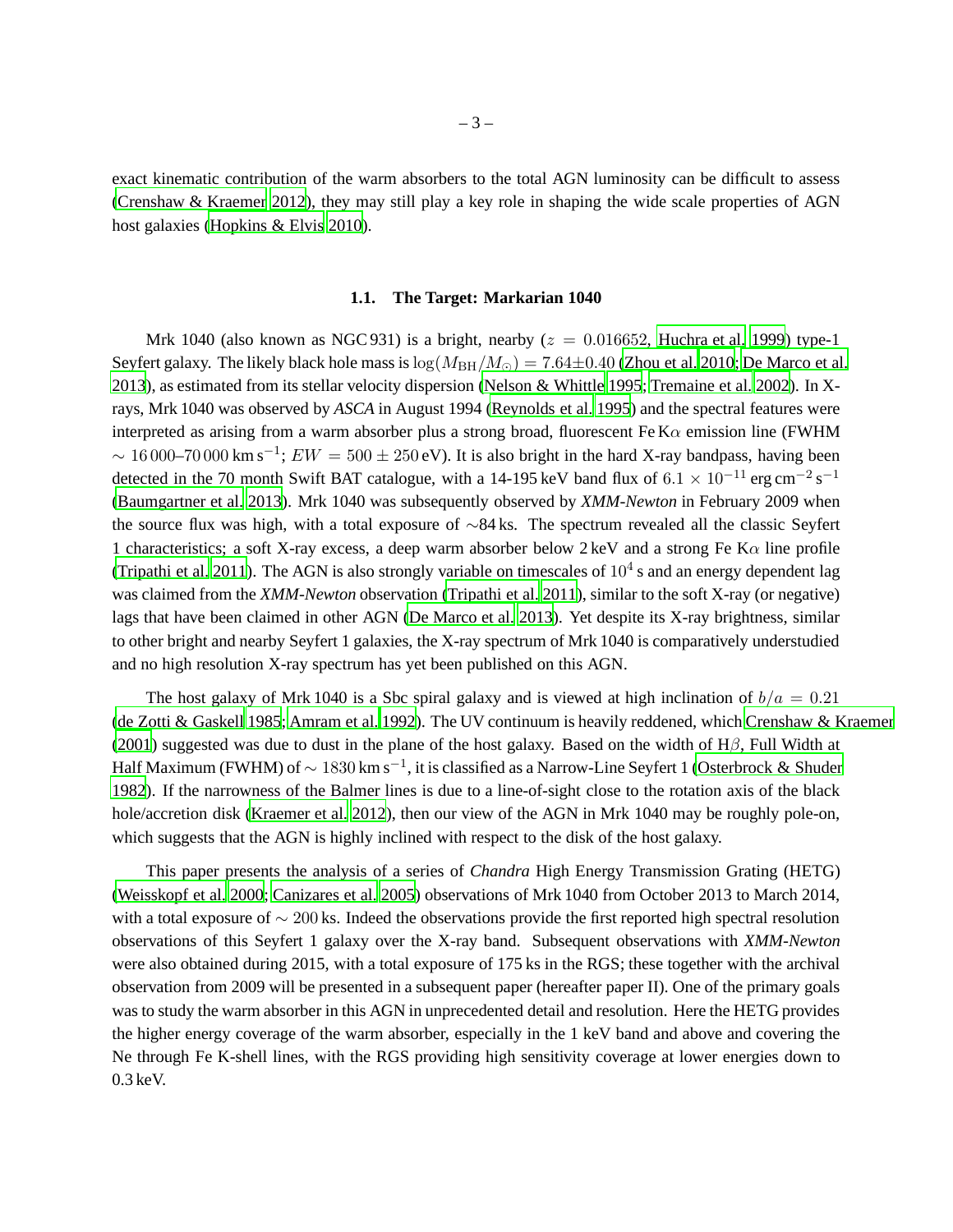The paper is organized as follows. In Section 2, we describe the observations and reduction of the HETG spectra. Section 3 is devoted to the spectral fitting of the HETG data, including atomic line detections and identifications as well as the measurements of the kinematics and profiles of the absorption lines. The properties of the emission lines, such as in the iron K-shell band and the He-like triplets, are also presented. Section 4 presents photoionization modeling of the X-ray absorption in the HETG, which as will be shown requires multiple absorption components to cover the wide range of ionization states seen in the absorption spectrum. In Section 5, we discuss about the origins and infer some physical properties of the X-ray absorbing media observed in Mrk 1040. The properties of the X-ray gas are then compared to the images and kinematics of the nuclear [O III] emitting gas seen from archival *Hubble Space Telescope* (*HST*) observations. As we will show, the X-ray absorber appears to show no evidence of outflow to high precision and the ionized gas may be in part associated with a failed wind located within ∼ 100 pc of the nucleus.

## **2. Chandra Observations and Data Reduction**

*Chandra* observed Mrk 1040 four times between 24 September 2013 to 3 March 2014 (see Table 1 for a summary), with three of the four observations occurring within a one week period from 25 February 2014 and 3 March 2014. Spectra were extracted with the CIAO package v4.7 [\(Fruscione et al. 2006](#page-20-8)). Only the first order dispersed spectra were considered for both the MEG (Medium Energy Grating) and HEG (High Energy Grating) and the  $\pm 1$  orders for each grating were subsequently combined for each sequence. No significant spectral variability was observed between the four sequences, with only modest ∼ 5% variations in count rate (see Table 1). Therefore the spectra were combined from all four sequences to yield a single 1st order spectrum for each of the MEG and HEG, yielding respective net source count rates of  $0.457 \pm 0.002$  s $^{-1}$ (from 0.8–5.0 keV) and  $0.238 \pm 0.001 \text{ s}^{-1}$  (from 1.2-9.0 keV) respectively for a total exposure time of 197.8 ks. The total counts obtained exceeded 90000 and 47000 counts for MEG and HEG respectively, while the background count rate was negligible. The undispersed zeroth order image shows no evidence for extended X-ray emission in excess of the telescope point spread function.

The resultant time-averaged source spectra were subsequently binned at 3 different levels. These correspond to either at Half Width at Half Maximum (HWHM) of the spectral resolution (i.e.  $\Delta \lambda = 10 \text{ mA}$ and  $\Delta\lambda = 5$  mÅ bins for MEG and HEG respectively), at the FWHM of the resolution, or at twice the FWHM resolution. Note that at 1 keV (or  $12.3984\text{\AA}$ ), the HWHM binning corresponds to velocity intervals of  $\Delta v = 240 \text{ km s}^{-1}$  and  $\Delta v = 120 \text{ km s}^{-1}$ , per spectral bin, for the MEG and HEG respectively. The former finer HWHM binning was adopted for the subsequent spectral fitting as well as for obtaining velocity profiles of the lines, while the latter more coarsely binned spectra (FWHM or twice FWHM) were used for an initial inspection of the data and for some of the spectral plots. The MEG and HEG spectra were analyzed over the energy ranges of 0.8–5.0 keV and 1.2–9.0 keV respectively. Below 0.8 keV, the signal to noise of the MEG data was low due to the build up of contamination over time on the ACIS-S CCDs and was excluded from the subsequent fitting. A cross normalization constant between the MEG and HEG spectra has been included in all the subsequent fits, however in each case it is consistent with 1.0. Note the overall fluxes, obtained against an absorbed power-law, correspond to  $F_{0.5-2\,\text{keV}} = 1.1 \times 10^{-11} \text{ erg cm}^{-2} \text{ s}^{-1}$  and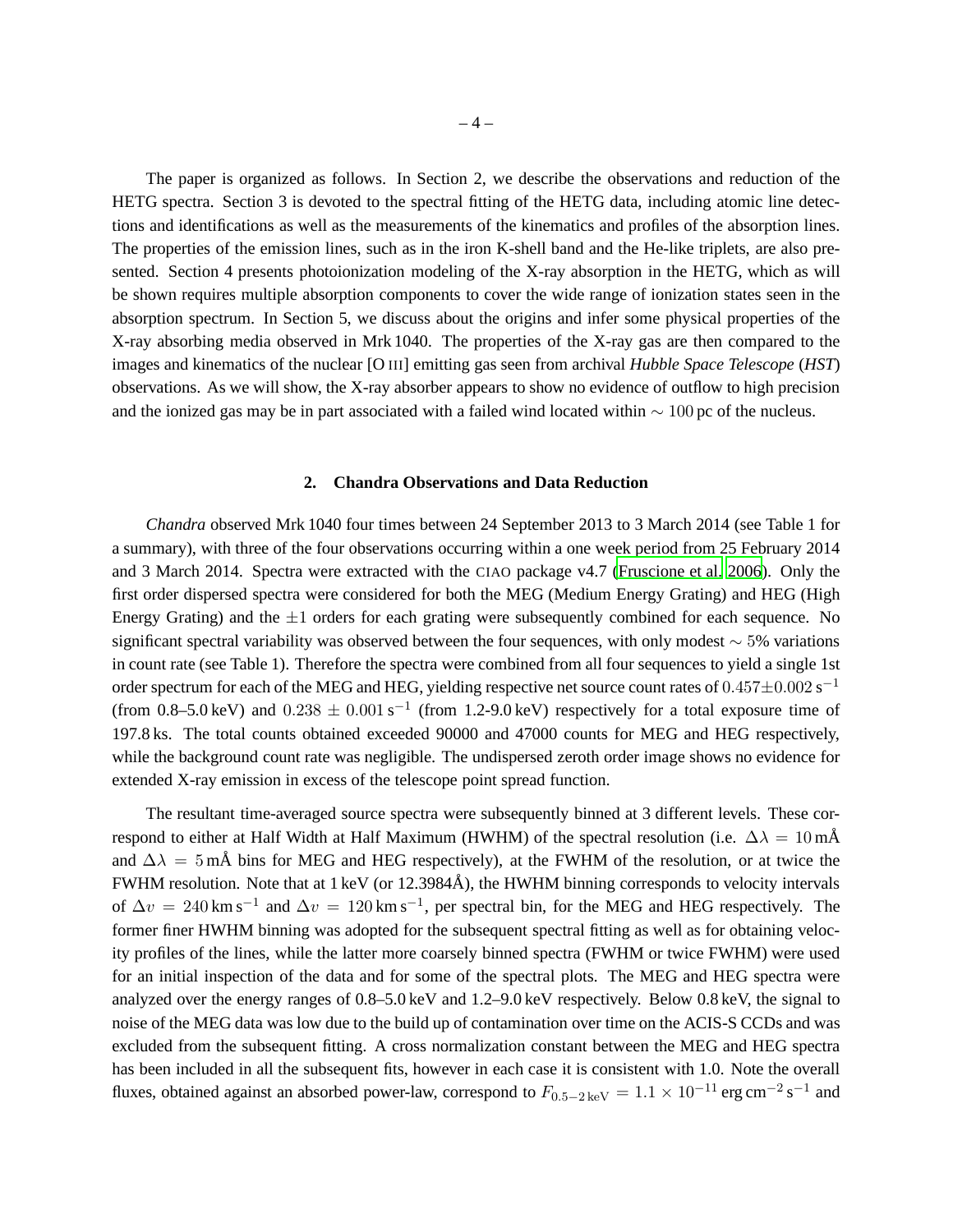$F_{2-10 \text{ keV}} = 3.7 \times 10^{-11} \text{ erg cm}^{-2} \text{ s}^{-1}$  respectively.

The C-statistic [\(Cash 1979\)](#page-19-17) was employed in the subsequent spectral fits to the HETG, as although an overall large number of counts were obtained in the observations, towards the lower energy (longer wavelength) end of each grating spectrum the total source counts per bin drops below  $N < 20$  in some of the spectral bins, which is also true at the centroids of the deepest absorption lines in the spectrum. In the case of  $\chi^2$  minimization, this would lead to the continuum level being somewhat underestimated at soft X-ray energies. All fit parameters are given in the rest frame of the quasar at  $z = 0.016652$  and are stated in energy units, adopting the conversion factor of 1 keV being equivalent to 12.3984Å in wavelength. In all of the fits, a Galactic absorption of hydrogen column density of  $N_H = 6.7 \times 10^{20}$  cm<sup>-2</sup> [\(Kalberla et al. 2005](#page-20-9)) was adopted, modeled with the "Tuebingen–Boulder" absorption model (TBABS in XSPEC), see [Wilms et al.](#page-23-9) [\(2000](#page-23-9)) and references therein for the cross–sections and abundances used in this model. Note that upon including molecular hydrogen, the Galactic column rises to  $N_{\rm H} = 8.84 \times 10^{20}$  cm<sup>-2</sup>, e.g. see [Willingale et al.](#page-23-10) [\(2013](#page-23-10)), although the spectra above 0.8 keV are not sensitive to the exact value adopted here. Values of  $H_0 = 70$  km s<sup>-1</sup> Mpc<sup>-1</sup>, and  $\Omega_{\Lambda_0} = 0.73$  are assumed throughout and errors are quoted at 90% confidence  $(\Delta \chi^2 = 2.7)$ , for 1 parameter of interest.

#### **3. X-ray Spectral Fitting**

#### **3.1. The Overall Spectral Form**

Figure [1](#page-24-0) shows the observed HETG spectrum of Mrk 1040, where the spectrum has been unfolded through the instrumental response against a powerlaw model of photon index  $\Gamma = 2$  in order to produce a fluxed spectrum in  $\nu F_{\nu}$  flux units. The spectrum has been plotted at the FWHM spectral resolution and over the wavelength (energy) range from  $1.7\text{\AA}-15.2\text{\AA}$  (or 0.82–7.3 keV) and is plotted in wavelength (in the observed frame) to show the overall spectral form. The spectrum shows many clear signatures of a warm absorber, with several K-shell absorption lines present from the most abundant elements, where the strongest lines have been identified in the figure panels. Aside from the highly ionized absorption lines from He and H-like ions (e.g. from Ne, Mg and Si, as well as the H-like lines from S and Ar), evidence for lower ionization absorption is also present. This is in the form of inner K-shell  $(1s \rightarrow 2p)$  absorption lines from ions corresponding to charge states from Li to F-like (i.e. where the L-shell is partially occupied), see [Behar & Netzer](#page-19-4) [\(2002](#page-19-4)). These can be seen in the spectrum via absorption lines from charge states varying from:- Ne III-VIII  $(14.0-14.8\text{\AA})$  observed frame), Mg V-IX (9.5-10.0Å) and from Si VI-XII (6.8–7.2Å). The most prominent of these lines appear from Ne  $\vee$  (C-like Ne) and Mg VIII (B-like Mg). This suggests that the warm absorbing gas covers a wide range of ionization, as has been observed in other Seyfert 1 galaxies, e.g. NGC 3783: [\(Kaspi et al. 2000](#page-21-9), [2001](#page-21-10); [Krongold et al.](#page-21-11) [2003\)](#page-21-11), NGC 5548: [\(Kaastra et al. 2002](#page-20-10); Andrade-Velázquez et al. 2010), Mrk 509: [\(Yaqoob et al. 2003](#page-23-11); [Smith et al. 2007](#page-22-11)), NGC 7469: [\(Blustin et al. 2007](#page-19-19)), IC 4329A: [\(Steenbrugge et al. 2005a](#page-22-12)), NGC 3516: [\(Holczer & Behar 2012](#page-20-11)), MCG-6-30-15: [\(Lee et al. 2001;](#page-21-12) [Turner et al. 2004\)](#page-23-12), Mrk 279: [\(Costantini et al.](#page-19-20) [2007\)](#page-19-20).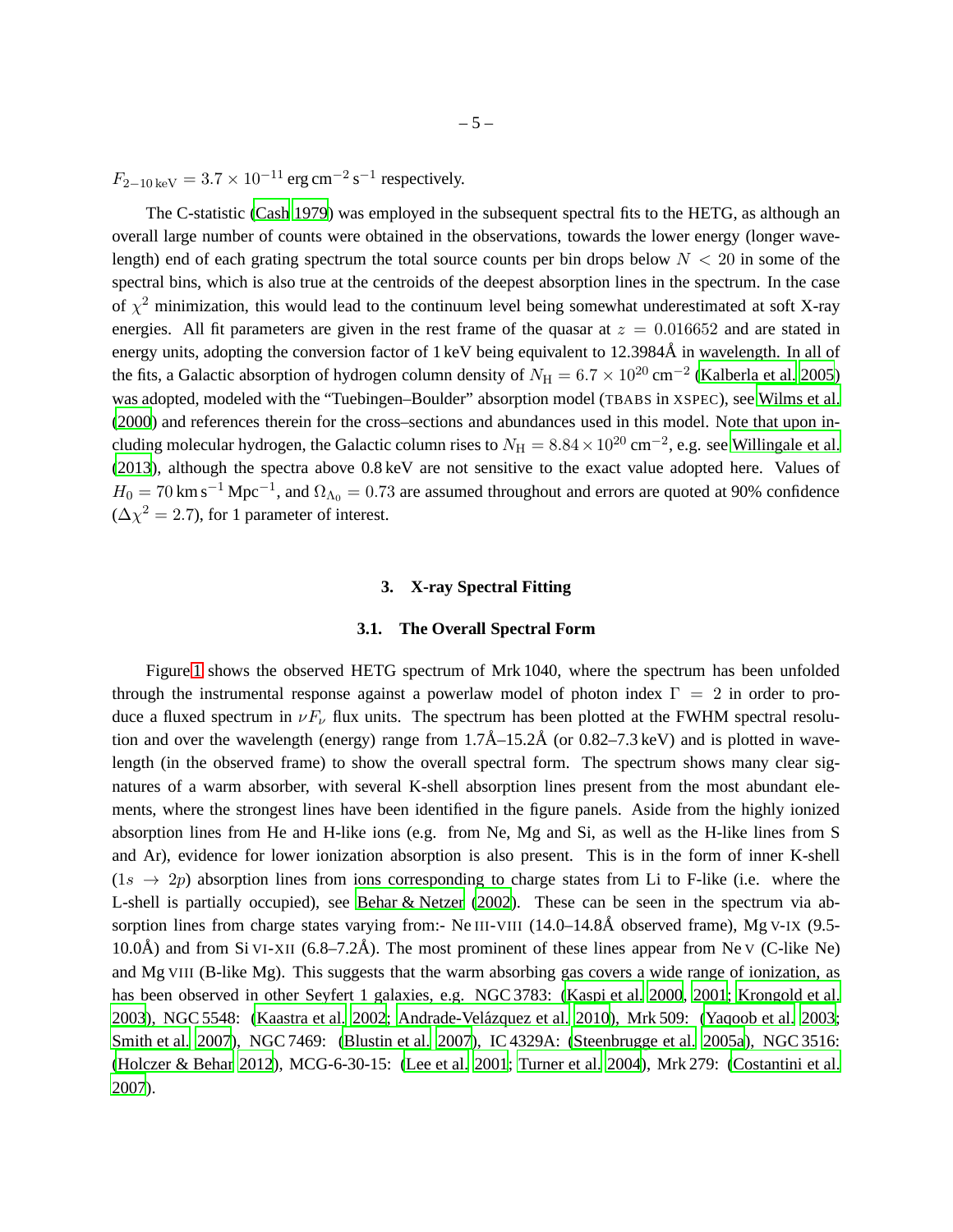Note that we do not detect absorption due to either the low ionization ions of iron, i.e. in the form of the iron M-shell Unresolved Transition Array (Fe I-XVII UTA, [Sako et al. 2001](#page-22-2); [Behar et al. 2001](#page-19-3)), or due to Oxygen [\(Gu et al. 2005](#page-20-2)), as these fall below 0.8 keV where the effective area of the HETG drops rapidly. However the study of the absorption from these lower energies features will be presented in paper II covering the soft X-ray RGS spectrum.

## **3.2. Absorption Lines in the HETG Spectrum**

In order to measure the absorption line properties, an initial parameterization of the continuum was adopted. The continuum emission was modified by a powerlaw absorbed by the Galactic column and a neutral partial covering absorber was also included (using the XSPEC model ZPCFABS), whereby a fraction  $f_{\rm cov}$  of the primary X-ray continuum passes through the absorber. This simple model is adopted purely to account for the spectral curvature (decrease in flux) towards lower energies due to bound-free absorption, but without accounting for any discrete absorption lines. A full description of the photoionization modeling of the spectrum which accounts for both the absorption lines present and the spectral curvature is given in Section 4 and its effect on the overall spectrum is shown later in Figure 8. The photon index of the powerlaw was found to be  $\Gamma = 1.75 \pm 0.02$ , while the column of the partial covering absorber was found to be  $N_{\rm H} = 4.0_{-0.3}^{+0.9} \times 10^{21}$  cm<sup>-2</sup> with a line of sight covering fraction of  $f_{\rm cov} > 0.92$ , i.e. consistent with a fully covering absorber.

While this simple partial covering model is successful in reproducing the spectral curvature, the overall fit is poor, with a fit statistic of  $C/\nu = 2592.7/2262$  (where  $\nu$  is the number of degrees of freedom) which is rejected at > 99.99% confidence. The residuals to this continuum model in the Ne, Mg and Si bands to the MEG spectrum are shown in Figure [2,](#page-25-0) while the equivalent residuals in the Mg and Si bands to the HEG spectrum are shown in Figure [3.](#page-26-0) Indeed a wealth of absorption line structure is clearly present in the HETG spectrum (independently in both the MEG and HEG gratings) against the continuum model, especially at energies below 2 keV in the Ne, Mg and Si bands. As expected from the initial broad-band spectrum, low ionization gas appears to be present in the form of a multitude of inner K-shell lines of Ne, Mg and Si. We refer to [Behar & Netzer](#page-19-4) [\(2002](#page-19-4)) for a compilation of these inner shell lines and we adopt the known energies (wavelengths) of these lines from this paper later in Table 2. Indeed such lines have been detected in other high signal to noise grating spectra of Seyfert 1 AGN, such as in NGC 3783 [\(Kaspi et al. 2002](#page-21-1); [Blustin et al.](#page-19-2) [2002\)](#page-19-2), NGC 4151 [\(Kraemer et al. 2005](#page-21-13)), Mrk 509 [\(Kaastra et al.](#page-20-12) [2011b](#page-20-12)), NGC 3516 [\(Holczer & Behar](#page-20-11) [2012\)](#page-20-11), NGC 4051 [\(Lobban et al. 2011](#page-21-14)), NGC 5548 [\(Steenbrugge et al. 2005b\)](#page-22-13), MR 2251-178 [\(Reeves et al.](#page-22-14) [2013\)](#page-22-14) and MCG -6-30-15 [\(Holczer et al. 2010\)](#page-20-13) among others.

In the Ne band of the Mrk 1040 MEG spectrum, residuals due to inner-shell absorption lines due to Ne III-VII (O-like Ne through to Be-like Ne) are present from  $0.85$ -0.90 keV (13.8Å-14.6Å). In addition at higher energies absorption from He and H-like Ne are also present, in particular the He-like line series shows absorption from  $1s \to 2p$  up to  $1s \to 4p$  (see Figure 2, panels a and b). This indicates the absorber exhibits a wide range of ionization contributing many different charge states to the absorption spectrum.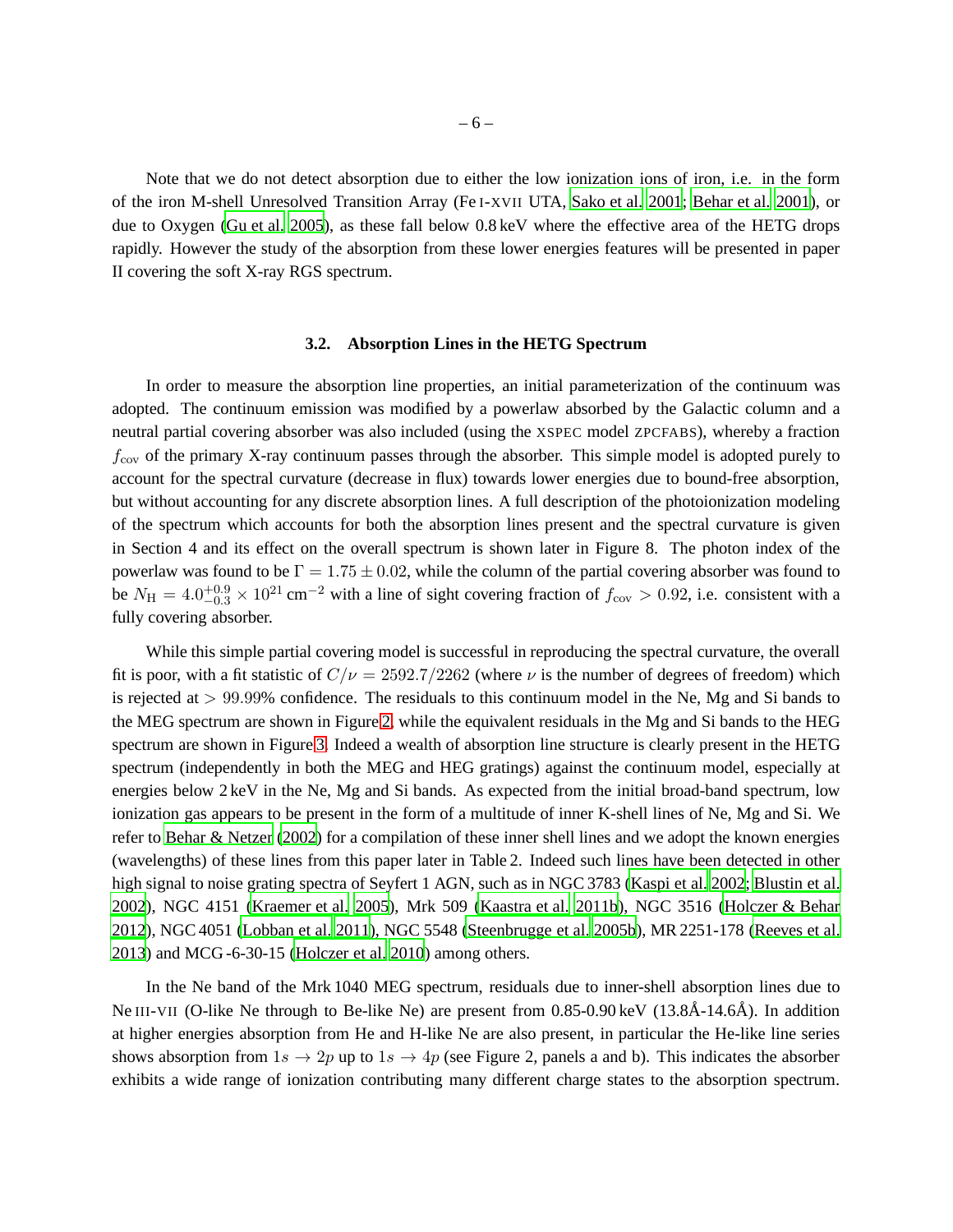Likewise, the spectrum in the Mg and Si K-shell bands shows similar characteristics. Inner-shell lines from Mg V-IX (O-like through to Be-like ions) are apparent from  $1.26 - 1.32$  keV (9.4–9.8Å). Similarly, inner shell absorption is also detected from Si VI-XII (F-like to Li-like) around  $1.74-1.85$  keV (6.7–7.1Å). Most of the lines are also independently detected in the HEG (Figure [3\)](#page-26-0) as well as the MEG (Figure [2\)](#page-25-0) spectra. Absorption from the resonance  $(1s \rightarrow 2p)$  He-like lines of Mg and Si are also detected (as well as the H-like absorption for Mg XII), which again confirms that ions from a wide range of charge states are present in the Mrk 1040 absorber.

#### **3.3. Velocity Profiles**

We then constructed velocity profiles of the principle absorption lines listed in Table 2. We restricted the analysis to those lines which are detected at at least 95% confidence (corresponding to  $\Delta C = 6.0$  for 2 interesting parameters), noting that most of the lines are detected at least at this level in both gratings (with the exception of the Ne band as noted below). A baseline continuum consisting of an absorbed power-law was used, utilizing the neutral partial covering model described in the previous section, as this accounts for the broad-band spectral curvature without imparting any discrete absorption lines upon the spectrum. The lines were then fitted with Gaussian profiles in the rest energy frame, allowing their centroid energies, widths and normalisations to vary and accounting for the spectral resolution via the standard instrument responses. To maximize the resolution, HWHM binning was used and we utilized the highest resolution HEG data for the Mg and Si bands (and above), except for the Ne band where the MEG is adopted due to the low effective area of the HEG at 1 keV and below. The line profiles were then transposed into velocity space around the known lab frame energy (or wavelength) of each line. In the case where a line profile originates from an unresolved doublet (such as for the H-like lines), we took the weighted mean of the respective lab frame energies to calculate the expected line energy. The doublet corresponding to the Mg VIII  $1s \rightarrow 2p$  lines is resolved by the HEG, so in that case we fitted the two lines separately, obtaining the centroid in velocity space separately for each component, i.e. allowing for the different rest-energies of the two lines.

The results of the line profile fitting are summarized in Table 2, which includes 21 line profiles covering 18 separate ionic species from Ne up to Ar. The absorption profiles arise mainly from the  $1s \rightarrow 2p$ transitions, except for Ne IX and Ne X, where the higher order  $1s \rightarrow 3p$  lines are detected; indeed in these latter cases the He- $\beta$  and Ly- $\beta$  profiles provide better constraints on the line widths and velocity centroids, as they are free from contamination from other lines. It is also apparent from inspecting the measured energy centroids in Table 2 that most of the lines are positioned close to their expected lab frame energies, while generally the absorption lines are unresolved (or only marginally resolved), with typical velocity widths of  $\sigma$  < 300 km s<sup>-1</sup> (or even  $\sigma$  < 100 km s<sup>-1</sup> in the more tightly constrained cases).

Examples of some of the velocity profiles are plotted in Figure 4 (for the inner-shell and He-like resonance lines) and in Figure 5 (for the H-like lines). In all of the examples, the line centroids are consistent with zero velocity shift within the measurement errors. While it may appear that some of the profiles contain an additional higher velocity component (either red or blue-shifted) with respect to the main line centroids,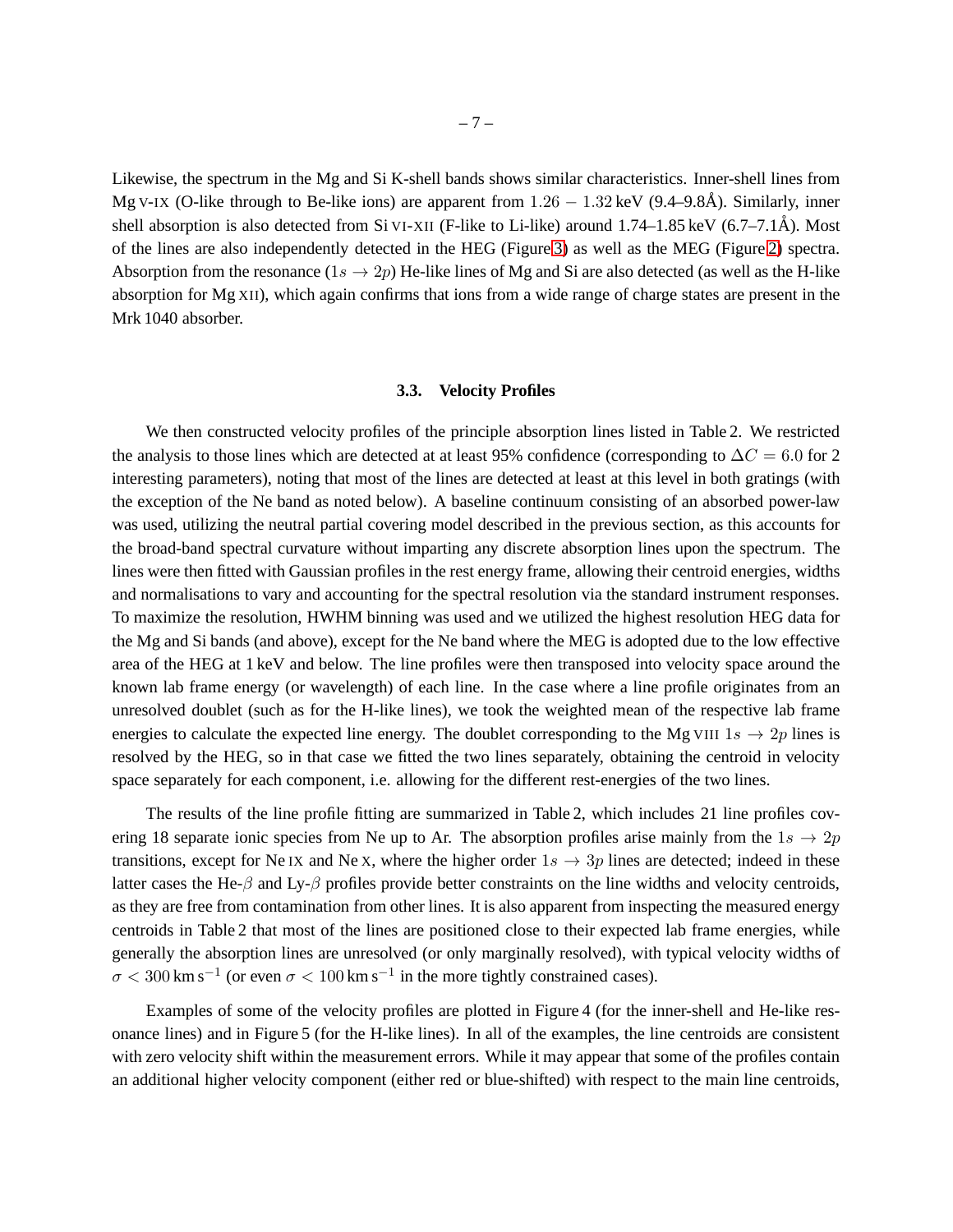these are due to the presence of nearby lines from adjacent ions as labelled in Figures 4 and 5. For example the strong Ne V absorption profile shows weak absorption components at  $\pm 4000$  km s<sup>-1</sup>; these are simply due to neighbouring absorption lines from Ne IV and Ne VI either side of Ne V with no velocity shift. This is also the case for the Si VIII and Si XIII profiles, e.g. the latter He-like profile contains a weak contribution from Si XII (Li-like Si) on the red-side of the profile. The velocity widths of these profiles are generally low or unresolved, only Ne V is significantly broadened (with  $\sigma = 490 \pm 200$  km s<sup>-1</sup>). However this may be a result of the line being an unresolved doublet [\(Behar & Netzer 2002](#page-19-4)), or from this deep line becoming saturated in its core (as the flux reaches close to zero at the center). In contrast the He-like profiles of Ne IX (He- $\beta$ ) and Mg XI (neither of which are doublets, saturated, or contaminated by other lines) are only marginally resolved, with widths of  $\sigma = 225^{+140}_{-100}$  km s<sup>-1</sup> and  $\sigma = 150^{+110}_{-95}$  km s<sup>-1</sup>, respectively. The Mg VIII profile is clearly resolved in the HEG data into a doublet, although the velocity shifts and widths of both components are consistent with zero (e.g.  $\sigma < 100 \text{ km s}^{-1}$ ).

A similar story emerges for the H-like (Lyman- $\alpha$ ) profiles, as shown in Figure 5 for Ne x, Mg xI, S XVI and Ar XVIII (note Si XIV falls just below the detection threshold). The Ne X Ly- $\alpha$  profile is heavily contaminated by  $2p \rightarrow 3d$  absorption by Fe XXI and thus the velocity constraints listed in Table 2 are instead obtained from Ne X Ly- $\beta$ . The highly ionized S XVI and Ar XVIII profiles are both unresolved and their velocity centroids are consistent with zero. Only the Mg XII profile contains some indication of blueshift. Although the main centroid is consistent with zero velocity, a second velocity component emerges at  $-1500 \text{ km s}^{-1}$  which appears uncontaminated by other lines (note that the separation of the Mg XII doublet cannot account for this as it is too small to be resolved by the HEG). However upon inspecting the MEG data for consistency, no such blueshifted component was confirmed, nor is such a component detected in any of the other high ionization He or H-like lines. Even though this component appears formally significant at the ∼ 99% level ( $\Delta C = 10.6$ ), as no high velocity component was measured in any of the other profiles we do not consider this detection to be plausible.

Overall none of the individual profiles, low ionization as well as high ionization (He and H-like), appear to show a significant outflowing component and most of the lines are unresolved within the instrumental resolution. To determine if the absorption profiles as a whole are characterized by a small velocity shift, which is within the statistical error of any individual profile, the mean and dispersion of the velocity shifts of the sample of lines was calculated based on the values reported in Table 2. Only one value was considered for each ionic species, taking the best determined values in the three cases where multiple measurements exist for a given ion (e.g. the Ne x 1s  $\rightarrow$  3p line was favored over the 1s  $\rightarrow$  2p line). Over 18 ions, the mean velocity shift was found to be  $\langle v_{\text{out}} \rangle = 0 \pm 40 \text{ km s}^{-1}$ , with a dispersion of  $\sigma_v = 180 \text{ km s}^{-1}$ . Neither was any trend or deviation found between outflow velocity and rest energy. Thus no outflow (or inflow) is required to within  $\pm 40 \text{ km s}^{-1}$  of the systemic velocity of Mrk 1040, within the absolute wavelength calibration of the HETG gratings. Thus unlike for many other AGN, the Mrk 1040 warm absorber does not appear to originate from an outflow, at least to within very tight limits. In the next section we return to model the absorption with photoionization models generated by XSTAR.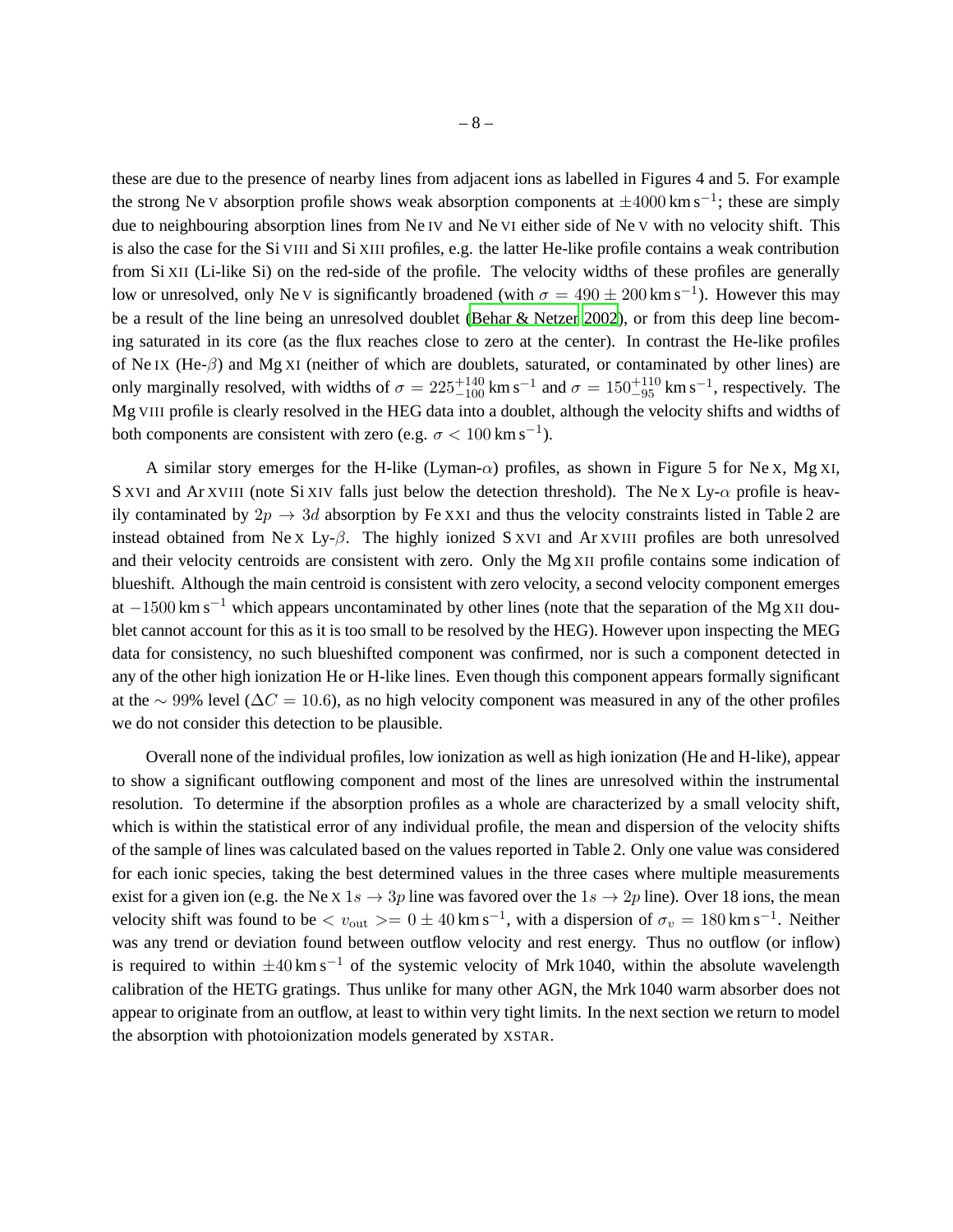## **3.4. Emission Lines**

In contrast to the absorption lines, there are a paucity of soft X-ray emission lines in the HETG spectrum against the bright X-ray continuum. The emission lines which are detected in the spectrum are listed in Table 3. In the soft X-ray band the most significant emission residuals occur around the Mg XI triplet, at the expected positions of the forbidden and intercombination transitions, while an absorption line is present at the resonance line energy as is shown in Figure 6 for the HEG data. Both emission lines are relatively weak (equivalent width of  $1.1 \pm 0.7$  eV) and appear unresolved, with an upper limit to their velocity widths of  $\sigma < 135$  km s<sup>-1</sup>.

The relatively equal contribution of the forbidden and intercombination components appears surprising at first, as this would imply a relatively low ratio of the R value between the two lines  $(R = z/(x + y))$ , see [Porquet & Dubau 2000](#page-22-15)) and subsequently a high density of  $n_e \sim 10^{13}$  cm<sup>-3</sup>. However given the large errors on the line normalizations it is not possible to constrain the line ratio and the derived density is also formally consistent with a lower density photoionized plasma, where  $n_e < 10^{12}$  cm<sup>-3</sup>. Furthermore a relatively high UV radiation field may also suppress the forbidden line, via photoexcitation [\(Porquet et al. 2010](#page-22-16)), making the direct measurement of the density from the triplet lines less certain. Furthermore the forbidden line may also be absorbed on its blue-wing due to the adjacent Mg X resonance absorption line (see Figure 6). Note that no other line emission is detected from the other triplets, e.g. as the S/N is too low around Ne IX, while the only other soft X-ray line which is marginally detected arises from Si XIV Lyman- $\alpha$  at 2.0 keV, which again is unresolved.

## *3.4.1. The Iron K-shell band*

The strongest signal present in the iron K-shell band arises from the almost ubiquitous narrow Fe K $\alpha$ emission line [\(Nandra et al. 2007](#page-21-15)); the iron K band spectrum is plotted in Figure 7. The line is detected at  $6403^{+12}_{-8}$  eV and thus is at the expected energy for near neutral iron. The equivalent width of the narrow Fe K $\alpha$  line is  $44^{+17}_{-12}$  eV. The line is unresolved, with a formal upper-limit to its width of  $\sigma < 28$  eV or  $\sigma$  < 1310 km s<sup>-1</sup> in velocity space. This appears consistent with an origin in distant (e.g. pc scale) gas, which is often found to be case from Fe K $\alpha$  line cores seen in other type I Seyferts as measured by Chandra HETG [\(Shu et al. 2010\)](#page-22-17). Note there is some indication of an excess red-wards of the line core, this is consistent with the presence of a Compton shoulder to the line [\(George & Fabian 1991](#page-20-14)) with an energy of  $E = 6.33_{-0.07}^{+0.03}$  keV; however formally the Compton shoulder is not detected ( $\Delta C = 4.3$ ) and neither is it well constrained. Aside from the possibility of a weak Compton shoulder, there is no evidence for any additional excess emission on the red-wing of the line, which may be expected to arise from a broad line from the inner accretion disk. The presence (or lack thereof) of any relativistic line component in Mrk 1040 will be discussed in a forthcoming paper.

Aside from the neutral K $\alpha$  emission, there is some evidence (at  $\Delta C = 6.3$ ) for the presence of ionized emission exactly coincident with the expected position of the forbidden line from He-like Fe (Fe XXV). Although weak ( $EW = 17 \pm 11$  eV), the line centroid is accurately measured to  $E = 6630^{+15}_{-6}$  eV, consistent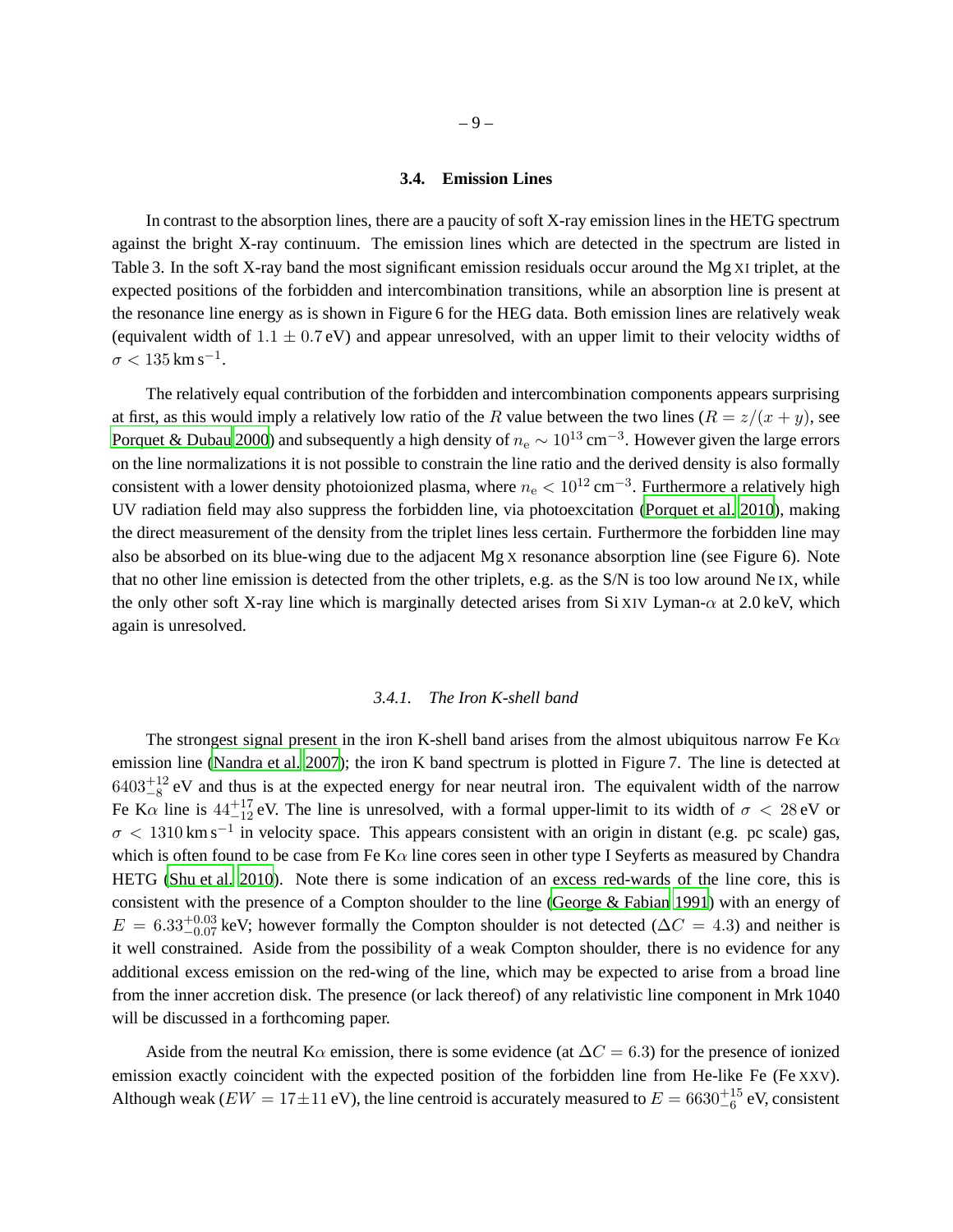with the known energy of the forbidden component and the line width appears narrow with  $\sigma < 14 \text{ eV}$  (or equivalently  $\sigma < 630 \,\mathrm{km \, s^{-1}}$ ). Thus its origin likely arises from distant photoionized material, as per the soft X-ray line emitting and absorbing gas. Note that the residuals at the expected position of the resonance absorption lines from Fe XXV and Fe XXVI (6.70 keV and 6.97 keV) are not formally significant in their own right ( $\Delta C = 4.4$  and  $\Delta C = 3.7$  respectively), however in the next section we will place a formal limit on any high ionization absorption component arising from Mrk 1040.

Finally in order to determine whether the observed narrow iron  $K\alpha$  emission is consistent with an origin in scattering off distant Compton thick matter, we instead modeled with spectrum with either a neutral or an ionized Compton reflection component in addition to the underlying power-law continuum. An excellent fit  $(C/\nu = 565.2/512$  over the 2–8 keV band) was found from modeling the line with a neutral reflection component, adopting the PEXMON model [\(Nandra et al. 2007](#page-21-15)) within XSPEC, which returned a reflection fraction of  $R = 0.30_{-0.12}^{+0.06}$  for an assumed inclination angle of  $\theta = 45$  degrees and Solar abundances. Note that the photon index of the underlying continuum was  $\Gamma = 1.79_{-0.04}^{+0.07}$ . A statistically equivalent fit was also obtained with an ionized reflection model, using the (angle averaged) tabulated XILLVER model spectra of García & Kallman [\(2010](#page-20-15)) and García et al. (2013), where the upper-limit on the ionization parameter was found to be  $\log \xi < 0.1$ , with a consistent photon index of  $\Gamma = 1.88^{+0.05}_{-0.08}$ . Indeed the spectrum fitted with this model is shown in Figure 7. Thus the Fe K $\alpha$  emission appears consistent with an origin from distant, Compton thick matter and no additional velocity broadening is required to account for this band.

#### **4. Photoionization Modeling of the X-ray Absorption Spectrum**

## **4.1. Photoionization Models**

Given the substantial presence of partially ionized gas in the X-ray spectrum of Mrk 1040, we attempted to model the absorption spectrum with photoionized grids of models using the XSTAR code v2.2 [\(Kallman et al. 2004](#page-21-16)). Absorption grids were generated in the form of XSPEC multiplicative tables. The absorption spectra within each grid were computed between  $0.1{\text -}20 \,\text{keV}$  with  $N = 10000$  spectral bins. The photoionizing X-ray continuum between 1–1000 Rydberg was assumed to be a broken power-law, with a photon index of  $\Gamma = 2.5$  below a break energy of 0.8 keV (at the low energy end of the HETG bandpass) and with a photon index of  $\Gamma = 2$  assumed above this break energy. The 1–1000 Rydberg photoionizing luminosity is predicted to be  $L_{\text{ion}} \sim 2 \times 10^{44}$  erg s<sup>-1</sup> for Mrk 1040 using this continuum model. Although the power-law break is not required to model the continuum in the HETG data, which is not sensitive to the lowest energies, it is required by the subsequent *XMM-Newton* spectra (both for the pn and RGS, paper II) to account for the soft X-ray excess in this source. Furthermore, as will be discussed in Section 4.3, a softer photoionizing continuum is required to model the numerous low ionization inner-shell absorption lines in the spectrum, which otherwise are over ionized by a flatter  $\Gamma = 2$  continuum.

With this choice of continuum, we then generated an initial broad grid of models that covered a wide range in ionization and column density:- from  $N_{\rm H} = 1 \times 10^{18} \text{ cm}^{-2}$  to  $N_{\rm H} = 3 \times 10^{24} \text{ cm}^{-2}$  and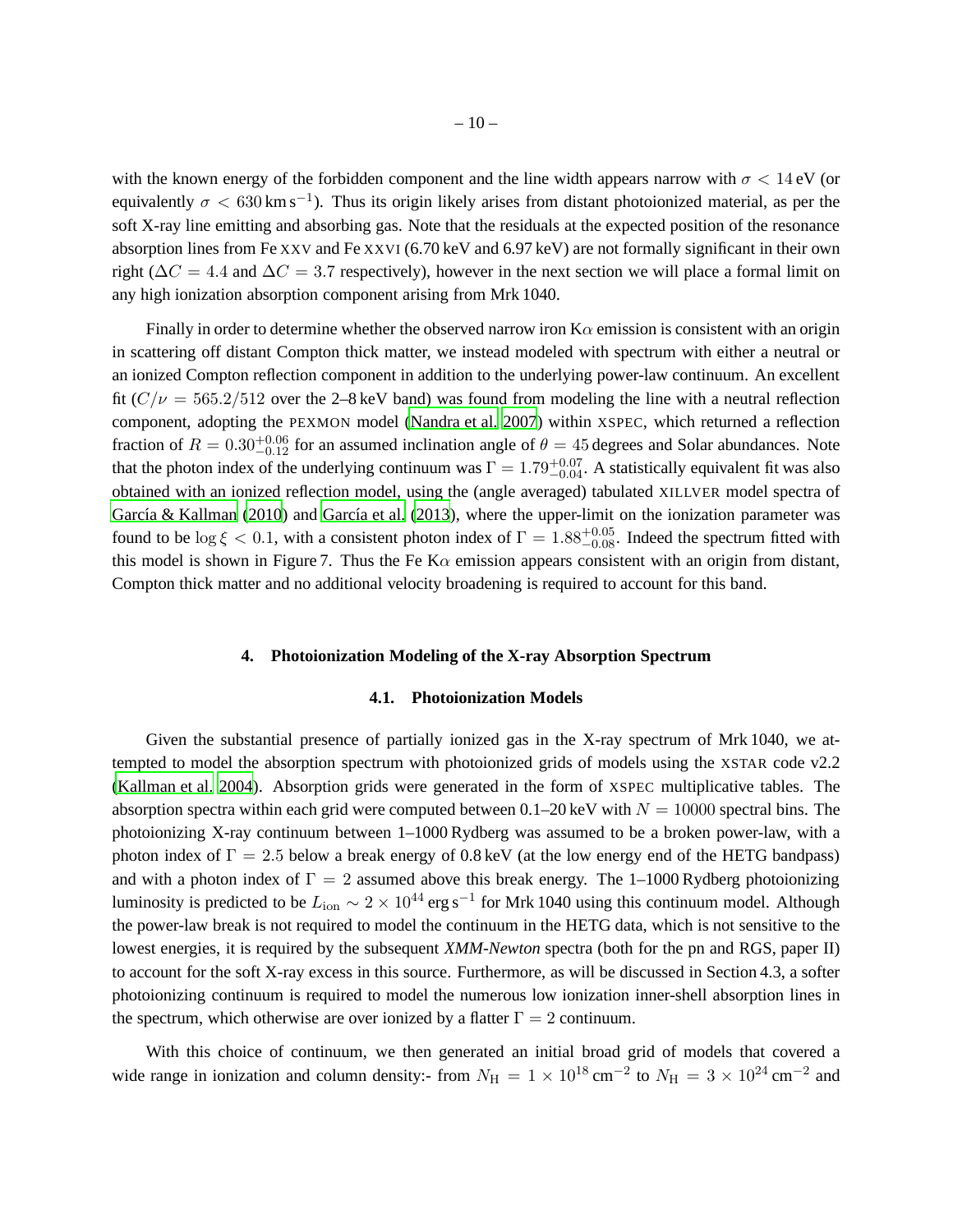$\log(\xi/\text{erg cm s}^{-1}) = 0 - 5^1$  $\log(\xi/\text{erg cm s}^{-1}) = 0 - 5^1$  $\log(\xi/\text{erg cm s}^{-1}) = 0 - 5^1$  in logarithmic steps of  $\Delta(\log N_H) = 0.5$  and  $\Delta(\log \xi) = 0.5$  respectively. This broad grid was used to provide an initial characterization of the warm absorber zones (i.e. to provide a first order estimate of the range of ionization and column needed to account for the absorption) and to account for any high ionization absorption components. A more finely tuned grid (covering a narrower range of parameters) was subsequently generated with the specific purpose of modeling the low ionization absorption in the Mrk 1040 spectrum, especially the inner-shell lines. The column density of this narrow low ionization grid covered the range from  $N_H = 0.5 - 5.0 \times 10^{21}$  cm<sup>-2</sup> in steps of  $\Delta N_H = 1 \times 10^{20}$  cm<sup>-2</sup>, with the ionization range extending from  $\log(\xi/\text{erg cm s}^{-1}) = -1 - 3$  in 20 steps of  $\Delta(\log \xi) = 0.2$ . A fine spectral resolution of  $N = 10^5$  points over an energy range of  $0.1 - 20 \,\text{keV}$  was also employed. Given the narrow (or unresolved) widths of the absorption lines detected in the *Chandra* HETG spectrum, a turbulence velocity<sup>[2](#page-10-1)</sup> of  $b = 100 \text{ km s}^{-1}$  was assumed for the absorption models; grids with much higher turbulences all gave substantially worse fits in the models considered below. Solar abundances were adopted for all the abundant elements, using the values of [Grevesse & Sauval \(1998\)](#page-20-17), except for Ni which is set to zero (the default option within XSTAR).

#### **4.2. Warm Absorber fits to the Mrk 1040** *Chandra* **HETG spectrum**

In order to model the absorption spectrum we successively added individual components of absorbing gas, fully covering the line of sight to the source, until the fit statistic was no longer improved at the 99% confidence level ( $\Delta C = 9.2$  for 2 parameters) and no obvious residuals remained after fitting the spectrum. To fit the continuum itself we adopted the broken powerlaw form as described above, with the break energy fixed at 0.8 keV and the photon index below the break also fixed at  $\Gamma = 2.5$  (as the Chandra data are not sensitive to the slope of the soft excess). Note that the above choice of the continuum is consistent with the later *XMM-Newton* observation, where the low energy soft excess is required. Above the break energy the photon index was allowed to vary, along with the overall normalization of the continuum. After adding the required absorption zones as described below, the photon index was found to be  $\Gamma = 1.78 \pm 0.02$ , while after correcting for the absorption, the intrinsic luminosity of Mrk 1040 was  $L_{2-10} = 2.4 \times 10^{43}$  erg s<sup>-1</sup> and  $L_{1-1000 \text{ Ryd}} = 1.8 \times 10^{44} \text{ erg s}^{-1}$  over the 2–10 keV and 1–1000 Rydberg bands respectively. The emission lines were also added to the model as Gaussians, as described in Section 3.4; these arise from the Mg XI triplet, from the Fe K $\alpha$  and Fe XXV components of the iron K band emission and a weak emission line from Si XIV Lyman- $\alpha$  (see Table 3).

Three components of absorbing gas are formally required in the *Chandra* model to account for the soft X-ray absorption, which are listed as zones 1–3 in Table 4. The finely tuned grid of absorption models was used for all three soft X-ray zones. A fourth highly ionized absorption zone was also added to the

<span id="page-10-0"></span><sup>&</sup>lt;sup>1</sup>The ionization parameter is defined as  $\xi = L_{\text{ion}}/nR^2$  [\(Tarter et al. 1969](#page-22-18)), where  $L_{\text{ion}}$  is the 1 – 1000 Rydberg ionizing luminosity, n is the electron density and R is the distance of the ionizing source from the absorbing clouds. The units of  $\xi$  are  $erg \, cm \, s^{-1}$ .

<span id="page-10-1"></span><sup>&</sup>lt;sup>2</sup>The turbulence velocity width is defined as  $b = \sqrt{2}\sigma = \text{FWHM}/(2\sqrt{\ln 2})$ .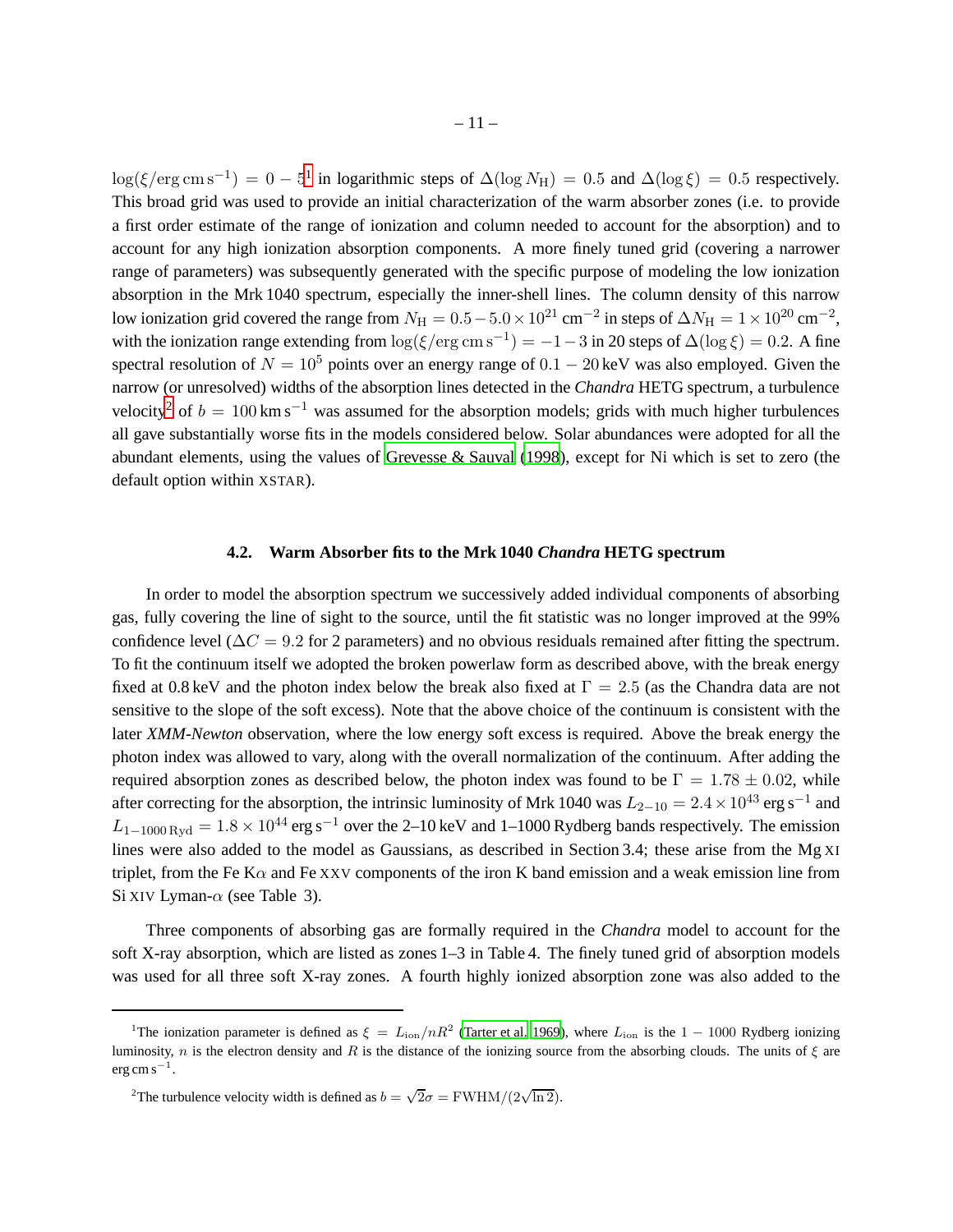model (zone 4, Table 4), using the coarse grid covering a broader range of column and ionization. However compared to the soft X-ray zones 1–3, this high ionization zone is only marginally significant ( $\Delta C = 11.0$ ) and mainly contributes by adding the weak absorption lines due to Fe XXV and Fe XXVI (see Section 3.4.1 and Figure 7). Overall with all the zones of absorption applied to the continuum, the fit to the *Chandra* spectrum is very good, with a final fit statistic of  $C/\nu = 2374.0/2252$  and a corresponding null hypothesis probability of  $P_f = 0.16$ . In comparison the fit with the simple neutral partial covering model yielded a substantially worse fit with  $C/\nu = 2592.7/2262$  (as this model only accounts for the continuum curvature but not the line absorption), while a fit without any absorption zones applied to the continuum (aside from the Galactic column) is extremely poor with  $C/\nu = 3508.3/2264$ . Indeed the effect of the warm absorber upon the overall spectrum is illustrated in Figure 8. Here the top panel shows the spectrum fitted with just a power-law continuum (with  $\Gamma = 1.78$ ) above 3 keV, where the pronounced spectral curvature due to the warm absorber is apparent towards lower energies. Once the warm absorber is applied to the spectral model, then the continuum curvature is clearly accounted for by the absorbing gas (see Figure 8b).

Overall the three soft X-ray warm absorber zones 1–3 that are required to model the *Chandra* spectrum cover the range in column from  $N_{\rm H} = 1.5 - 4.0 \times 10^{21} \text{ cm}^{-2}$  and ionization from  $\log \xi = 0 - 2$  (see Table 4 for detailed parameters), where the lowest ionization zone 1 (log  $\xi = 0$ ) has the highest column. As is expected from the velocity profile analysis (Section 3.3), the outflow velocities of the absorption zones are very low and are typically consistent within  $\pm 100 \text{ km s}^{-1}$  of the systemic velocity of Mrk 1040. While the lowest ionization zone 1 hints at some mild outflow (with  $v_{\text{out}} = -150^{+105}_{-100}$  km s<sup>-1</sup>), this is not supported by either zones 2 or 3; e.g. zone 2 is consistent with zero ( $v_{\text{out}} = +10^{+80}_{-90}$  km s<sup>-1</sup>) and zone 3 suggests very mild inflow (with  $v_{\text{out}} = +130^{+70}_{-60} \text{ km s}^{-1}$ ). However any slight difference in velocities between the zones are likely to be within the scatter of the measurements. Indeed even the highly ionized zone 4 (where  $\log \xi = 3.7$ ) shows no evidence for outflow, with a formal limit on the outflow velocity of  $\lt 80 \text{ km s}^{-1}$ .

Figure 9 shows the relative contributions of each of the warm absorber components against a power-law continuum. The two lower ionization zones 1 and 2, with  $\log \xi = 0$  and  $\log \xi = 1$  respectively (top and middle panels), contribute to the lower ionization ions, reproducing the inner-shell lines of Ne, Mg and Si as seen in the spectrum below 2 keV. Most of the bound-free spectral curvature is also imparted upon the spectrum by these two zones, with the lowest ionization zone 1 having the greater opacity towards lower energies. The higher ionization zone 3 (with  $\log \xi = 2.1$ ) mainly produces the He and H-like absorption lines from Ne, Mg and Si, while the very highly ionized zone 4 is essentially transparent at soft X-rays and only makes a weak contribution to some of the H-like lines. The superposition of these zones is then able to model the absorption line structure seen in the *Chandra* spectrum, where Figure 10 shows the best-fit model over the 0.8-2 keV band covering the major absorption lines from Ne, Mg and Si. Indeed the XSTAR model is able to account for the wide range of charge states present, e.g. reproducing the series of absorption lines observed from Ne V-X, Mg VI-XII and Si VII-XIII, while simultaneously being able to model for the convex shape of the overall X-ray spectrum.

The broad, and relatively flat distribution of  $N_H$  with  $\xi$  seen in Table 4 is commensurate with other slow Seyfert outflows; see [Behar](#page-19-21) [\(2009](#page-19-21)) where this was parametrized as  $N_H \propto \xi^a$ . Here the value of a corresponds to a density profile of  $n \propto r^{-\alpha}$ , where  $\alpha = (1 + 2a)/(1 + a)$ . Formally, the values in Table 4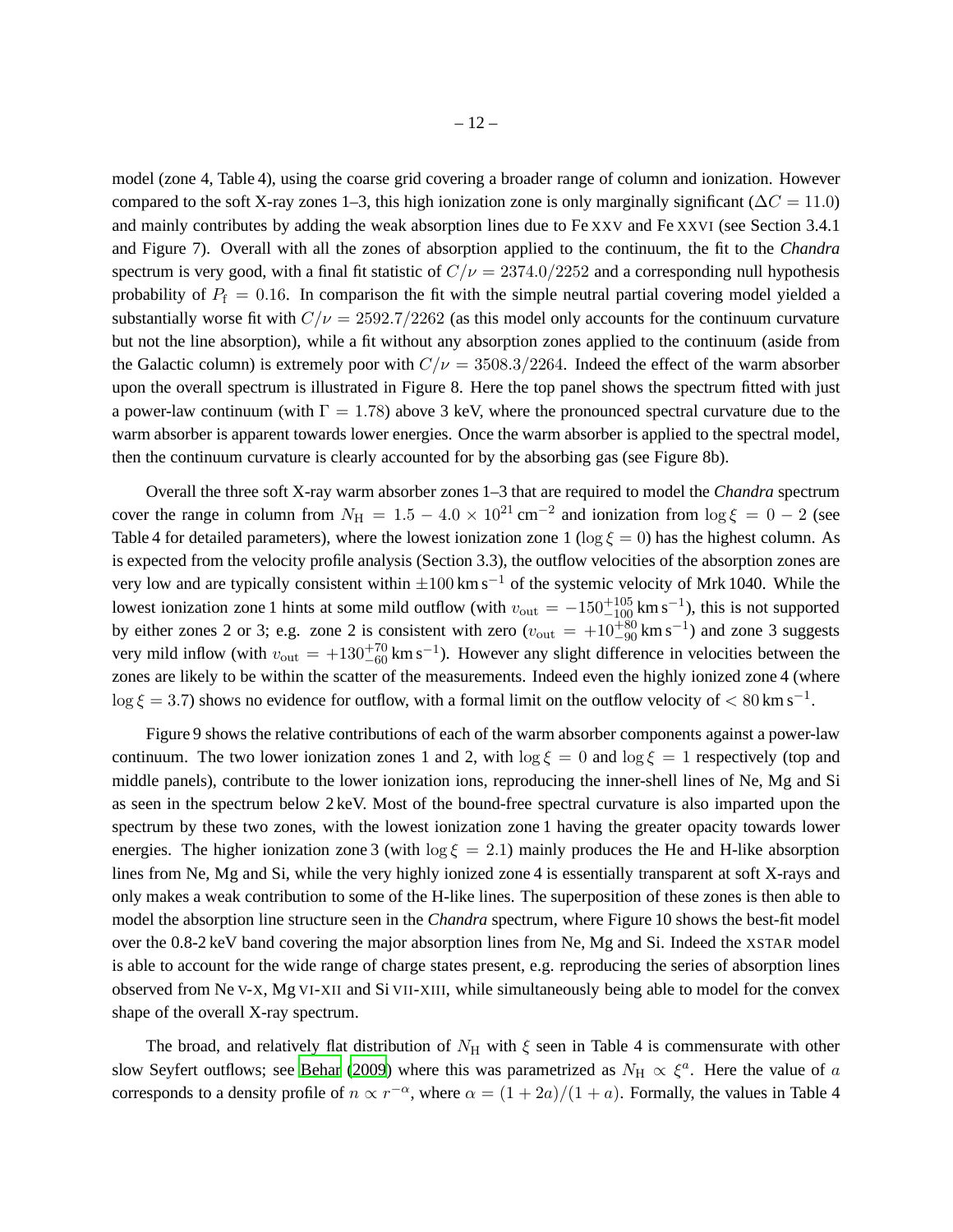(for zones 1–3) yield  $a = -0.2 \pm 0.1$  and hence  $\alpha = 0.8 \pm 0.2$ . Such a flat distribution can be explained by an MHD outflow with  $n \propto r^{-1}$  [\(Fukumura et al. 2010\)](#page-20-18), but also with a Radiation-Pressure Compressed (RPC) cloud [\(Stern et al. 2014](#page-22-19)). The MHD wind models predict a well-defined line-of-sight outflow velocity structure of  $v \propto r^{-1/2}$ , that for a flat ionization distribution implies  $v \propto \xi^{1/2}$  that is not quite observed here. The RPC models do not solve for the kinematic structure of the outflow and assume the entire absorber is cruising uniformly at the same velocity (that does not need to be specified for the ionization distribution to be flat). The latter appears to be the case for the absorber of Mrk 1040. Clearly, the broad distribution of  $N_H$ with  $\xi$  is not consistent with a simple radial outflow of  $n \propto r^{-2}$ , which would naturally produce a narrow distribution of ionization.

# **4.3. The Effect of the Ionizing SED on the Absorber**

As discussed above, the shape of the illuminating SED from 1–1000 Ryd may effect the properties of the X-ray absorber via the ionization balance. Here we adopted a broken powerlaw for the SED, with a steep spectrum below ∼ 1 keV, motivated by the need to model the lower ionization lines of Ne, Mg and Si in particular. These inner shell ions have relatively low ionization potentials for their L-shell electrons, e.g. 266 eV for Mg VIII and 126 eV for Ne V; both of the ions produce notable absorption in the spectra as is shown in Figures 2 and 3. The low ionization potentials of these ions suggest that the form of the EUV and soft X-ray continuum may have an effect on the warm absorber modeling.

In comparison we also tested the effect of a flat  $\Gamma = 2$  continuum on the absorber properties, by replacing the above grids of models with their equivalent versions with the flat SED shape and subsequently minimizing the new spectral fit. In this case the 1–1000 Rydberg ionizing luminosity is a factor of 3 lower than for the broken power-law case (5.6  $\times$  10<sup>43</sup> erg s<sup>-1</sup> vs. 1.8  $\times$  10<sup>44</sup> erg s<sup>-1</sup>). The effect of the flat SED on the subsequent warm absorber modeling is quite apparent, which is illustrated in Figure 11 in the Ne and Mg K-shell bands. The flat SED model clearly underpredicts the inner shell absorption from Mg V-IX and Ne V-VIII, presumably due to the lower luminosity in the EUV to soft X-ray range and as an excess of such photons above the X-ray powerlaw is needed to excite these L-shell electrons. On the other hand, both models are able to account for the higher ionization absorption lines from He and H-like ions, as these are more sensitive to the hard powerlaw part of the continuum above 1 keV than the soft excess. Overall the fit with the flat SED model is significantly worse than the softer broken powerlaw SED model, with  $C/\nu = 2452.6/2252$  vs.  $C/\nu = 2374.0/2252$  respectively; here the difference in fit statistic arises from the inability of the former model to account for the lower ionization absorption lines. This demonstrates that the low ionization warm absorber is particularly sensitive to the form of the ionizing continuum in the lowest energy band; this has been found to be the case for the QSOs, MR 2251-178 [\(Reeves et al. 2013](#page-22-14)) and IRAS 13349+2438 [\(Laha et al. 2013](#page-21-17)).

Thus potentially the properties of the warm absorber may make it possible to deduce the nature of the soft X-ray continuum and especially the soft excess in AGN. While this is unlikely to be the result of the direct thermal emission from the accretion disk (Gierlinski  $\&$  Done 2004), some authors have suggested that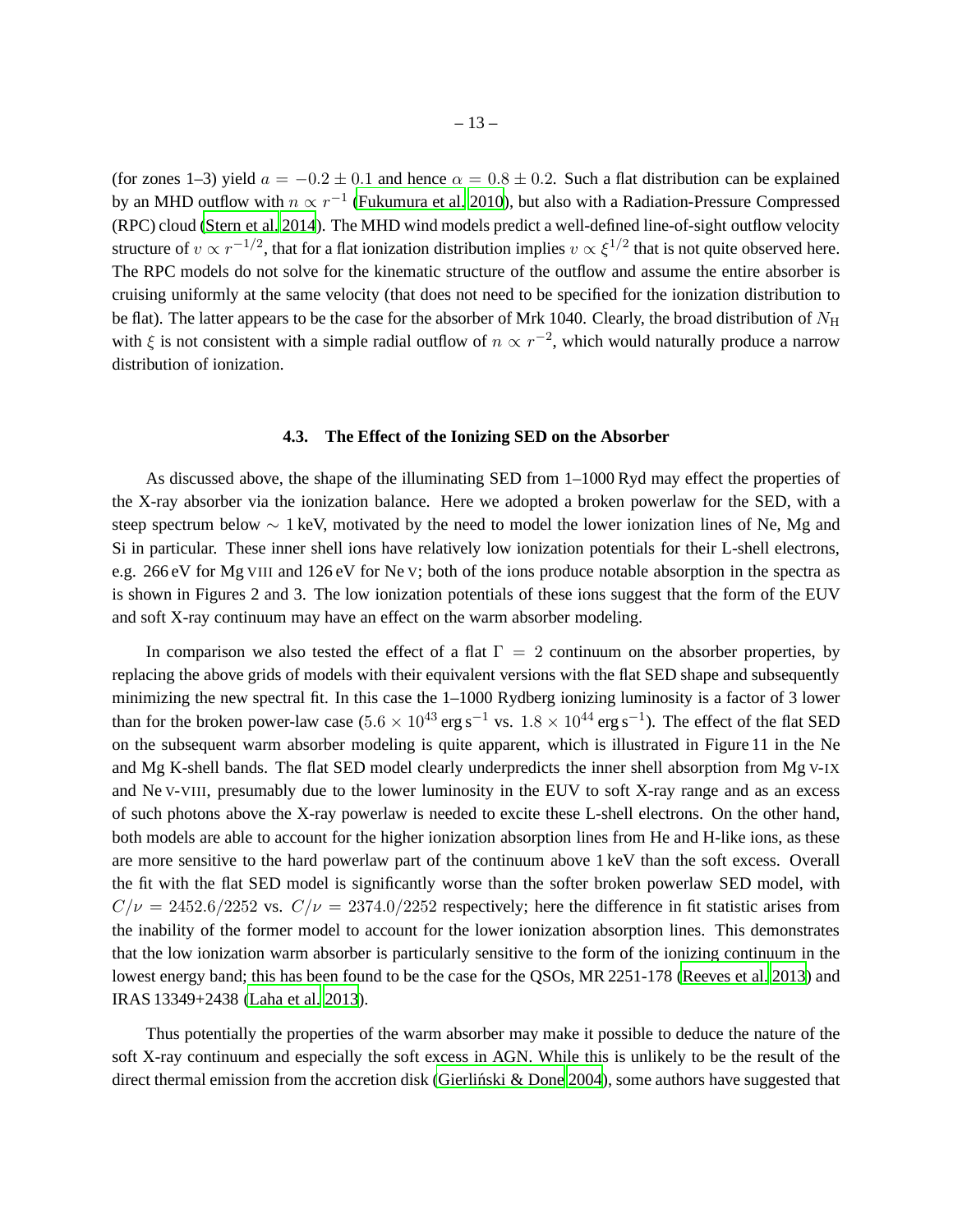the origin of the soft excess was atomic and may instead arise from an ionized reflector. An ionized reflection spectrum [\(Ross & Fabian 2005](#page-22-20)), when convolved with the relativistic blurring expected in the innermost disk a few gravitational radii from the black hole, can produce an overall smooth continuum capabale of fitting the featureless soft excess below 1 keV [\(Crummy et al.](#page-19-22) [2006](#page-19-22); [Walton et al. 2013](#page-23-13)). Alternatively, Comptonization of UV disk photons in a warm, optically thick, accretion disk atmosphere [\(Done et al. 2012](#page-19-23); Różańska et al. 2015) has also proven to be a plausible form for the EUV to soft X-ray excess in many AGN [\(Jin et al. 2012](#page-20-20); [Petrucci et al. 2013](#page-22-22); [Matt et al. 2014\)](#page-21-18). In Mrk 1040, the warm absorber modeling favors a steep ( $\Gamma > 2$ ) continuum from the EUV to soft X-rays. This might imply that the soft excess is part of the intrinsic continuum in this AGN and may be produced through disk Comptonization, rather than arising from reprocessed or reflected emission, as is also likely to be the case in MR 2251-178 [\(Nardini et al. 2014](#page-21-19)).

#### **5. Discussion**

## **5.1. Main observational results**

We have presented the first high resolution X-ray spectrum of the nearby, X-ray bright, Seyfert 1 galaxy, Markarian 1040. The *Chandra* HETG observations reveal a spectrum showing a wealth of spectral features from the warm absorber, which covers a wide range in ionization; e.g. from lowly ionized O-like ions up to highly ionized He/H-like like species. The warm absorber parameters for this AGN, with column density in the range from  $(1.5 < N_{\rm H} < 4.0) \times 10^{21}$  cm<sup>-2</sup> and  $0 < \log \xi < 2.1$ , are fairly typical for most nearby Seyfert galaxies [\(Crenshaw et al. 2003](#page-19-0); [Blustin et al. 2005](#page-19-1); [McKernan et al. 2007](#page-21-0)), although at the lower range in ionization. Perhaps the most surprising discovery is the low (or zero) velocity of the gas, consistent within  $\pm 100 \text{ km s}^{-1}$  of the systemic velocity of Mrk 1040. Thus unlike the majority of Seyfert 1 galaxies, whereby the warm absorbing X-ray gas is clearly ascribed to an outflow, the warm absorber in Mrk 1040 either does not appear to be associated with an outflow, or instead any wind is not able to accelerate out to sufficient distances from the nucleus.

Indeed the velocities of most X-ray warm absorber components typically fall in the range from 0 up to -2000 km s<sup>-1</sup> [\(Blustin et al. 2005;](#page-19-1) [McKernan et al. 2007](#page-21-0); [Laha et al. 2014](#page-21-20)), while the UV velocity components can also cover a similar range of velocity as seen in X-rays [\(Crenshaw & Kraemer 2012\)](#page-19-10). Typical outflow velocities of a few hundred km s<sup>-1</sup> are also seen for the soft X-ray absorber in many well studied cases; e.g. NGC 3783 [\(Kaspi et al. 2002](#page-21-1)), Mrk 509 [\(Kaastra et al. 2011b](#page-20-12); [Detmers et al. 2011](#page-19-24)). Furthermore, Seyfert 1 AGN often show multiple velocity components in the X-ray band, as is also commonly observed in the UV. For example in an analysis of a deep observation of MCG –6-30-15 observed with *Chandra* HETG, [Holczer et al.](#page-20-13) [\(2010](#page-20-13)) detect a low velocity absorber with  $v_{\text{out}} = -100 \pm 50 \text{ km s}^{-1}$ , while a higher velocity absorber emerges with  $v_{\text{out}} = -1900 \pm 150 \text{ km s}^{-1}$  only in the highest ionization component of the warm absorber. In this case, this was directly seen in some of the H-like lines (e.g. Mg XII and Si XIV), where the high velocity component was revealed in the blue-wing of the velocity profiles for these lines. While the lower velocity component of the warm absorber in MCG –6-30-15 appears very similar to what is observed here (with a wealth of inner K-shell and UTA absorption present), no high velocity component of the high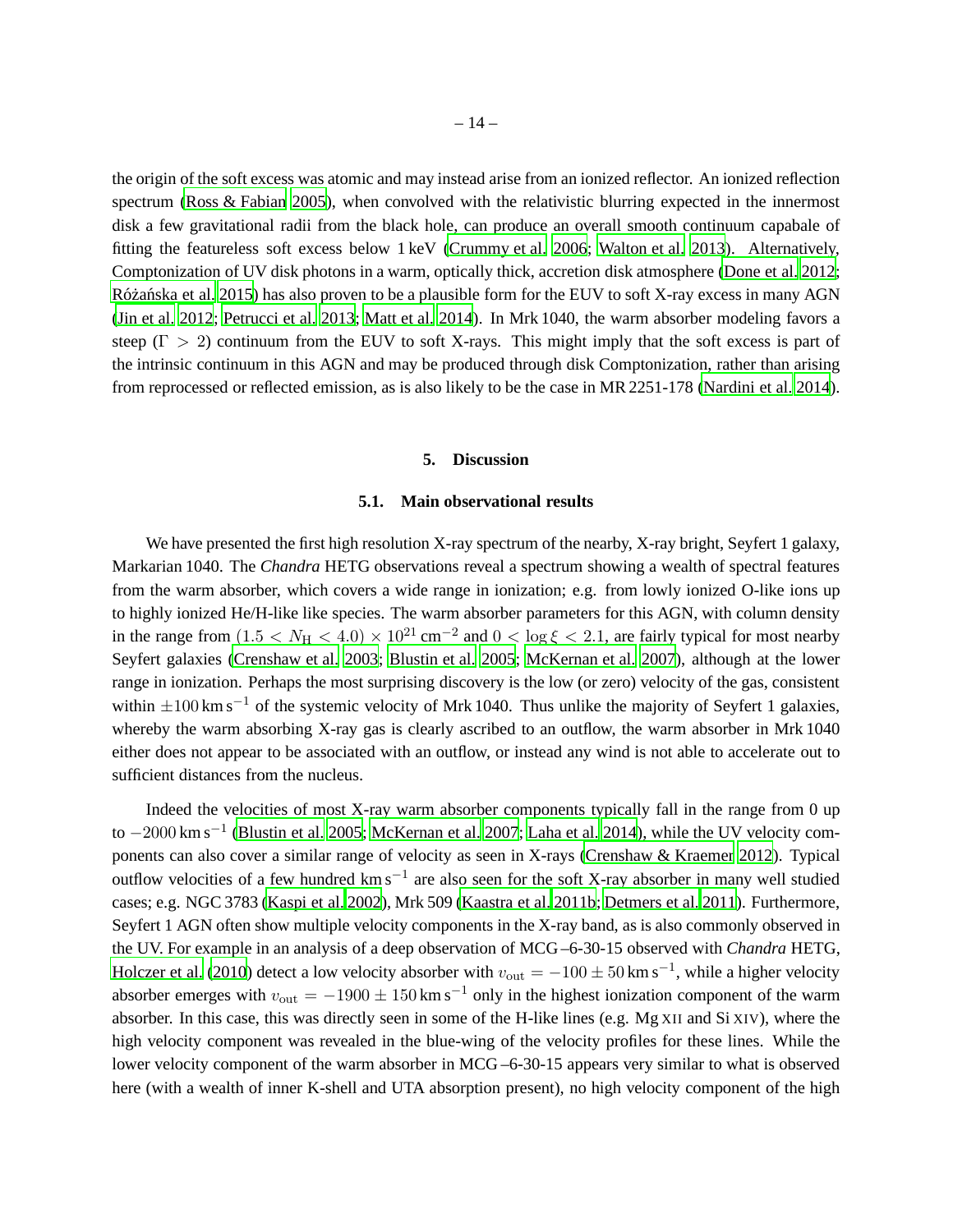ionization lines is seen in Mrk 1040 (e.g. see the velocity profiles in Figures 4 and 5).

The higher ionization zone 3 warm absorber in Mrk 1040 (see Table 4) shows no evidence of outflow  $(v_{\text{out}} = +130^{+70}_{-60} \text{ km s}^{-1})$ , while the highest ionization zone 4 (mainly arising from the weak contribution of He and H-like iron) has an upper limit of  $< 80 \text{ km s}^{-1}$  to the outflow velocity. This is in contrast to the warm absorbers seen in many other Seyferts, where higher velocity zones can emerge in the higher ionization gas. For instance in NGC 3516, fast outflowing zones of up to  $-4000 \text{ km s}^{-1}$  were present when the AGN continuum brightened [\(Turner et al. 2008](#page-23-1); [Holczer & Behar 2012](#page-20-11)), which in this case may have coincided with the emergence (or illumination) of an inner disk wind component to the absorber. Similarly in NGC 4051, both high (several thousand  $\rm km\,s^{-1}$ ) and low velocity (several hundred  $\rm km\,s^{-1})$  warm absorbing zones appear to be present [\(Steenbrugge et al. 2009;](#page-22-8) [Lobban et al. 2011;](#page-21-14) [Pounds & Vaughan 2011\)](#page-22-23), while in NGC 5548 the onset of a high velocity (BAL-like) component of the UV and X-ray absorber was also recently revealed in during an absorption episode [\(Kaastra](#page-20-21) et al. [2014\)](#page-20-21).

Thus Mrk 1040 appears curious in that there is no evidence for the X-ray warm absorber to be outflowing, either through a slow component (with  $v_{\text{out}} > 100 \text{ km s}^{-1}$ ) or a faster higher ionization zone (with  $v_{\text{out}} > 1000 \text{ km s}^{-1}$ ), at least on the basis of the X-ray spectra from the present epoch of observations. Both the low velocity and ionization of the absorber in Mrk 1040 likely places the gas at large distances from the black hole, as we will show below. This is far removed from some of the high velocity and high ionization components of the warm absorber discussed above, which may instead originate from an accretion disk wind on sub-parsec scales (e.g. [Tombesi et al. 2013](#page-23-0)) and some of which are powerful enough to drive gas out to kpc scales [\(Tombesi et al. 2015](#page-23-3); [Feruglio et al. 2015\)](#page-20-22).

#### **5.2. The Properties and Location of the Warm Absorber in Mrk 1040**

The best physical constraints on the absorbing gas in Mrk 1040 arise from the zone 3 absorber (see Table 4), as this zone is also associated with the He-like emission from the Mg triplet, which makes it possible to calculate the covering fraction of the gas as well as its radial location. Photoionized emission spectra, in the form of an additive table of models (or an atable within XSPEC) were also generated with XSTAR, with the same properties as the zone 3 absorber and with the same input continuum and ionization  $(\log \xi = 2.1).$ 

From the photoionization modeling, the normalization (or flux),  $\kappa$ , of an emission component is defined by XSTAR [\(Kallman et al. 2004](#page-21-16)) in terms of:

$$
\kappa = f \frac{L_{38}}{D_{\rm kpc}^2} \tag{1}
$$

where  $L_{38}$  is the ionizing luminosity in units of 10<sup>38</sup> erg s<sup>-1</sup> over the 1–1000 Rydberg band and  $D_{kpc}$  is the distance to the AGN in kpc<sup>[3](#page-23-14)</sup>. Here f is the covering fraction of the gas with respect to the total solid angle,

<sup>3</sup> see<http://heasarc.gsfc.nasa.gov/docs/software/xstar/docs/html/node96.html>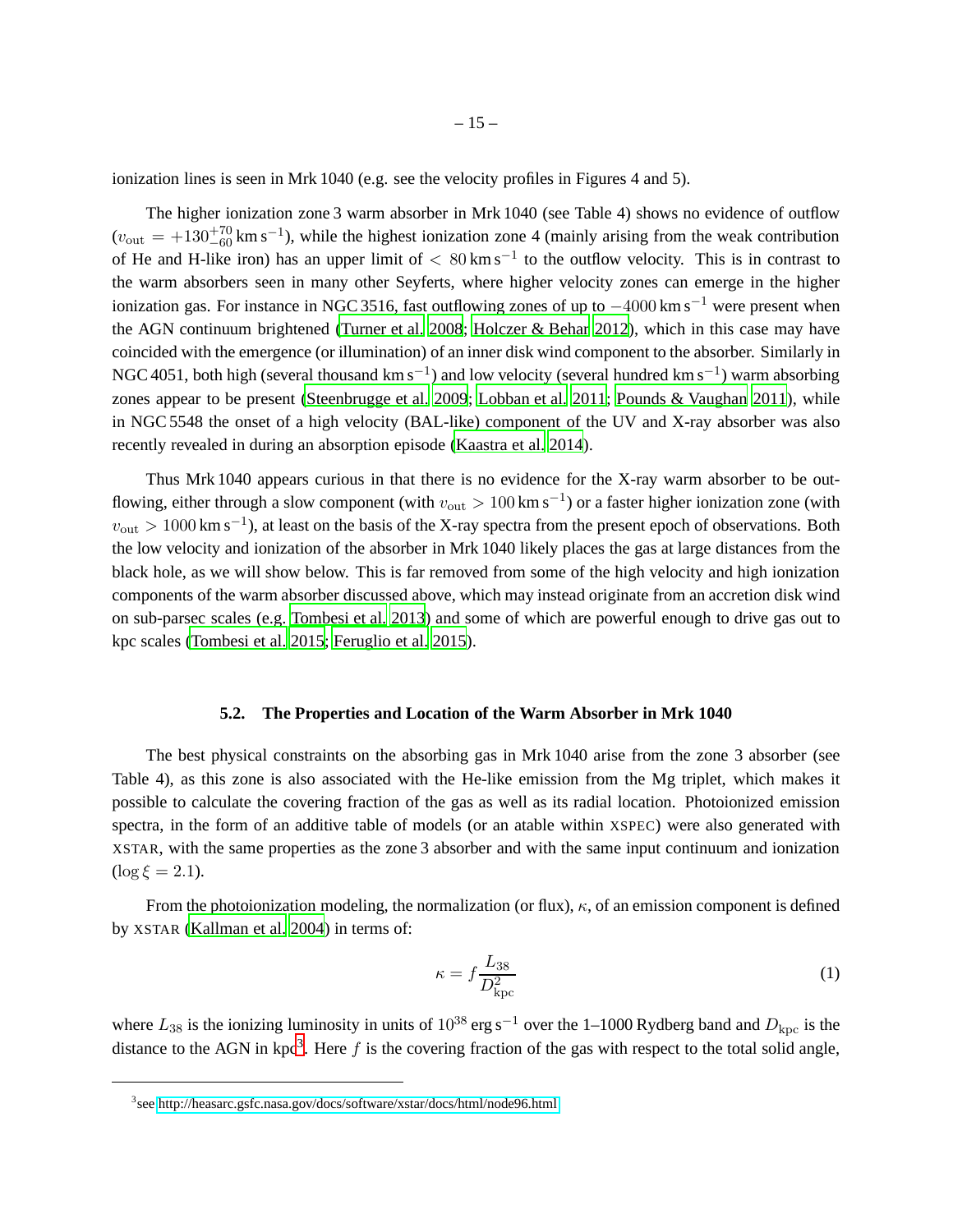where  $f = \Omega/4\pi$  and thus for a spherical shell of gas,  $f = 1$ . For Mrk 1040, where  $L_{\text{ion}} = 1.8 \times 10^{44}$  erg s<sup>-1</sup> and  $D = 68.7$  Mpc [\(Theureau et al. 2007\)](#page-23-15), then for a spherical shell the expected XSTAR normalization is  $\kappa = 3.8 \times 10^{-4}$ . Hence for a given column density of gas, this sets the total luminosity of the soft X-ray photoionized emission; also see [Reeves et al.](#page-22-24) [\(2016](#page-22-24)) for a similar calculation.

We then applied this XSTAR emission component to the spectrum of Mrk 1040 in order to reproduce the He-like emission from Mg XI, which is the strongest emission line present in the spectrum and in particular the forbidden line component. Adopting the above normalization of the emission component, then a column density of  $N_{\rm H} = 1.0_{-0.5}^{+0.2} \times 10^{21}$  cm<sup>-2</sup> is required, in the case where the gas fully covers the X-ray source with a solid angle of  $4\pi$  steradian. Alternatively if we fix the column density of the emitter to what was previously measured for the zone 3 absorber (where  $N_{\rm H} = 1.5 \times 10^{21} \text{ cm}^{-2}$ , see Table 4), then a minimum covering fraction of  $f > 0.4$  of  $4\pi$  steradian is required to model the emission.

A lower limit on the radial location of the emission can also be obtained from the upper limit to the velocity width of the line emission. Taking  $3\sigma^2 = GM/R$  and with an upper limit for velocity width of the Mg XI forbidden emission of  $\sigma_v < 135 \text{ km s}^{-1}$  (see Table 3), then for an estimated black hole mass of Mrk 1040 of  $4 \times 10^7$  M<sub> $\odot$ </sub> [\(Zhou et al. 2010](#page-23-5)), the location of the emitting gas associated with zone 3 is found to be  $> 10^{19}$  cm or  $> 3$  pc.

A typical limit to the radial location of the absorber can be derived from the definition of the ionization parameter and the requirement that the thickness of the absorber does not exceed its distance to the supermassive black hole, i.e.,  $N_H \simeq n_H \Delta R < n_H R$ . Then from the definition of the ionization parameter, this yields:-

$$
r_{\text{max}} \equiv (L_{\text{ion}}/\xi N_{\text{H}})(\Delta R/R). \tag{2}
$$

Thus for the condition that  $\Delta R/R \sim 1$  and for the measured zone 3 absorber parameters of  $\log \xi = 2.1$ ,  $N_H = 1.5 \times 10^{21}$  cm<sup>-2</sup> and an ionizing luminosity of  $L_{\text{ion}} = 1.8 \times 10^{44}$  erg s<sup>-1</sup>, then  $r_{\text{max}} \sim 10^{21}$  cm or  $<$  300 pc. Note that the location of the gas cannot be much larger than this to satisfy the above geometric condition, while it can be smaller if  $\Delta R/R < 1$  or if the gas is clumpy.

For comparison, the expected sizescale of the Narrow Line Region (NLR) can be estimated by the scaling relation of [Mor et al.](#page-21-21) [\(2009](#page-21-21)):-

$$
R_{\rm NLR} = 295 \times L_{46}^{0.47 \pm 0.13} \quad (pc). \tag{3}
$$

where here  $L_{46}$  is the bolometric luminosity of the AGN in units of  $10^{46}$  erg s<sup>-1</sup>. If we take the 2-10 keV luminosity to be a typical 3% of the total bolometric luminosity of Mrk 1040, then  $L_{\rm bol} \sim 7 \times 10^{44}$  erg s<sup>-1</sup> and the estimated distance of the optical NLR would be  $R_{\text{NLR}} \sim 100$  pc, consistent with the above minimum and maximum estimates for the radial distance of the ionized gas (of  $3 pc < R < 300 pc$ ). If the ionized X-ray gas is extended on distances of up to  $\sim 300$  pc, then the density of the gas is low, of the order  $n \sim 1$  cm<sup>-3</sup> for a column density of  $N_H = 10^{21}$  cm<sup>-2</sup>. This may be expected for large scale gas associated with an extended NLR region. Note the distance scale of up to 300 pc is consistent with archival HST images [\(Schmitt et al. 2003](#page-22-25)), which show extended [O III] emission within  $\pm 1''$  of the nucleus (see Section 5.3).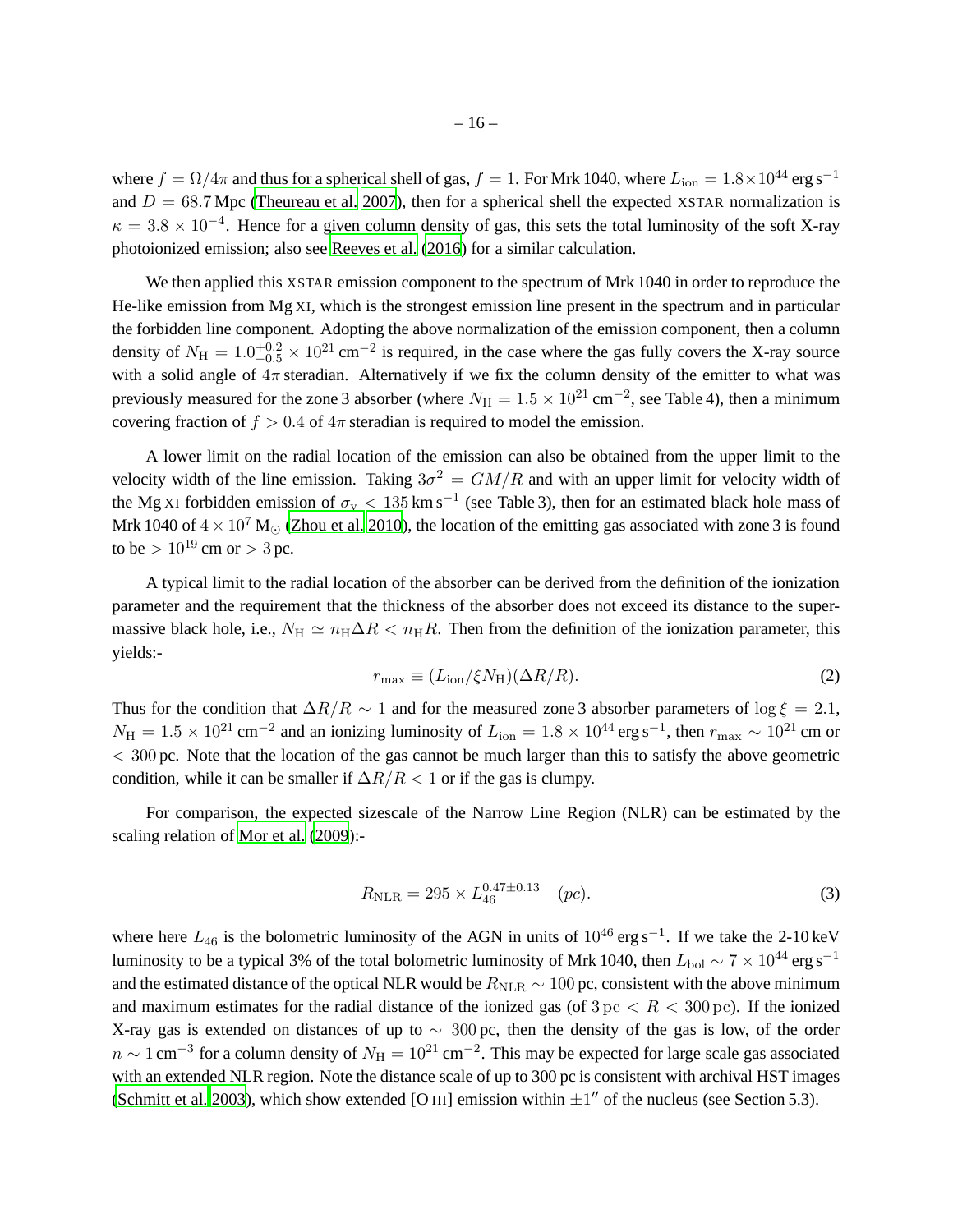We can place upper-limits to the mass outflow rate  $(M)$ , which in the quasi-spherical case is given by  $\dot{M} = f 4 \pi N_H R v_{\text{out}} \mu m_{\text{p}}$ , where f is the gas covering fraction and  $\mu \sim 1.2$  is the average particle mass relative to H. From the observations,  $N_{\rm H} = 1.5 \times 10^{21} \rm \, cm^{-2}$ , the covering fraction (as estimated from the emission) is  $f \sim 0.4$ , while we adopt a likely upper-limit to the outflow velocity of  $v_{\text{out}} < 100 \text{ km s}^{-1}$ . Thus for the most likely range in the radial location  $(R)$  of the absorber, i.e. from 3 pc to 300 pc as above, then the limits on the mass outflow rate are  $\dot{M} < 0.02 \text{ M}_{\odot} \text{ yr}^{-1}$  and  $\dot{M} < 2 \text{ M}_{\odot} \text{ yr}^{-1}$  respectively. Even for the most conservative upper-limit of  $\dot{M} < 2 \text{ M}_{\odot} \text{ yr}^{-1}$ , then the corresponding upper-limit to the kinetic power of the outflow is very low with  $L_{\rm K} < 10^{40}$  erg s<sup>-1</sup>.

Similar constraints can be placed on the other absorber zones. Given the lower ionizations of zones 1 and 2 (Table 4), equation 2 would predict  $r_{\text{max}}$  values 1–2 orders of magnitude greater than for the more highly ionized zone 3 discussed above (i.e. on kpc scales). However a moderate clumping of the gas would restrict it to spatial scales consistent with the extended [O III] emitting gas, which is discussed below. Thus for the lowest ionization zone 1 (with  $\log \xi = 0$ ), if  $\Delta R/R \sim 0.02$  and for the measured column of  $N_{\rm H} = 4 \times 10^{21} \text{ cm}^{-2}$ , then the distance is  $r_{\rm max} \sim 10^{21} \text{ cm}$  ( $\sim 300 \text{ pc}$ ) and thus the density would be  $n \sim N_H/\Delta R \sim 200 \text{ cm}^{-3}$ . This is typical of the estimated densities for line emitting NLR clouds [\(Koski](#page-21-22) [1978\)](#page-21-22). Furthermore, gas with this low ionization (log  $\xi \sim 0$ ) will be more than capable of producing [O III] emission in the optical band. Indeed as will be shown from subsequent *XMM-Newton/RGS* soft X-ray spectroscopy of Mrk 1040 (paper II), absorption is seen in the O K-shell band covering the full range of charges states; i.e. from O I-VIII, including the strong detection of K-shell absorption from O III. The latter absorption is also likely to be associated to the low ionization zone 1 gas.

#### **5.3. Imaging and Kinematics of the Nucleus with HST**

Interestingly, from the *HST* imaging of the [O III] narrow line emitting gas in Mrk 1040 [\(Schmitt et al.](#page-22-25) [2003\)](#page-22-25), the NLR appears to be extended on spatial scales of  $\sim \pm 1''$  from the nucleus. This is consistent with the above maximum estimate of  $r_{\text{max}} \sim 300 \,\text{pc}$  for the warm absorber at the distance of Mrk 1040. [Schmitt et al.](#page-22-25) [\(2003](#page-22-25)) report that the [O III] emission appears bi-conical in structure, with an opening angle of 120°, with the cone axis approximately perpendicular to the host galaxy disk; the *HST* Wide Field Planetary Camera 2 (WFPC2) image of Mrk 1040 is reproduced in Figure 12 (left panel) from these observations. Note that no direct evidence is found for extended X-ray emission from the *Chandra* image of Mrk 1040. However the brightness of the central AGN, the lower spatial resolution of *Chandra* and the moderate photon pile-up present in the zeroth order image precludes a quantitative comparison with the *HST* image.

Two *HST* Space Telescope Imaging Spectrometer (STIS) observations of Mrk 1040 in 2009 were performed with the G430M grating, sampling two different position angles through the central part of the galaxy. The details of the observations and of the analysis proceedures are reported by [Fischer et al.](#page-20-23) [\(2013](#page-20-23)), who perform imaging and kinematics (primarily in [O III]) of a sample nearby Seyfert galaxies with *HST* STIS. Here we show the results obtained in Mrk 1040, in order to compare the location and kinematics of the narrow line region emitting gas with the X-ray warm absorber.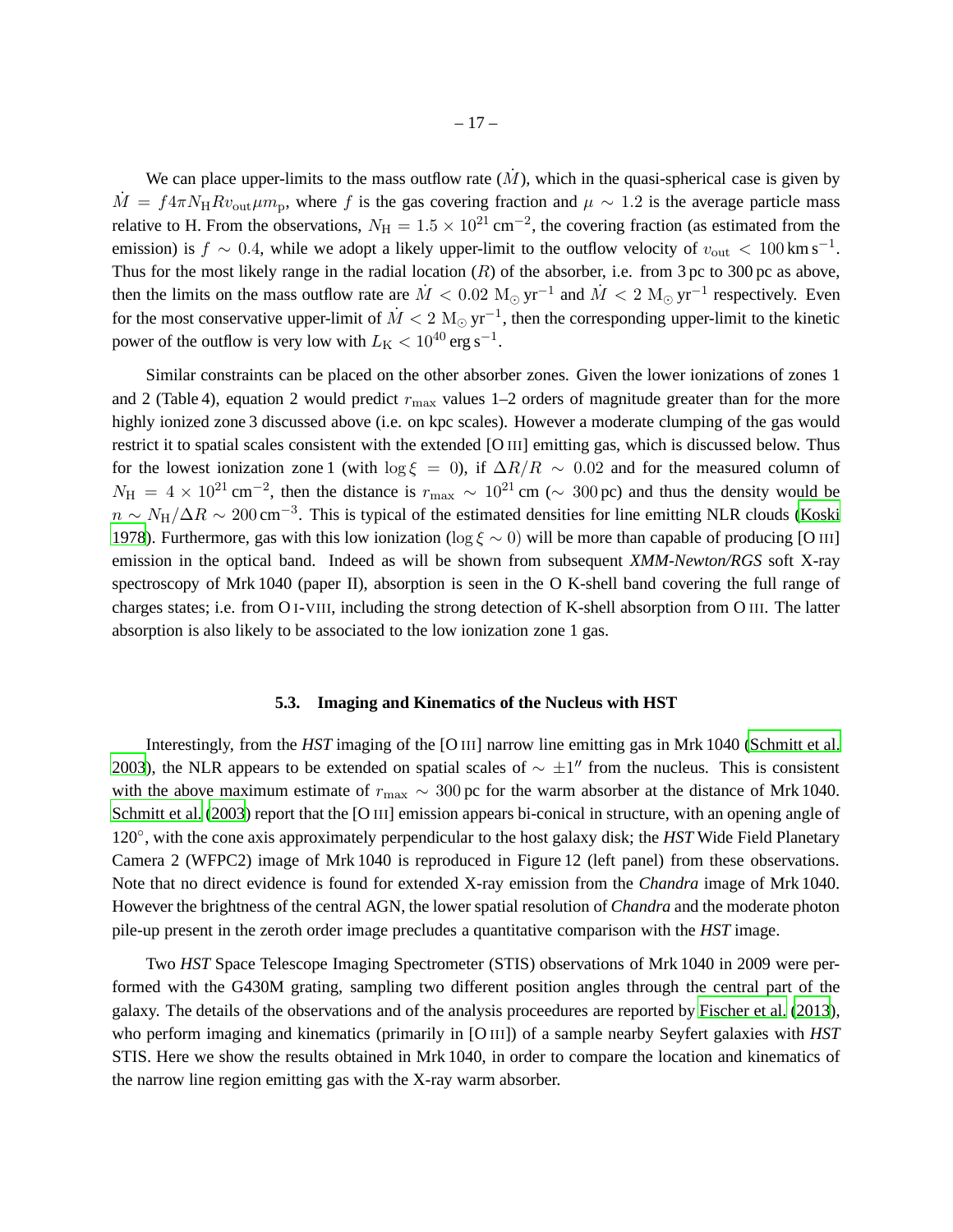These results are summarized in Figure 12. The two STIS observations give two slit positions through different portions of the galaxy, with slit A along the major axis of the galaxy and slit B approximately perpendicular to this. The positions of the two slits are indicated in the left hand panel of Figure 12, overlaid on the non dispersed WFPC2 image of Mrk 1040 at [O III] λ5007. The center and right panels of Figure 12 show the resulting kinematics of the [O III] line components versus position in arcseconds from the AGN center. These plots indicate that there is evidence for some modest outflow located within  $\pm 0.2$ " of the nucleus of Mrk 1040, with outflow velocities of typically  $-200 \text{ km s}^{-1}$ . This blue-shifted component of [O III] is visible in both of the slit A and B spectra and occurs well within the inner 100 pc of the central AGN. Slit A, positioned along the major axis, also shows extended, blue-shifted [O III] emission up to 0.5′′ to the southwest of the nucleus and in the direction of the major axis of the galaxy. This emission may be attributed to rotation, if for instance the disk is rotating in a counterclockwise direction and thus the southwest side would appear blue shifted.

## **5.4. Implications for the X-ray Absorber**

Thus the likely distance of the ionized X-ray gas is consistent with the extended emission observed from the optical NLR, as seen in the HST observations. The X-ray kinematics are also broadly consistent with what is seen in *HST*, where some modest outflow is associated with the nucleus itself of up to  $-200 \text{ km s}^{-1}$ . Indeed for the zone 1 absorber, which is most likely associated to the [O III] emission, the outflow velocity is −150+105 <sup>−</sup><sup>100</sup> km s−<sup>1</sup> (see Table 4). The aperture of *Chandra* HETG is much larger than for the *HST* STIS and thus given the likely upper limit of  $< 300$  pc to the location of the X-ray absorber, we cannot exclude either an origin either associated with the weak nuclear outflow located within  $< 100$  pc of the nucleus as seen in [O III], or with the somewhat more extended gas associated with the rotating galactic disk, with low radial velocities. A tighter constraint on the radial distance of the X-ray absorbing gas would be needed to distinguish between these possibilities; this will be discussed further in paper II, where we present evidence for variations in absorber ionization between the different epochs.

One interesting scenario is that we are viewing a failed nuclear wind from Mrk 1040. The accretion rate of Mrk 1040, given its luminosity and likely black hole mass, probably does not exceed 10% of Eddington. With such a weak AGN, it may be difficult to radiatively accelerate gas at distances beyond  $\sim 100 \text{ pc}$ [\(Fischer et al. 2016](#page-20-24)), although this gas could still be ionized by the AGN. Indeed the stringent upper limit obtained earlier on the outflow kinetic power ( $L_{\rm K}$  < 10<sup>40</sup> erg s<sup>-1</sup>) implies that this weak wind will leave a minimal kinetic footprint on its host galaxy, while the X-ray outflow velocity is also no larger than the velocity dispersion of the stellar bulge in Mrk 1040 (Nelson [& Whittle 1995](#page-21-6)). The low X-ray velocity may also be in part due to our orientation, if for instance we are viewing Mrk 1040 pole-on compared to a more equatorial wind. The narrowness of the Balmer lines in Mrk 1040 is more likely due to a pole-on view, rather than a high Eddington rate as is usually inferred in more typical NLS1s.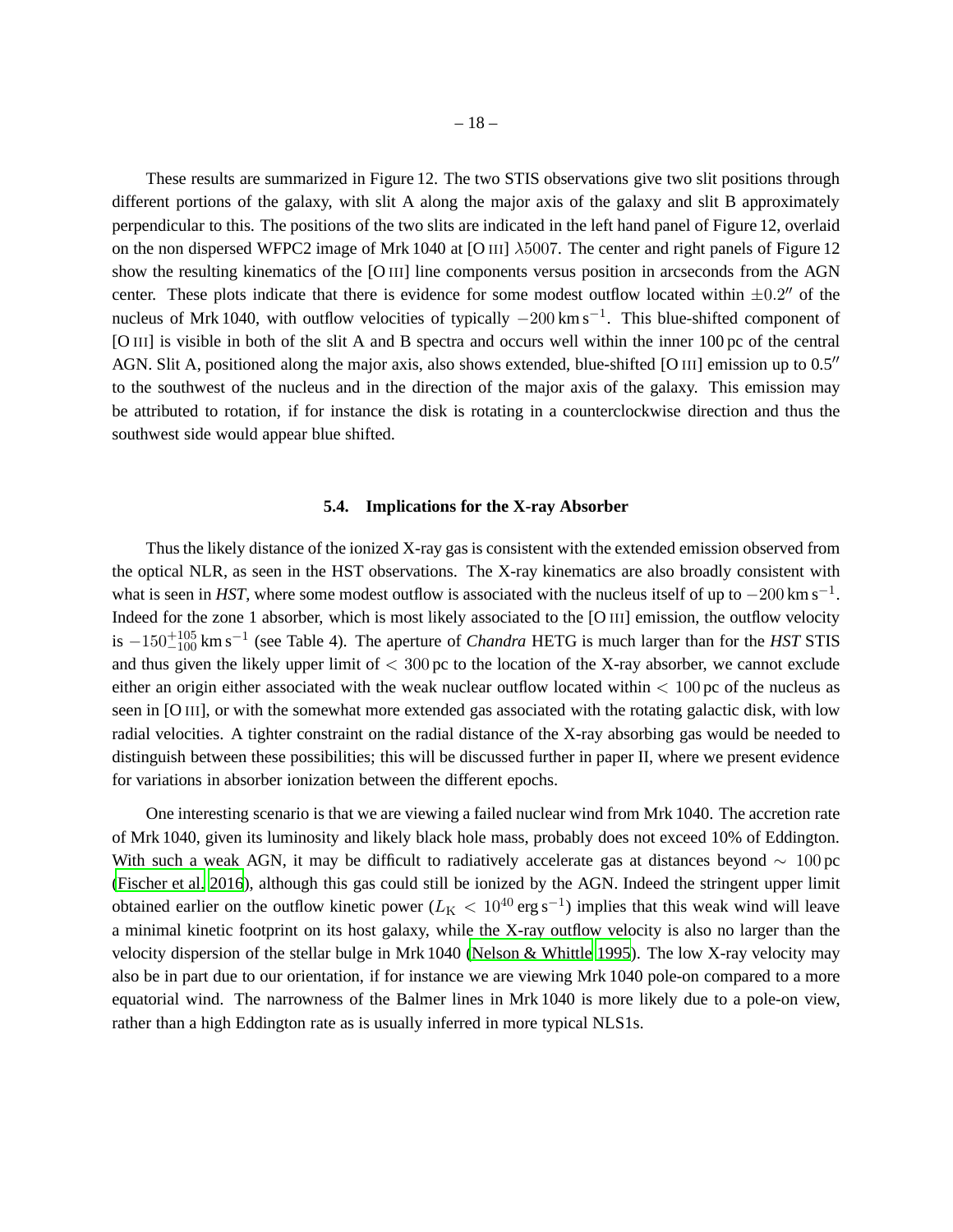# **6. Conclusions**

This paper has presented a 200 ks *Chandra* HETG observation of the nearby Seyfert 1, Mrk 1040, which is the first time a high resolution X-ray spectrum of this AGN has been discussed. The spectra show the strong signature of a warm absorber, with the lower ionization gas responsible for the strong series of inner K-shell absorption lines from Ne, Mg and Si, originating from ions with low charge states. Neither the low or high ionization components of the absorber appear to be outflowing, to typically within  $\pm 100 \text{ km s}^{-1}$ of the systemic velocity of Mrk 1040. We also find that the lower ionization (inner K shell) absorption lines are best reproduced with a model that requires a steep ( $\Gamma = 2.5$ ) photon index below 1 keV. This argues for an intrinsic origin for the soft X-ray excess from this AGN.

The low ionization and low velocity of the absorber likely places the absorbing gas between  $\sim$  3 and  $\sim$  300 pc from the black hole and it appears coincident with the optical NLR emitting gas, as seen in [O III] in the *HST* images of this AGN. This is also broadly similar to the soft X-ray absorbers seen towards other Seyfert 1s, which may typically range from a pc scale toroidal wind [\(Krolik & Kriss 2001](#page-21-23); [Blustin et al.](#page-19-1) [2005\)](#page-19-1), to the NLR on scales of several tens to hundreds of parsecs (e.g. [Netzer et al. 2003](#page-21-24); [Behar et al. 2003;](#page-19-7) [Kriss et al. 2011](#page-21-25); [Kaastra et al. 2012\)](#page-20-5). Finally we suggest that the lack of an X-ray outflow component in Mrk 1040 may be due to a failed nuclear wind in this AGN, with the gas not able to accelerate out to scales beyond  $\sim 100$  pc.

#### **7. Acknowledgements**

We thank the anonymous referee for their positive and constructive comments. J.N. Reeves acknowledges Chandra grant number GO3-14123X, as well as NASA grant numbers NNX16AE11G and NNX15AF12G. T.J. Turner acknowledges NASA grant number NNH13CH63C. Both J.N. Reeves and A. Lobban acknowedge support from STFC, via the consolidated grants ST/M001040/1 and ST/K001000/1. D. Porquet acknowledges financial support from the European Union Seventh Framework Program (FP7/2007-2013) under grant agreement number 312789. E. Behar is supported by the the European Unions Horizon 2020 research and innovation programme under the Marie Sklodowska-Curie grant agreement no. 655324 and by the I-CORE program of the Planning and Budgeting Committee (grant number 1937/12). E.N also acknowledges funding from the European Unions Horizon 2020 research and innovation programme under the Marie Skodowska-Curie grant agreement No. 664931. TCF was supported by an appointment to the NASA Postdoctoral Program at the NASA Goddard Space Flight Center, administered by Universities Space Research Association under contract with NASA. The scientific results reported in this article are based on observations made by the Chandra X-ray Observatory. This research has made use of software provided by the Chandra X-ray Center (CXC) in the application package CIAO.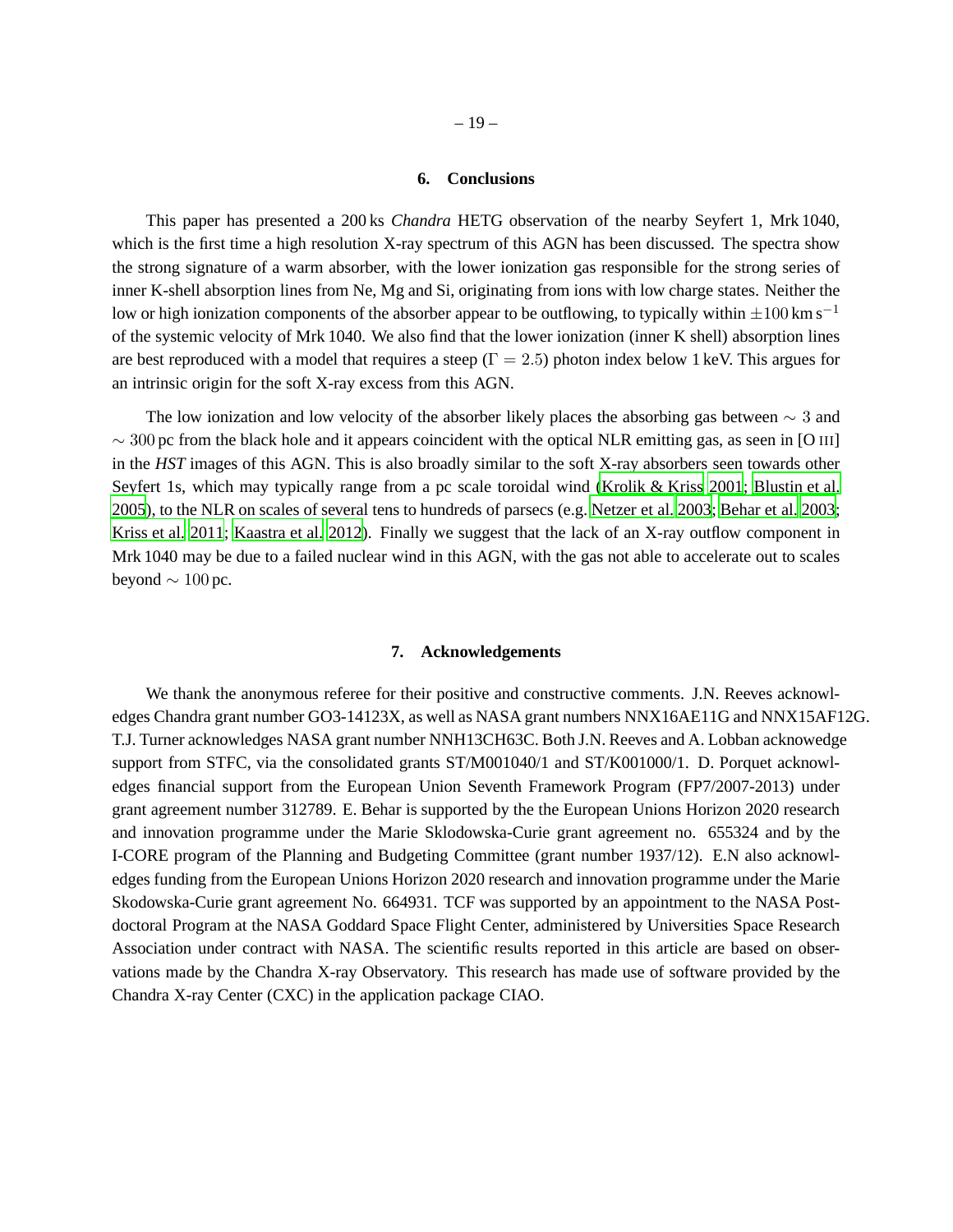## **REFERENCES**

- <span id="page-19-14"></span>Amram, P., Marcelin, M., Bonnarel, F., et al. 1992, A&A, 263, 69
- <span id="page-19-18"></span>Andrade-Velázquez, M., Krongold, Y., Elvis, M., et al. 2010, ApJ, 711, 888
- <span id="page-19-12"></span>Baumgartner, W. H., Tueller, J., Markwardt, C. B., et al. 2013, ApJS, 207, 19
- <span id="page-19-21"></span>Behar, E. 2009, ApJ, 703, 1346
- <span id="page-19-7"></span>Behar, E., Rasmussen, A. P., Blustin, A. J., et al. 2003, ApJ, 598, 232
- <span id="page-19-4"></span>Behar, E., & Netzer, H. 2002, ApJ, 570, 165
- <span id="page-19-3"></span>Behar, E., Sako, M., & Kahn, S. M. 2001, ApJ, 563, 497
- <span id="page-19-2"></span>Blustin, A. J., Branduardi-Raymont, G., Behar, E., et al. 2002, A&A, 392, 453
- <span id="page-19-1"></span>Blustin, A. J., Page, M. J., Fuerst, S. V., Branduardi-Raymont, G., & Ashton, C. E. 2005, A&A, 431, 111
- <span id="page-19-19"></span>Blustin, A. J., Kriss, G. A., Holczer, T., et al. 2007, A&A, 466, 107
- <span id="page-19-5"></span>Braito, V., Reeves, J. N., Dewangan, G. C., et al. 2007, ApJ, 670, 978
- <span id="page-19-16"></span>Canizares, C. R., Davis, J. E., Dewey, D., et al. 2005, PASP, 117, 1144
- <span id="page-19-17"></span>Cash, W. 1979, ApJ, 228, 939
- <span id="page-19-6"></span>Chartas, G., Brandt, W. N., Gallagher, S. C., & Garmire, G. P. 2002, ApJ, 579, 169
- <span id="page-19-20"></span>Costantini, E., Kaastra, J. S., Arav, N., et al. 2007, A&A, 461, 121
- <span id="page-19-8"></span>Crenshaw, D. M., Kraemer, S. B., Hutchings, J. B., et al. 2000, AJ, 120, 1731
- <span id="page-19-9"></span>Crenshaw, D. M., & Kraemer, S. B. 2000, ApJ, 532, L101
- <span id="page-19-15"></span>Crenshaw, D. M., & Kraemer, S. B. 2001, ApJ, 562, L29
- <span id="page-19-0"></span>Crenshaw, D. M., Kraemer, S. B., & George, I. M. 2003, ARA&A, 41, 117
- <span id="page-19-10"></span>Crenshaw, D. M., & Kraemer, S. B. 2012, ApJ, 753, 75
- <span id="page-19-22"></span>Crummy, J., Fabian, A. C., Gallo, L., & Ross, R. R. 2006, MNRAS, 365, 1067
- <span id="page-19-11"></span>De Marco, B., Ponti, G., Cappi, M., et al. 2013, MNRAS, 431, 2441
- <span id="page-19-23"></span>Done, C., Davis, S. W., Jin, C., Blaes, O., & Ward, M. 2012, MNRAS, 420, 1848
- <span id="page-19-24"></span>Detmers, R. G., Kaastra, J. S., Steenbrugge, K. C., et al. 2011, A&A, 534, A38
- <span id="page-19-13"></span>de Zotti, G., & Gaskell, C. M. 1985, A&A, 147, 1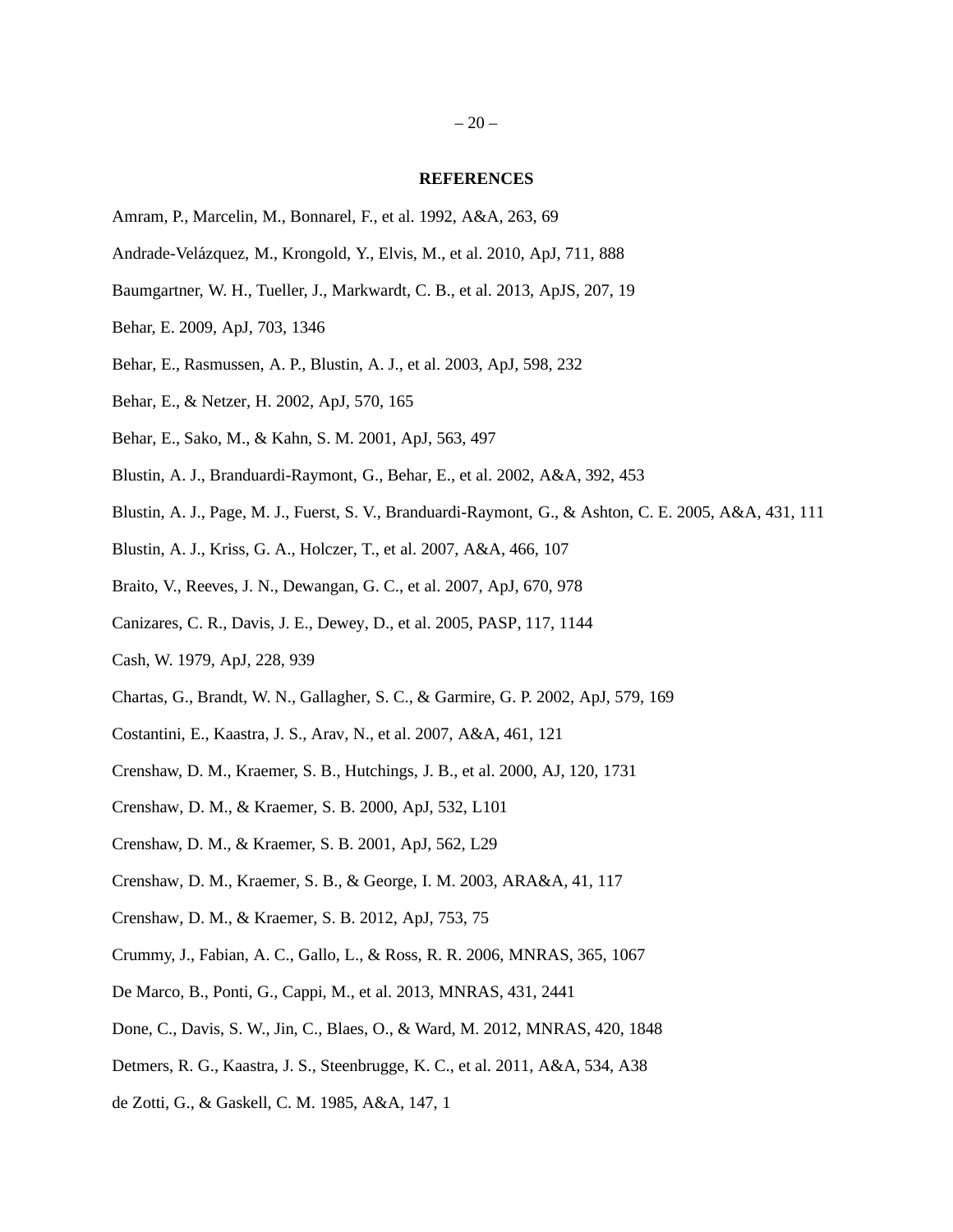- Done, C., Davis, S. W., Jin, C., Blaes, O., & Ward, M. 2012, MNRAS, 420, 1848
- <span id="page-20-4"></span>Ebrero, J., Costantini, E., Kaastra, J. S., et al. 2010, A&A, 520, A36
- <span id="page-20-22"></span>Feruglio, C., Fiore, F., Carniani, S., et al. 2015, A&A, 583, A99
- <span id="page-20-23"></span>Fischer, T. C., Crenshaw, D. M., Kraemer, S. B., & Schmitt, H. R. 2013, ApJS, 209, 1
- <span id="page-20-24"></span>Fischer, T. C., Machuca, C., Diniz, M. R., et al. 2016, ApJ, in press [\(arXiv:1609.08927\)](http://arxiv.org/abs/1609.08927)
- <span id="page-20-8"></span>Fruscione, A., McDowell, J. C., Allen, G. E., et al. 2006, Proc. SPIE, 6270, 62701V
- <span id="page-20-18"></span>Fukumura, K., Kazanas, D., Contopoulos, I., & Behar, E. 2010, ApJ, 715, 636
- <span id="page-20-15"></span>García, J., & Kallman, T. R. 2010, ApJ, 718, 695
- <span id="page-20-16"></span>García, J., Dauser, T., Reynolds, C. S., et al. 2013, ApJ, 768, 146
- <span id="page-20-0"></span>George, I. M., Turner, T. J., Netzer, H., et al. 1998, ApJS, 114, 73
- <span id="page-20-14"></span>George, I. M., & Fabian, A. C. 1991, MNRAS, 249, 352
- <span id="page-20-19"></span>Gierliński, M., & Done, C. 2004, MNRAS, 349, L7
- <span id="page-20-3"></span>Gofford, J., Reeves, J. N., Tombesi, F., et al. 2013, MNRAS, 430, 60
- <span id="page-20-17"></span>Grevesse, N., & Sauval, A. J. 1998, ssr, 85, 161
- <span id="page-20-2"></span>Gu, M. F., Schmidt, M., Beiersdorfer, P., et al. 2005, ApJ, 627, 1066
- <span id="page-20-11"></span>Holczer, T., & Behar, E. 2012, ApJ, 747, 71
- <span id="page-20-13"></span>Holczer, T., Behar, E., & Arav, N. 2010, ApJ, 708, 981
- <span id="page-20-6"></span>Hopkins, P. F., & Elvis, M. 2010, MNRAS, 401, 7
- <span id="page-20-7"></span>Huchra, J. P., Vogeley, M. S., & Geller, M. J. 1999, ApJS, 121, 287
- <span id="page-20-20"></span>Jin, C., Ward, M., Done, C., & Gelbord, J. 2012, MNRAS, 420, 1825
- <span id="page-20-1"></span>Kaastra, J. S., Mewe, R., Liedahl, D. A., Komossa, S., & Brinkman, A. C. 2000, A&A, 354, L83
- <span id="page-20-10"></span>Kaastra, J. S., Steenbrugge, K. C., Raassen, A. J. J., et al. 2002, A&A, 386, 427
- <span id="page-20-12"></span>Kaastra, J. S., de Vries, C. P., Steenbrugge, K. C., et al. 2011, A&A, 534, A37
- <span id="page-20-5"></span>Kaastra, J. S., Detmers, R. G., Mehdipour, M., et al. 2012, A&A, 539, A117
- <span id="page-20-21"></span>Kaastra, J. S., Kriss, G. A., Cappi, M., et al. 2014, Science, 345, 64
- <span id="page-20-9"></span>Kalberla, P. M. W., Burton, W. B., Hartmann, D., et al. 2005, A&A, 440, 775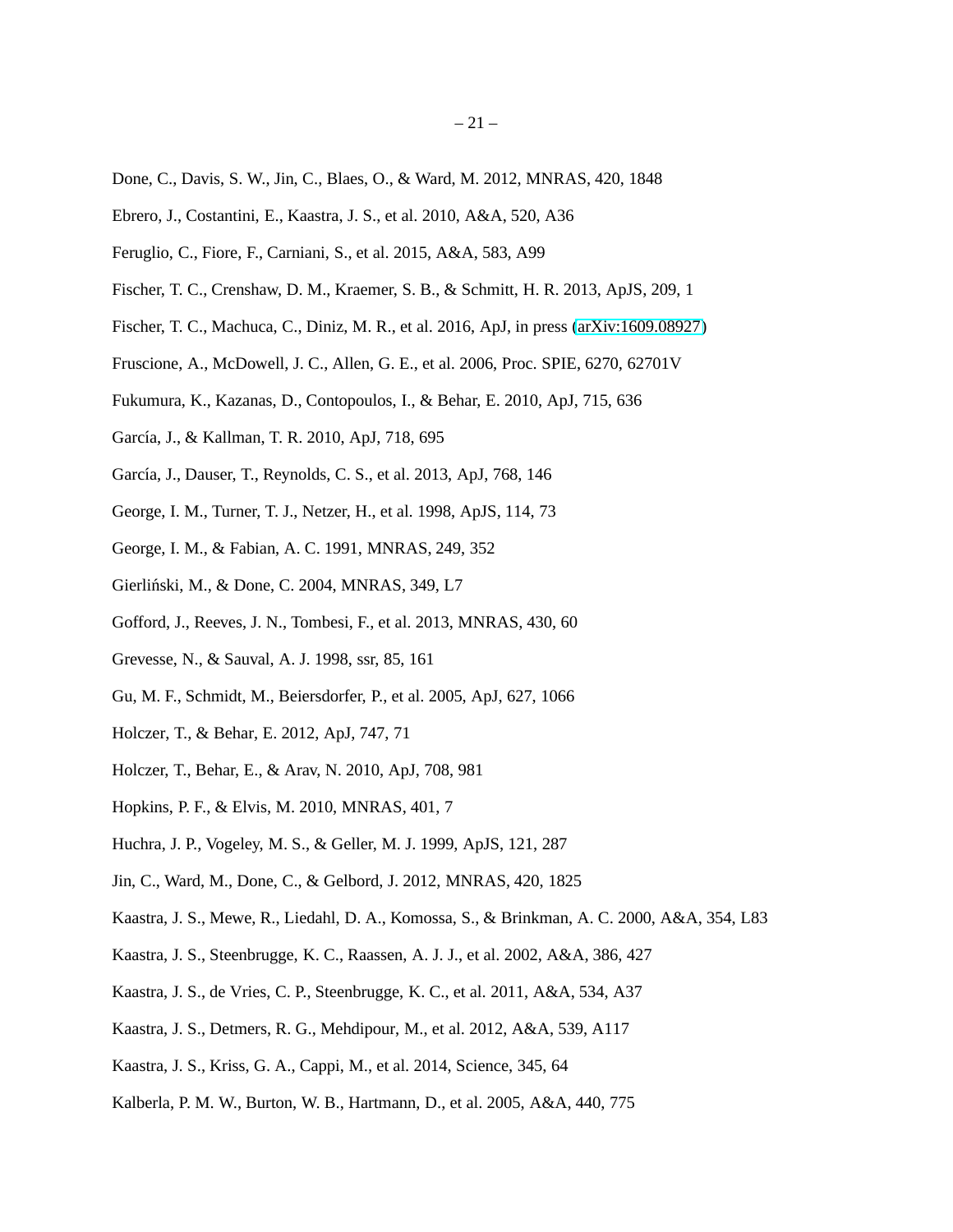- <span id="page-21-16"></span>Kallman, T. R., Palmeri, P., Bautista, M. A., Mendoza, C., & Krolik, J. H. 2004, ApJS, 155, 675
- <span id="page-21-9"></span>Kaspi, S., Brandt, W. N., Netzer, H., et al. 2000, ApJ, 535, L17
- <span id="page-21-10"></span>Kaspi, S., Brandt, W. N., Netzer, H., et al. 2001, ApJ, 554, 216
- <span id="page-21-1"></span>Kaspi, S., Brandt, W. N., George, I. M., et al. 2002, ApJ, 574, 643
- <span id="page-21-22"></span>Koski, A. T. 1978, ApJ, 223, 56
- <span id="page-21-13"></span>Kraemer, S. B., George, I. M., Crenshaw, D. M., et al. 2005, ApJ, 633, 693
- <span id="page-21-8"></span>Kraemer, S. B., Crenshaw, D. M., Dunn, J. P., et al. 2012, ApJ, 751, 84
- <span id="page-21-25"></span>Kriss, G. A., Arav, N., Kaastra, J. S., et al. 2011, A&A, 534, A41
- <span id="page-21-23"></span>Krolik, J. H., & Kriss, G. A. 2001, ApJ, 561, 684
- <span id="page-21-11"></span>Krongold, Y., Nicastro, F., Brickhouse, N. S., et al. 2003, ApJ, 597, 832
- <span id="page-21-5"></span>Krongold, Y., Nicastro, F., Brickhouse, N. S., Elvis, M., & Mathur, S. 2005, ApJ, 622, 842
- <span id="page-21-20"></span>Laha, S., Guainazzi, M., Dewangan, G. C., Chakravorty, S., & Kembhavi, A. K. 2014, MNRAS, 441, 2613
- <span id="page-21-17"></span>Laha, S., Dewangan, G. C., Chakravorty, S., & Kembhavi, A. K. 2013, ApJ, 777, 2
- <span id="page-21-12"></span>Lee, J. C., Ogle, P. M., Canizares, C. R., et al. 2001, ApJ, 554, L13
- <span id="page-21-14"></span>Lobban, A. P., Reeves, J. N., Miller, L., et al. 2011, MNRAS, 414, 1965
- <span id="page-21-4"></span>Longinotti, A. L., Krongold, Y., Guainazzi, M., et al. 2015, ApJ, 813, L39
- <span id="page-21-18"></span>Matt, G., Marinucci, A., Guainazzi, M., et al. 2014, MNRAS, 439, 3016
- <span id="page-21-2"></span>McKernan, B., Yaqoob, T., George, I. M., & Turner, T. J. 2003, ApJ, 593, 142
- <span id="page-21-0"></span>McKernan, B., Yaqoob, T., & Reynolds, C. S. 2007, MNRAS, 379, 1359
- <span id="page-21-21"></span>Mor, R., Netzer, H., & Elitzur, M. 2009, ApJ, 705, 298
- <span id="page-21-15"></span>Nandra, K., O'Neill, P. M., George, I. M., & Reeves, J. N. 2007, MNRAS, 382, 194
- <span id="page-21-3"></span>Nardini, E., Reeves, J. N., Gofford, J., et al. 2015, Science, 347, 860
- <span id="page-21-19"></span>Nardini, E., Reeves, J. N., Porquet, D., et al. 2014, MNRAS, 440, 1200
- <span id="page-21-6"></span>Nelson, C. H., & Whittle, M. 1995, ApJS, 99, 67
- <span id="page-21-24"></span>Netzer, H., Kaspi, S., Behar, E., et al. 2003, ApJ, 599, 933
- <span id="page-21-7"></span>Osterbrock, D. E., & Shuder, J. M. 1982, ApJS, 49, 149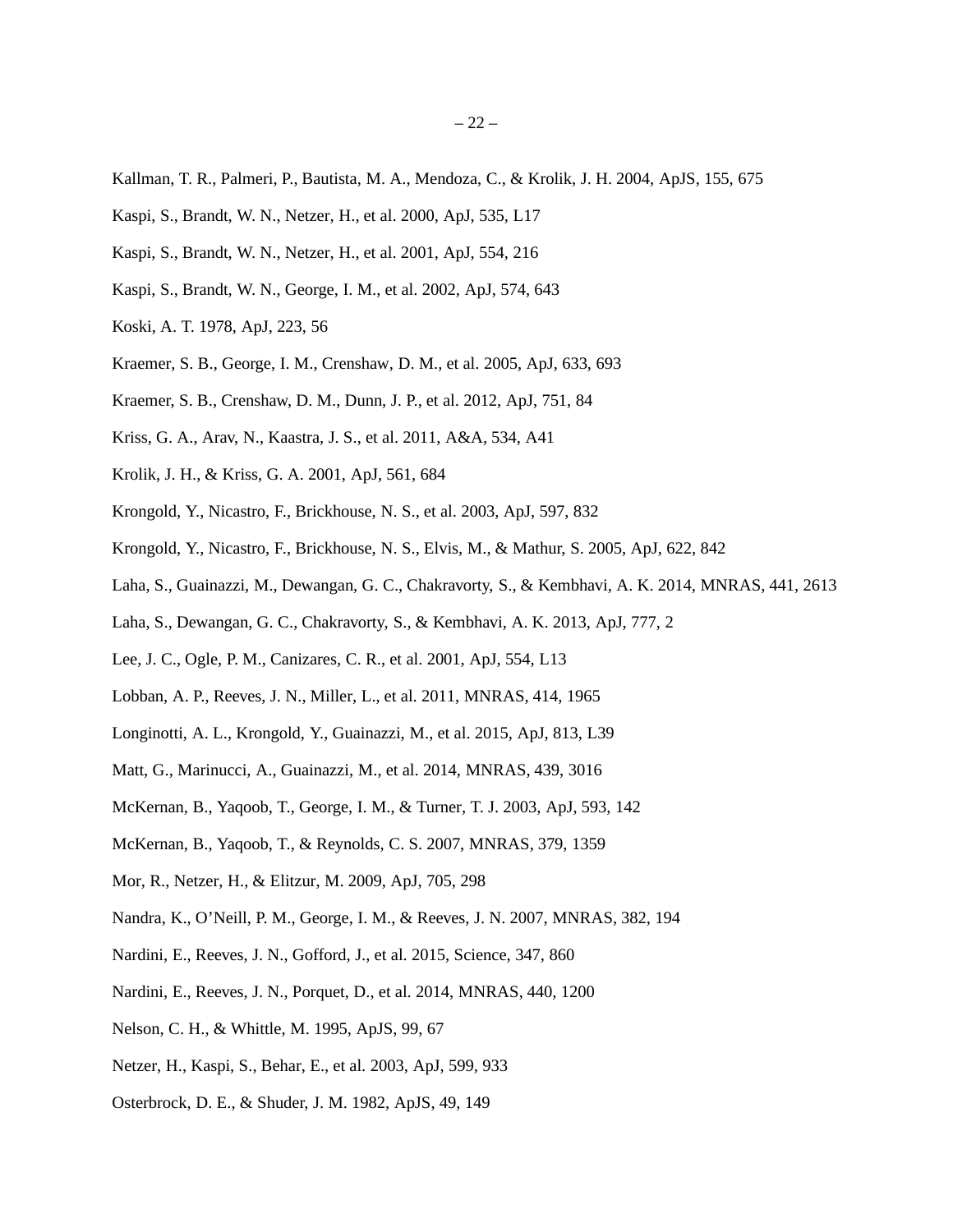- <span id="page-22-22"></span>Petrucci, P.-O., Paltani, S., Malzac, J., et al. 2013, A&A, 549, A73
- <span id="page-22-15"></span>Porquet, D., & Dubau, J. 2000, A&AS, 143, 495
- <span id="page-22-1"></span>Porquet, D., Reeves, J. N., O'Brien, P., & Brinkmann, W. 2004, A&A, 422, 85
- <span id="page-22-16"></span>Porquet, D., Dubau, J., & Grosso, N. 2010, Space Sci. Rev., 157, 103
- <span id="page-22-5"></span>Pounds, K. A., Reeves, J. N., King, A. R., et al. 2003, MNRAS, 345, 705
- <span id="page-22-23"></span>Pounds, K. A., & Vaughan, S. 2011, MNRAS, 413, 1251
- <span id="page-22-9"></span>Proga, D., & Kallman, T. R. 2004, ApJ, 616, 688
- <span id="page-22-6"></span>Reeves, J. N., O'Brien, P. T., & Ward, M. J. 2003, ApJ, 593, L65
- <span id="page-22-3"></span>Reeves, J. N., Nandra, K., George, I. M., et al. 2004, ApJ, 602, 648
- <span id="page-22-14"></span>Reeves, J. N., Porquet, D., Braito, V., et al. 2013, ApJ, 776, 99
- <span id="page-22-24"></span>Reeves, J. N., Porquet, D., Braito, V., et al. 2016, ApJ, 828, 98
- <span id="page-22-10"></span>Reynolds, C. S., Fabian, A. C., & Inoue, H. 1995, MNRAS, 276, 1311
- <span id="page-22-0"></span>Reynolds, C. S. 1997, MNRAS, 286, 513
- <span id="page-22-4"></span>Risaliti, G., Bianchi, S., Matt, G., et al. 2005, ApJ, 630, L129
- <span id="page-22-20"></span>Ross, R. R., & Fabian, A. C. 2005, MNRAS, 358, 211
- <span id="page-22-21"></span>Różańska, A., Malzac, J., Belmont, R., Czerny, B., & Petrucci, P.-O. 2015, A&A, 580, A77
- <span id="page-22-2"></span>Sako, M., Kahn, S. M., Behar, E., et al. 2001, A&A, 365, L168
- <span id="page-22-25"></span>Schmitt, H. R., Donley, J. L., Antonucci, R. R. J., Hutchings, J. B., & Kinney, A. L. 2003, ApJS, 148, 327
- <span id="page-22-7"></span>Scott, J. E., Kriss, G. A., Lee, J. C., et al. 2004, ApJS, 152, 1
- <span id="page-22-17"></span>Shu, X. W., Yaqoob, T., & Wang, J. X. 2010, ApJS, 187, 581
- <span id="page-22-11"></span>Smith, R. A. N., Page, M. J., & Branduardi-Raymont, G. 2007, A&A, 461, 135
- <span id="page-22-8"></span>Steenbrugge, K. C., Fenovčík, M., Kaastra, J. S., Costantini, E., & Verbunt, F. 2009, A&A, 496, 107
- <span id="page-22-12"></span>Steenbrugge, K. C., Kaastra, J. S., Sako, M., et al. 2005a, A&A, 432, 453
- <span id="page-22-13"></span>Steenbrugge, K. C., Kaastra, J. S., Crenshaw, D. M., et al. 2005b, A&A, 434, 569
- <span id="page-22-19"></span>Stern, J., Behar, E., Laor, A., Baskin, A., & Holczer, T. 2014, MNRAS, 445, 3011
- <span id="page-22-18"></span>Tarter, C. B., Tucker, W. H., & Salpeter, E. E. 1969, ApJ, 156, 943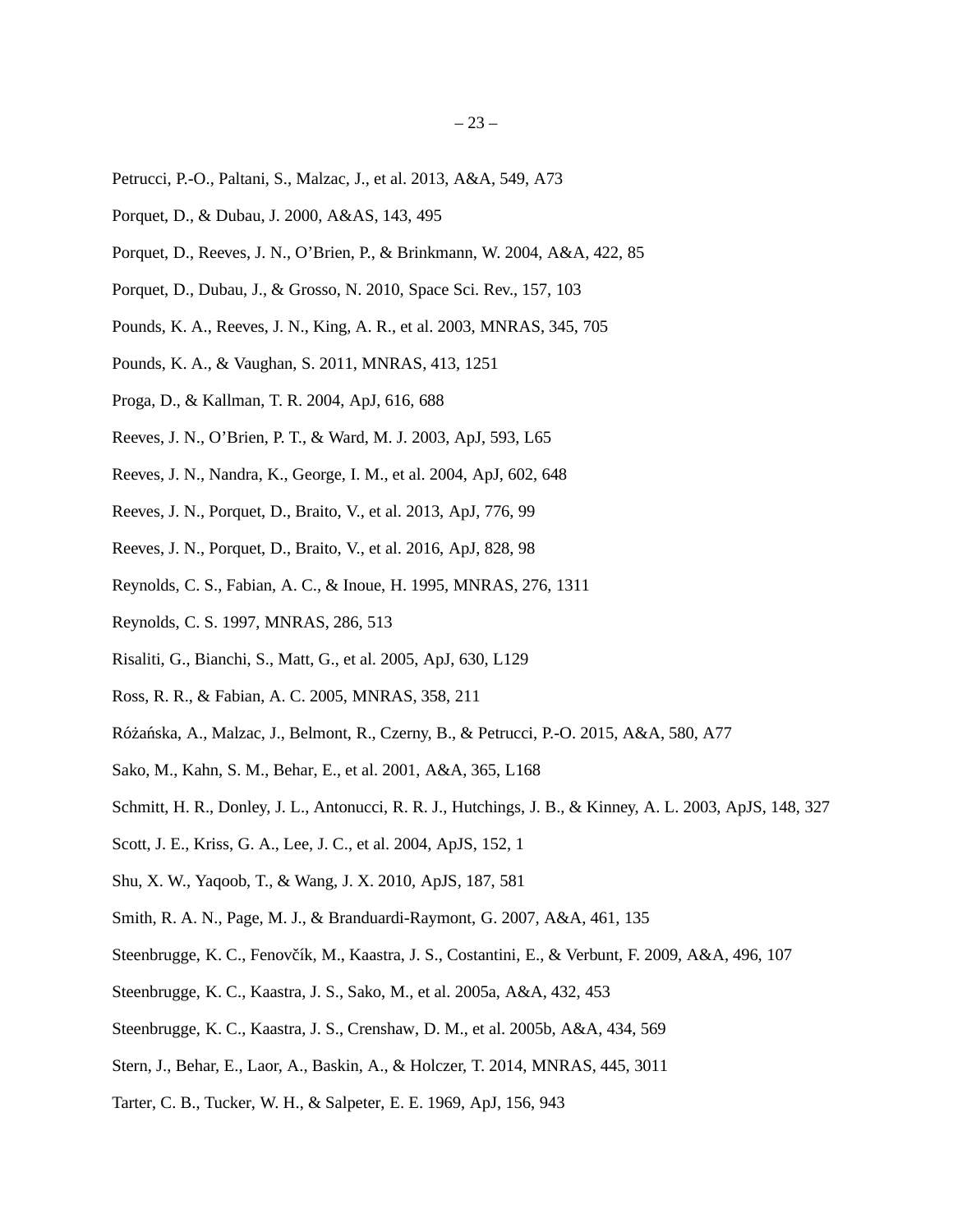- <span id="page-23-15"></span>Theureau, G., Hanski, M. O., Coudreau, N., Hallet, N., & Martin, J.-M. 2007, A&A, 465, 71
- <span id="page-23-3"></span>Tombesi, F., Meléndez, M., Veilleux, S., et al. 2015, Nature, 519, 436
- <span id="page-23-0"></span>Tombesi, F., Cappi, M., Reeves, J. N., et al. 2013, MNRAS, 430, 1102
- <span id="page-23-2"></span>Tombesi, F., Cappi, M., Reeves, J. N., et al. 2010, A&A, 521, A57
- <span id="page-23-6"></span>Tremaine, S., Gebhardt, K., Bender, R., et al. 2002, ApJ, 574, 740
- <span id="page-23-7"></span>Tripathi, S., Misra, R., Dewangan, G., & Rastogi, S. 2011, ApJ, 736, L37
- <span id="page-23-12"></span>Turner, A. K., Fabian, A. C., Lee, J. C., & Vaughan, S. 2004, MNRAS, 353, 319
- <span id="page-23-1"></span>Turner, T. J., Reeves, J. N., Kraemer, S. B., & Miller, L. 2008, A&A, 483, 161
- <span id="page-23-13"></span>Walton, D. J., Nardini, E., Fabian, A. C., Gallo, L. C., & Reis, R. C. 2013, MNRAS, 428, 2901
- <span id="page-23-8"></span>Weisskopf, M. C., Hester, J. J., Tennant, A. F., et al. 2000, ApJ, 536, L81
- <span id="page-23-10"></span>Willingale, R., Starling, R. L. C., Beardmore, A. P., Tanvir, N. R., & O'Brien, P. T. 2013, MNRAS, 431, 394
- <span id="page-23-9"></span>Wilms, J., Allen, A., & McCray, R. 2000, ApJ, 542, 914
- <span id="page-23-11"></span>Yaqoob, T., McKernan, B., Kraemer, S. B., et al. 2003, ApJ, 582, 105
- <span id="page-23-4"></span>Zhang, S. N., Ji, L., Marshall, H. L., et al. 2011, MNRAS, 410, 2274
- <span id="page-23-5"></span>Zhou, X.-L., Zhang, S.-N., Wang, D.-X., & Zhu, L. 2010, ApJ, 710, 16

<span id="page-23-14"></span>This preprint was prepared with the AAS L<sup>AT</sup>EX macros v5.2.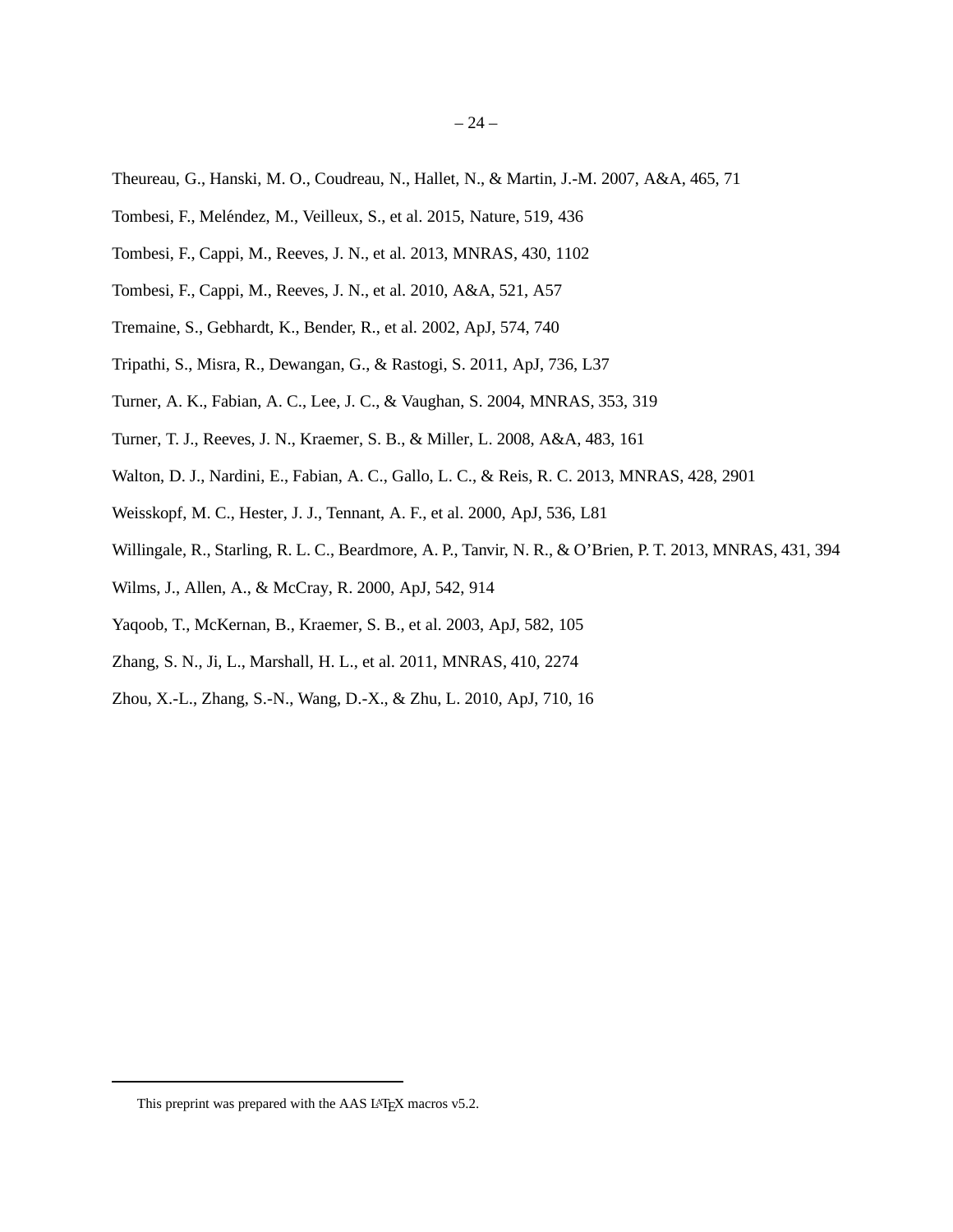

<span id="page-24-0"></span>Fig. 1.— The four panels show the *Chandra* HETG spectrum of Mrk 1040, in order of increasing wavelength, obtained from combining all 4 sequences in Table 1. The upper three panels are from the HEG grating and the lower panel from the MEG. Error bars are shown in greyscale and the spectra are binned at FWHM resolution of  $\Delta \lambda = 10$  mÅ and  $\Delta \lambda = 20$  mÅ for the HEG and MEG respectively. The spectra have been fluxed against a power-law continuum to create a  $\nu F_{\nu}$  spectrum and are plotted in the observed frame. Multiple absorption lines from an ionized absorber are present in the spectrum, as seen from bottom to top:- (i) Ne III-X, (ii) Mg V-XII, (iii) Si VI-XIV and (iv) S XVI and Ar XVIII. Thus absorption is seen from ions covering a wide range of ionization, from the low ionization inner-shell lines of Ne, Mg and Si (see Behar & Netzer 2002), through to the H-like lines.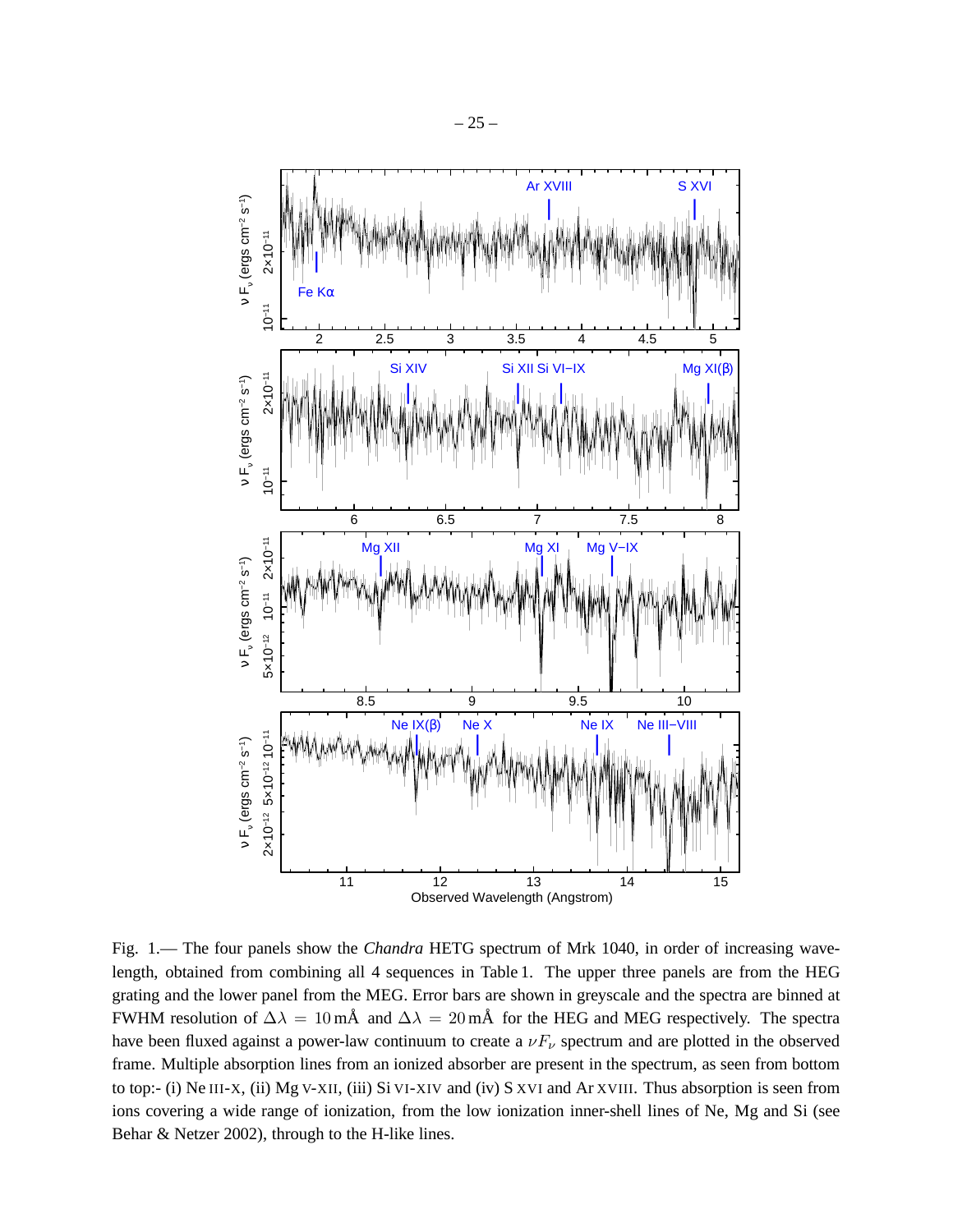

<span id="page-25-0"></span>Fig. 2.— A zoom-in showing the absorption line structure observed in Mrk 1040. The four panels show the data/model residuals to the *Chandra* MEG spectrum, binned at FWHM resolution, with respect to the baseline continuum consisting of a powerlaw with neutral absorption, as described in Section 3. The panels are plotted in the AGN rest frame (at  $z = 0.016652$ ), with energy shown on the lower x-axis and wavelength on the upper-axis. A wealth of absorption lines are seen in the spectrum, from top to bottom:- (a) Ne III-IX, (b) Ne IX-X, (c) Mg V-XI and (d) Si VI-XIII. Thus as well as the highly ionized He and H-like lines, absorption is seen from a range of inner K-shell lines of low to intermediate ionization, varying from O or F-like ions to Li-like ions. See Table 2 for details of the lines present in the spectra.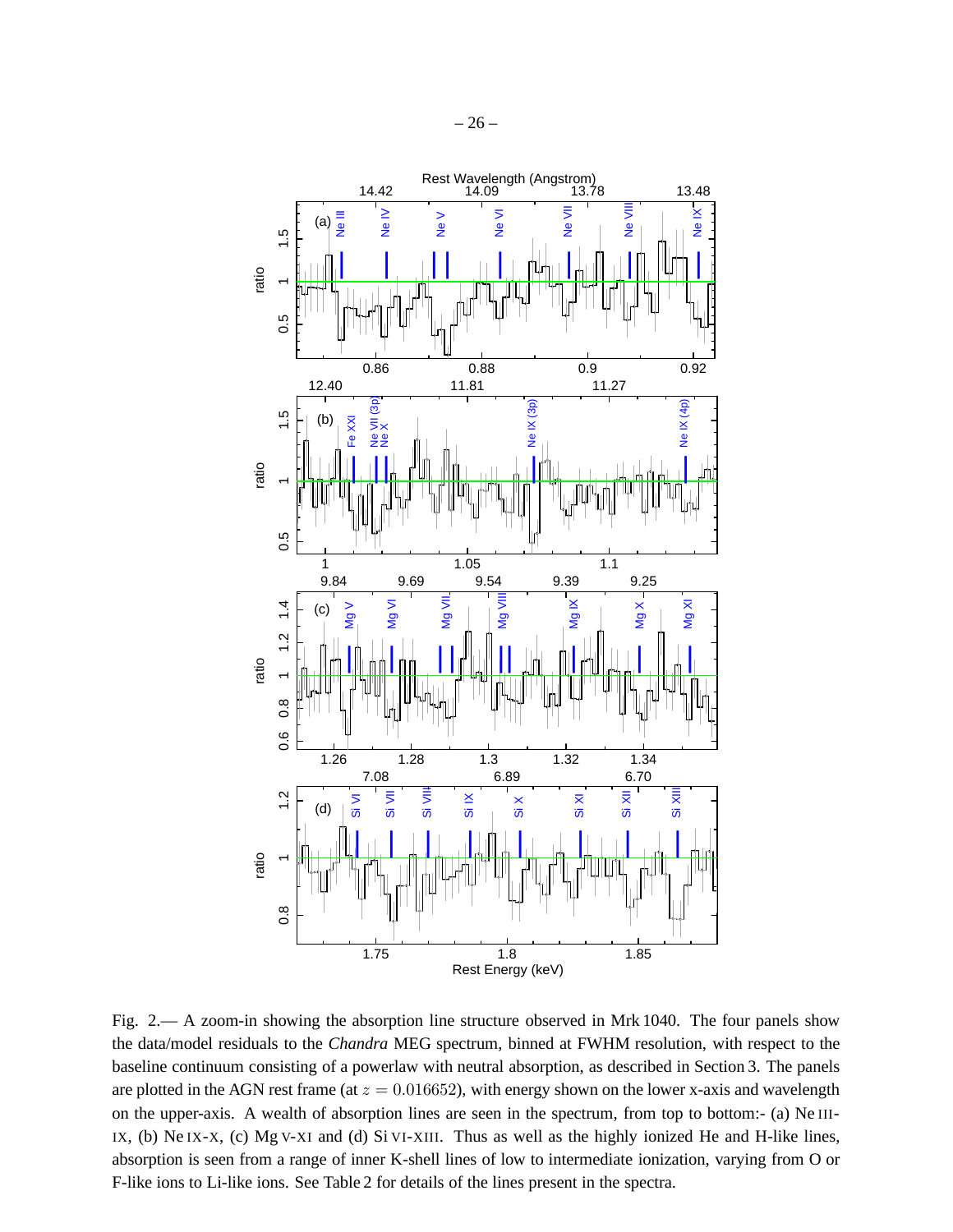

<span id="page-26-0"></span>Fig. 3.— As per Figure 2, but showing portions of the Chandra HEG spectrum of Mrk 1040 at FWHM resolution. The upper panel shows the Mg K-shell series of lines, the lower panel the Si K-shell series, each for different ionic charge states. The vertical blue lines mark the expected rest energy (wavelength) of the absorption lines for each charge state from [Behar & Netzer \(2002](#page-19-4)).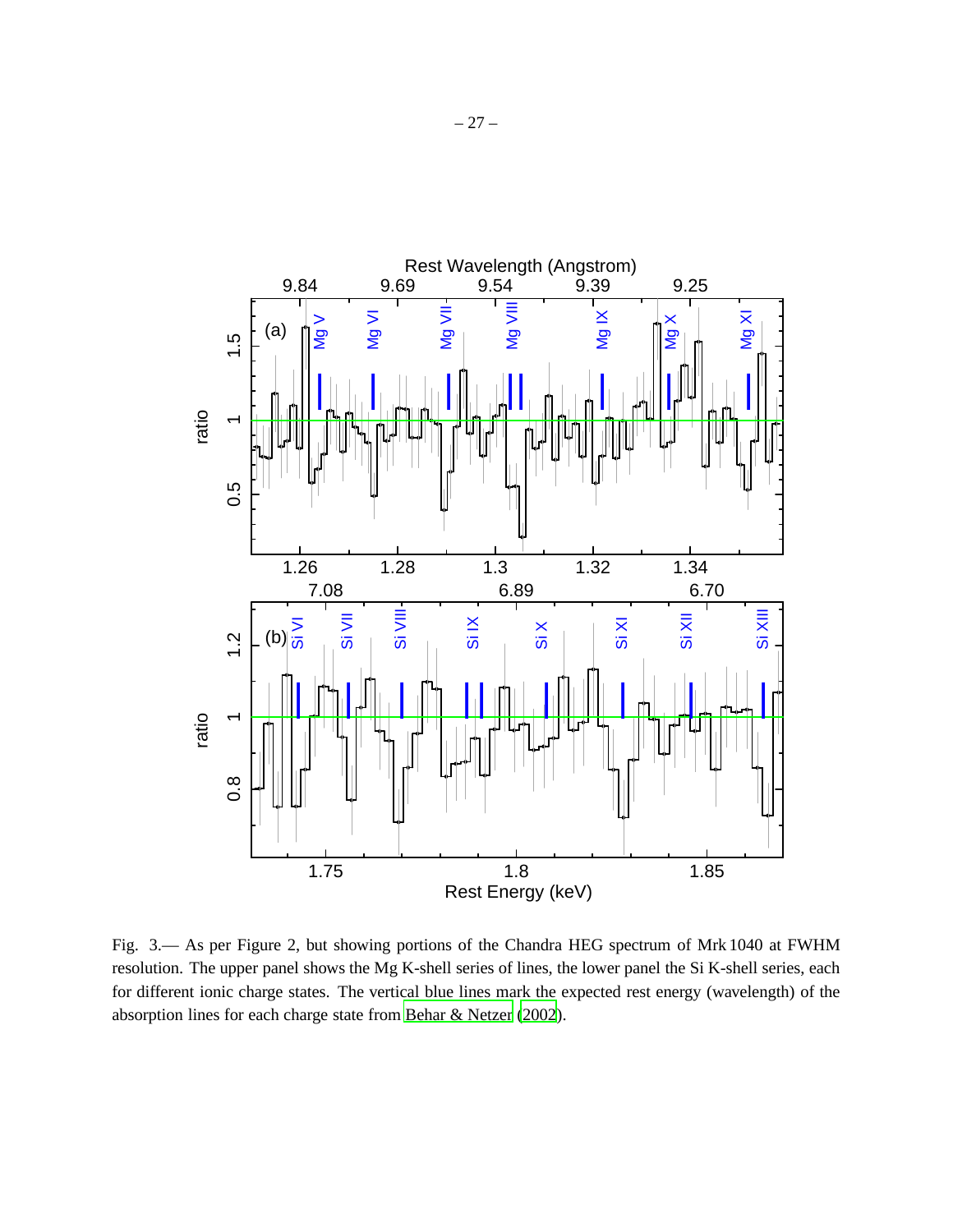

Fig. 4.— Velocity profiles of selected He-like and inner-shell absorption lines corresponding to, (a) Ne V, (b) Ne IX (He-β), (c) Mg VIII, (d) Mg XI, (e) Si VIII and (f) S XIII. The profiles for Ne are extracted from the MEG, while the other lines are extracted from the HEG, at HWHM resolution. Note negative velocities denote blue-shift compared to the expected rest frame energies listed in Table 2. The solid blue lines show the best-fit Gaussian profiles. Other nearby lines from adjacent ions are marked on the plots, while the Mg VIII absorption is from a resolved doublet centered on the stronger of the two lines. Generally, the absorption lines appear centered close to zero velocity (indicating no outflow), with their best fit line widths and velocity shifts reported in Table 2. See text for a detailed discussion.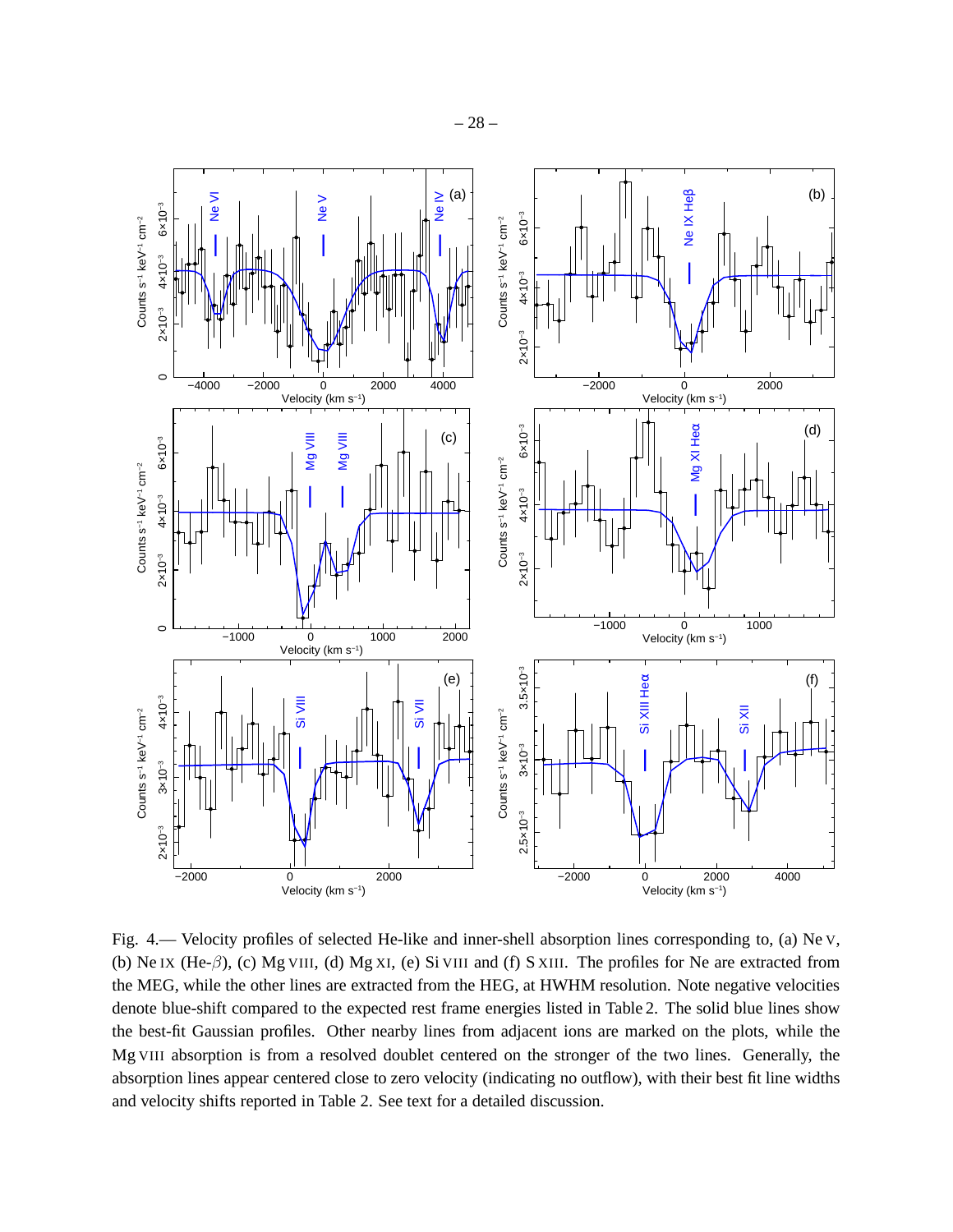

Fig. 5.— As per Figure 4, but showing the velocity profiles of selected H-like  $(1s - 2p)$  absorption lines corresponding to, (a) Ne X (He- $\alpha$ ), (b) Mg XII, (c) S XVI and (d) Ar XVIII. The profiles have been extracted from the HEG, with the exception of Ne X (MEG). As per the other profiles, the H-like line profiles generally appear to be unresolved, with outflow velocities consistent with zero (see Table 2). The Mg XII profile does appear to show evidence for a 2nd, blue-shifted component at  $-1400 \text{ km s}^{-1}$ , however this does not appear to be present in the other H-like profiles and this component is not confirmed in the MEG data. Note that the Ne X He- $\alpha$  profile contains a contribution from Fe XXI absorption red-wards of the absorption line profile and the velocity profile is better determined in the Lyman- $\beta$  line profile which is uncontaminated.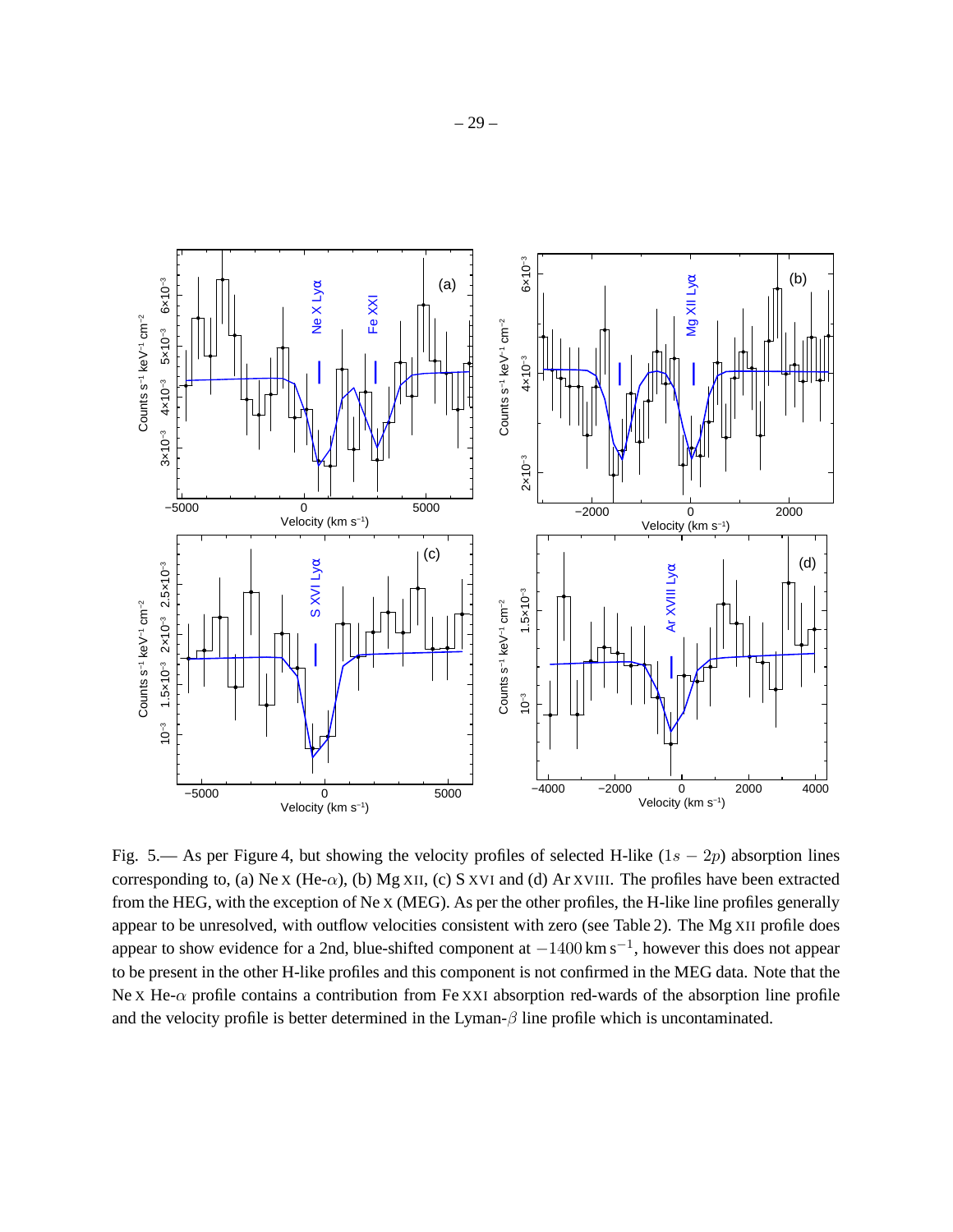

Fig. 6.— Zoom in around the Mg XI He-like triplet for the HEG spectrum, binned to HWHM resolution. Count rate data are shown in black, the model is shown in blue. Excess emission is present near the expected position of the forbidden and intercombination lines, as is marked on the plot, while absorption is clearly observed at the position of the resonance transition. The emission lines are unresolved with a velocity width of  $\sigma$  < 135 km s<sup>-1</sup>. Note the weak absorption immediately bluewards of the forbidden emission line is due to the Li-like resonance  $(1s \rightarrow 2p)$  line of Mg X.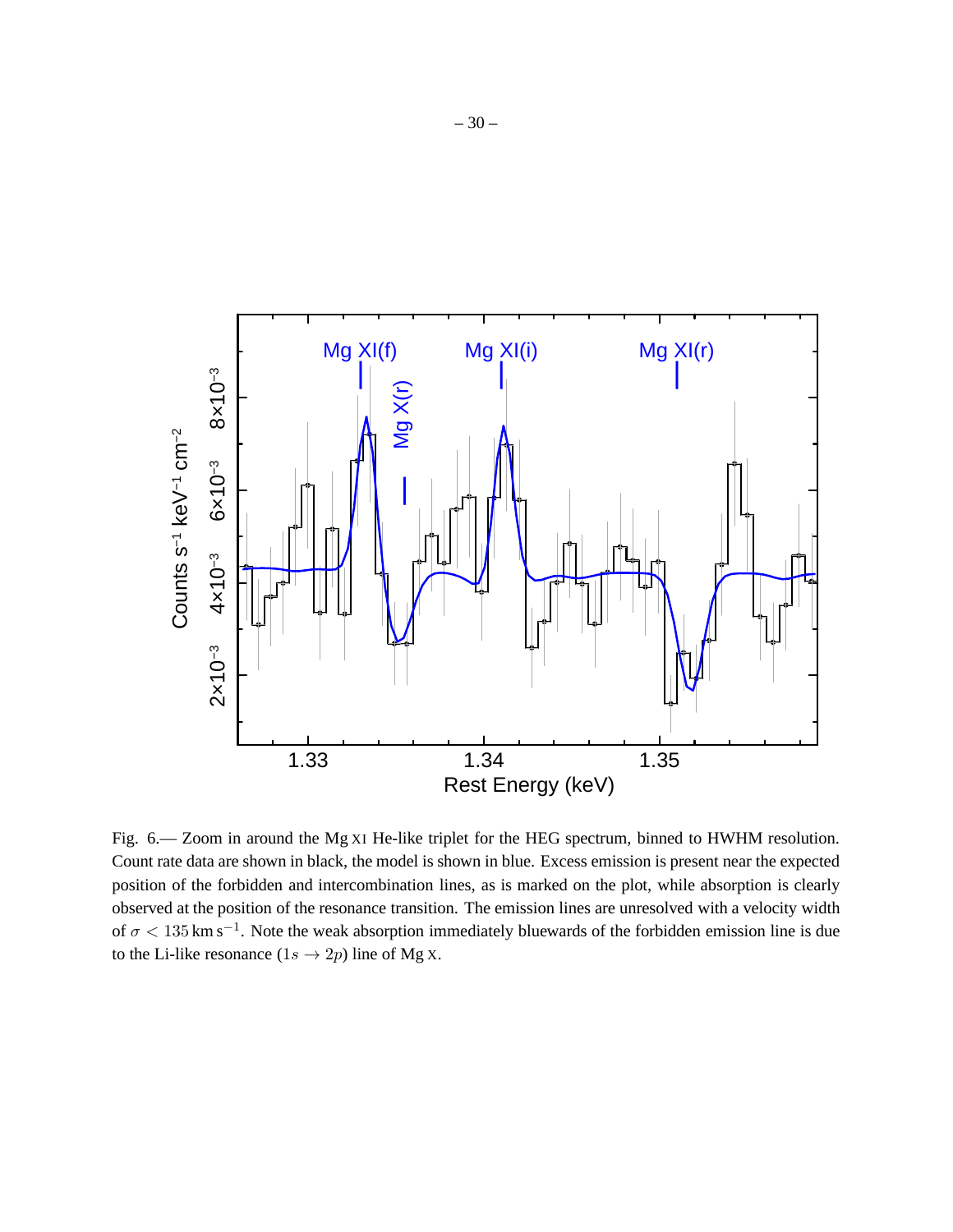

Fig. 7.— Iron K band ratio residuals to the HEG spectrum of Mrk 1040 (at HWHM resolution), compared to the best fit continuum and warm absorber model. The narrow iron  $K\alpha$  line at 6.4 keV, with an equivalent width of 44 eV, is clearly apparent and is unresolved with a upper-limit to its line width of  $\sigma < 28 \text{ eV}$  (or  $< 1300 \text{ km s}^{-1}$ ). A weak Compton shoulder (on the red-wing of the K $\alpha$  line) may also be present and the profile is consistent with reflection off distant, near neutral matter. Emission from the forbidden line of Fe XXV is present and is unresolved with a line width of  $\sigma < 14 \text{ eV}$  (or  $< 630 \text{ km s}^{-1}$ ) and also likely originates from distant matter. The line contribution of the warm absorber to the iron K profile is relatively modest, with some weak absorption predicted from the resonance lines of He and H-like Fe. Note that after accounting for the continuum curvature due to the warm absorber, no residuals from a broad emission line are apparent in the Fe K band.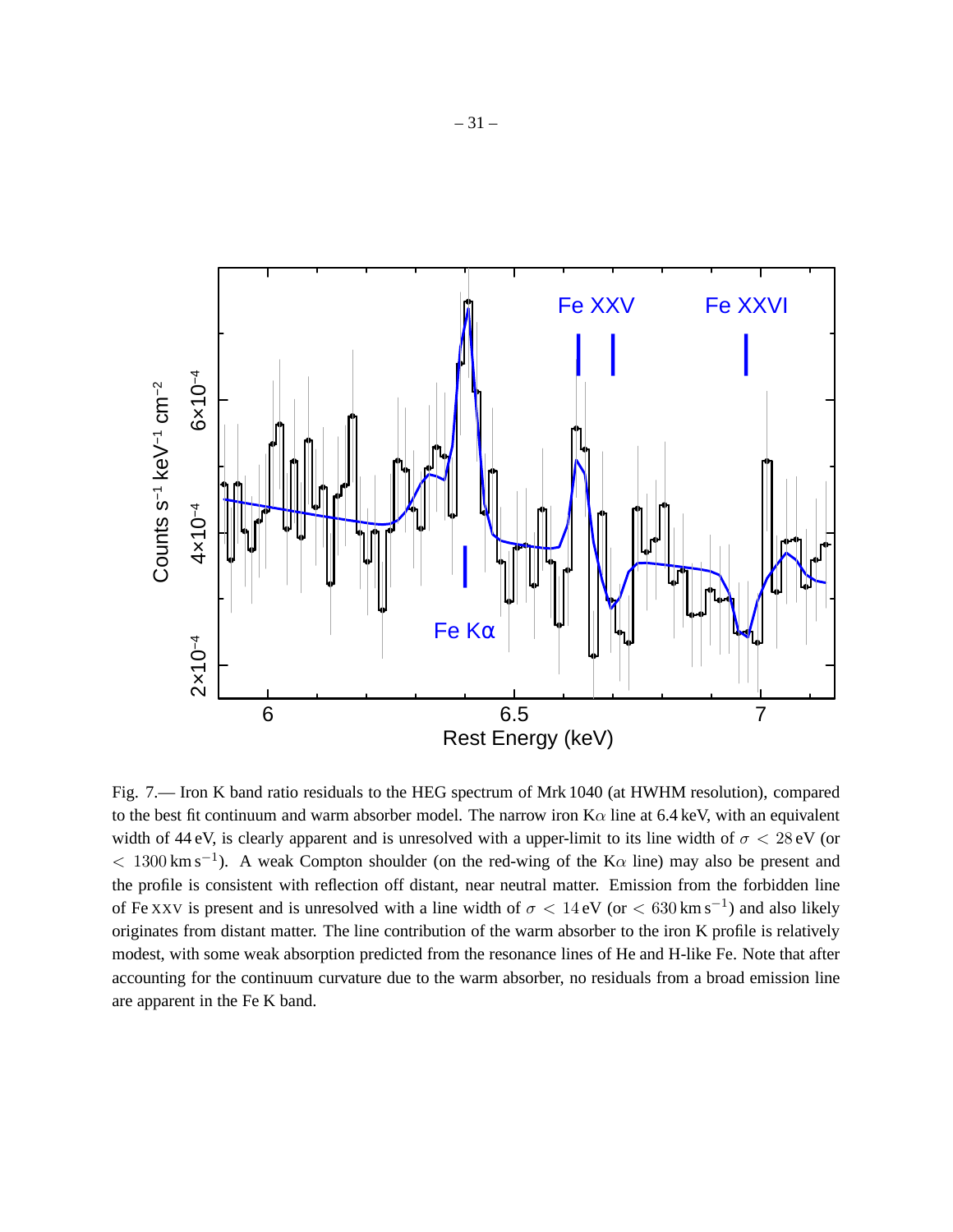

Fig. 8.— Broad band view of the Chandra HETG spectrum, binned by a factor  $\times$ 2 the FWHM resolution for clarity. In the upper (a) panel the fluxed spectrum is compared to a simple power-law continuum of  $\Gamma = 1.8$  fitted above 3 keV and attenuated only the Galactic absorption column. The curvature towards lower energies due to the warm absorber is apparent in the data/model ratio residuals. The lower panel (b) shows the spectrum with the best-fit warm absorber model overlaid. In this case the warm absorber model is able to account for the spectral curvature towards soft X-ray energies. Note that the emission lines have not been included at Mg or Fe K (due to the coarser binning adopted), these are shown in the previous Figures 6 and 7.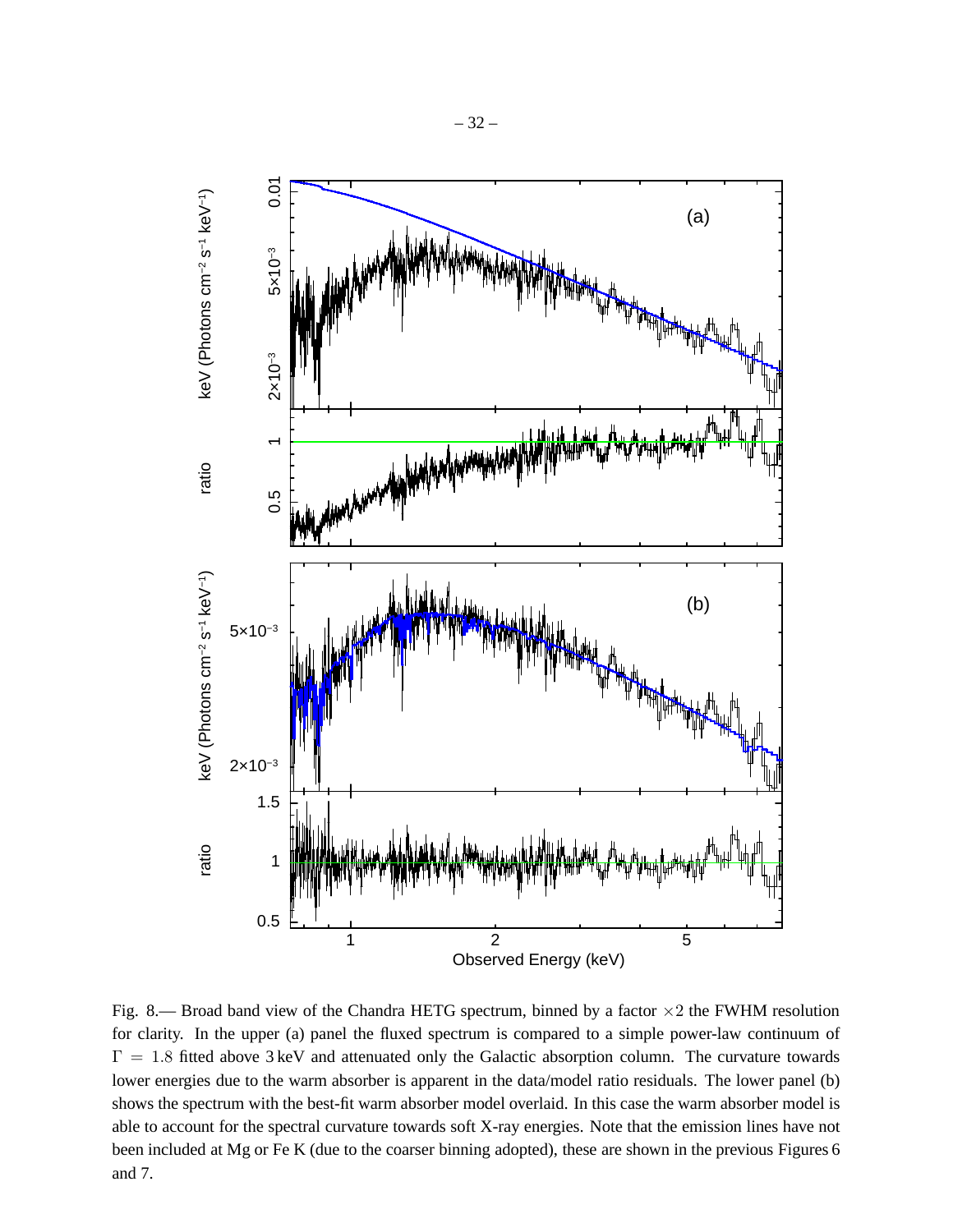

Fig. 9.— Relative contribution of respective warm absorption zones towards the attenuation of the soft Xray spectrum. The four absorption components, from lowest to highest ionization, correspond to the warm absorber zones listed in Table 4. The lower ionization zones 1 and 2 (panels a and b) have the largest opacity, with absorption due to inner shell Ne, Mg, Si; these zones are responsible for much of the soft X-ray spectral curvature and absorption line structure. The higher ionization zone 3 (panel c) contains absorption mainly due to Li and He-like ions, whilst the highest ionization zone (panel d) has the lowest opacity and contributes only to the H-like lines.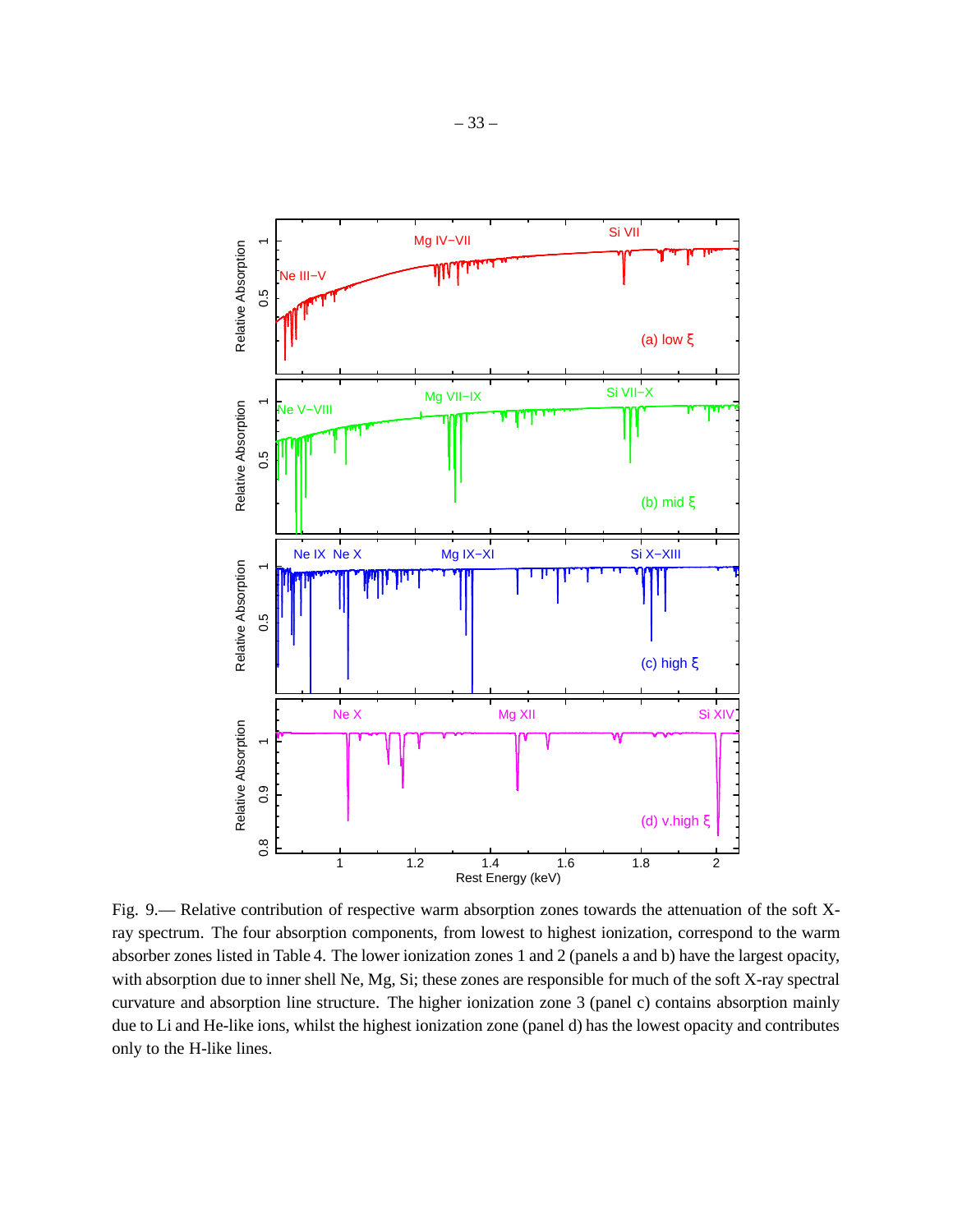

Fig. 10.— The warm absorber model, shown in blue, superimposed on the HETG spectrum binned at FWHM resolution. The upper panel shows the MEG data and the lower two panels the HEG data. A three zone warm absorber with ionization in the range  $\log(\xi/\text{erg cm s}^{-1}) = 0 - 2$  is able to account for the absorption in both the Ne (upper panel), Mg (middle panel) and Si (lower panel) bands, covering the lower ionization inner-shell absorption lines to the highly ionized He/H-like lines. The warm absorber parameters are tabulated in Table 4 and the net velocities of the zones appear consistent with zero, suggesting that none of the zones appear to be associated with outflowing gas.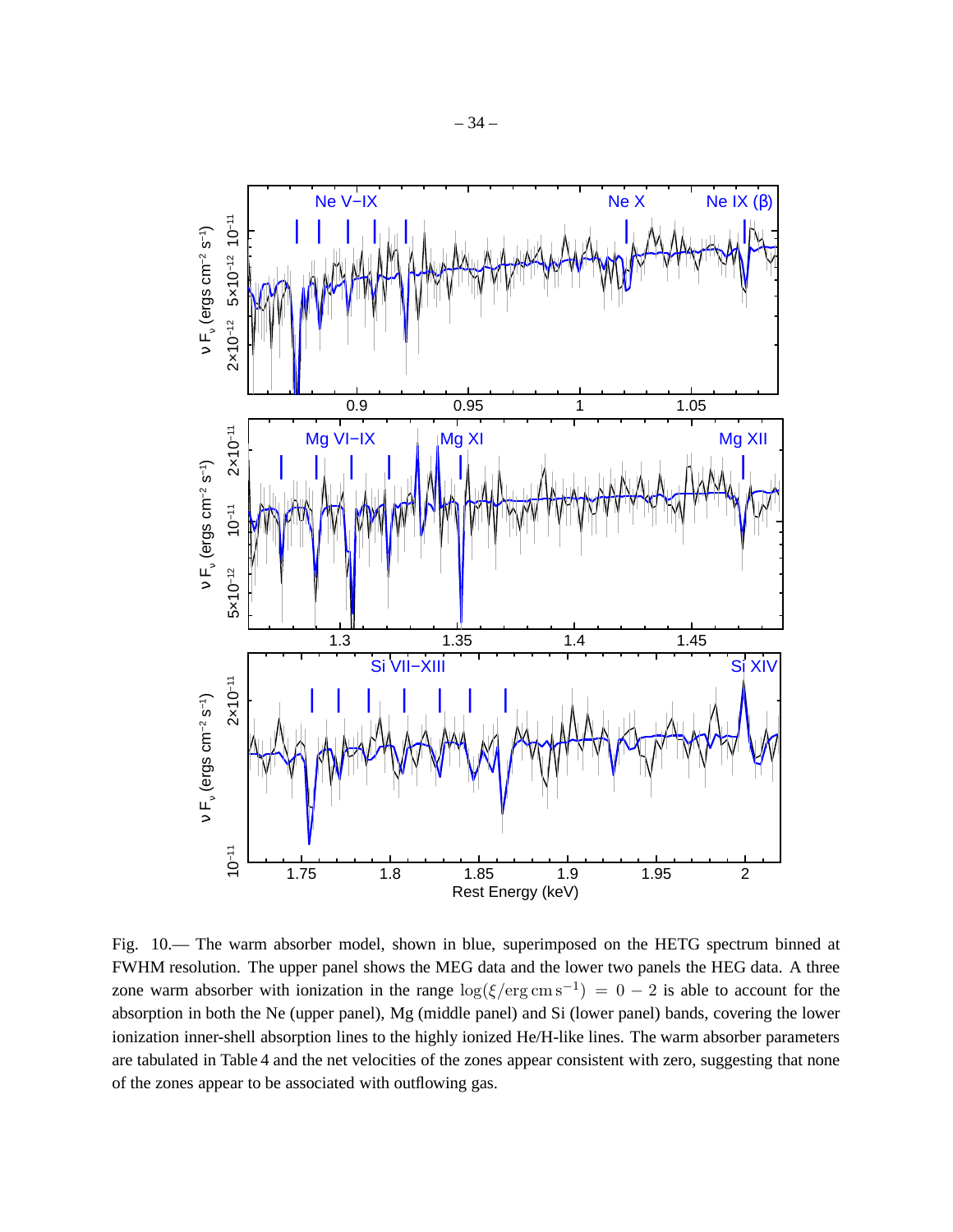

Fig. 11.— Comparison between warm absorber models in the Ne (upper panel) and Mg (lower panel) Kshell bands. The solid blue line shows the best fit absorber model as described in Section 4.2, which assumes a steep UV to soft X-ray photoionizing continuum of  $\Gamma = 2.5$  and is able to reproduce all of the absorption features shown. On the other hand the dotted red line shows an alternative absorber model, where a flat  $\Gamma = 2$  photoionizing continuum has been assumed from  $1 - 1000$  Rydberg. This latter model is unable to reproduce the depths of the low ionization inner shell absorption lines that are apparent from Ne V-VIII and Mg VI-IX and can only account for high ionization lines, such as Ne IX or Mg XI. Thus the warm absorber models are sensitive to the assumed slope of the intrinsic soft X-ray continuum. Note the spectra have been binned to the FWHM resolution of the MEG and HEG respectively.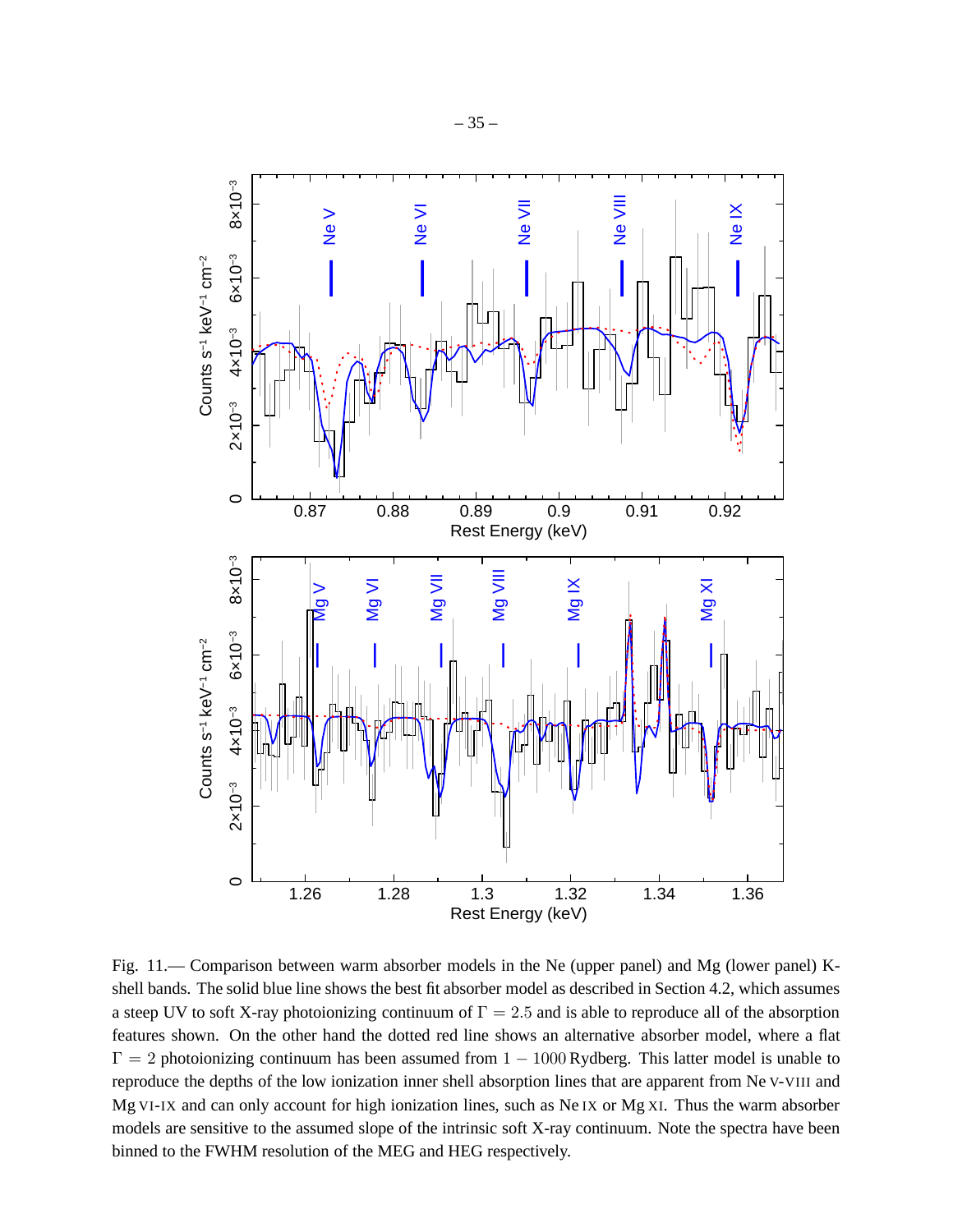

Fig. 12.— HST imaging observations of the nucleus of Mrk 1040. The left hand plot shows the WFPC2 image of Mrk 1040 at [O III]  $\lambda$ 5007 showing the central  $2.5 \times 2.5$ " region of the galaxy centered on the AGN (white cross). North is up, east is to the left. At the distance of Mrk 1040 the scale is 330 pc arcs<sup>-1</sup>. The position of the two slits used for the HST STIS observations (with the G430M grating) are marked A and B respectively. Slit A is positioned along the major axis of the galaxy. The middle and right panels show the results of the kinematics obtained from the [O III] line fitting for the two slit positions versus the position (in arcseconds) from the AGN center. The top panels shows the velocity shift of the [O III] emission vs. position, where negative values denote blueshift. Thus a small component of outflow of  $\sim -200 \,\mathrm{km \, s^{-1}}$  is found within  $\pm 0.2$ <sup>"</sup> of the nucleus in both of the slit A and B spectra, while a small blueshifted component is seen up to 0.5′′ SW of the nucleus for slit A only – this latter component may be due to rotation. The middle panels show the FWHM of the [O III] line components fitted, while the lower panel shows the relative [O III] flux vs. position. The different colored points illustrate the kinematics of different components of [O III] selected on FWHM. Thus blue, green, and red points signify the widest, second widest, and third widest components respectively, as can be seen from their FWHM values in the middle panels.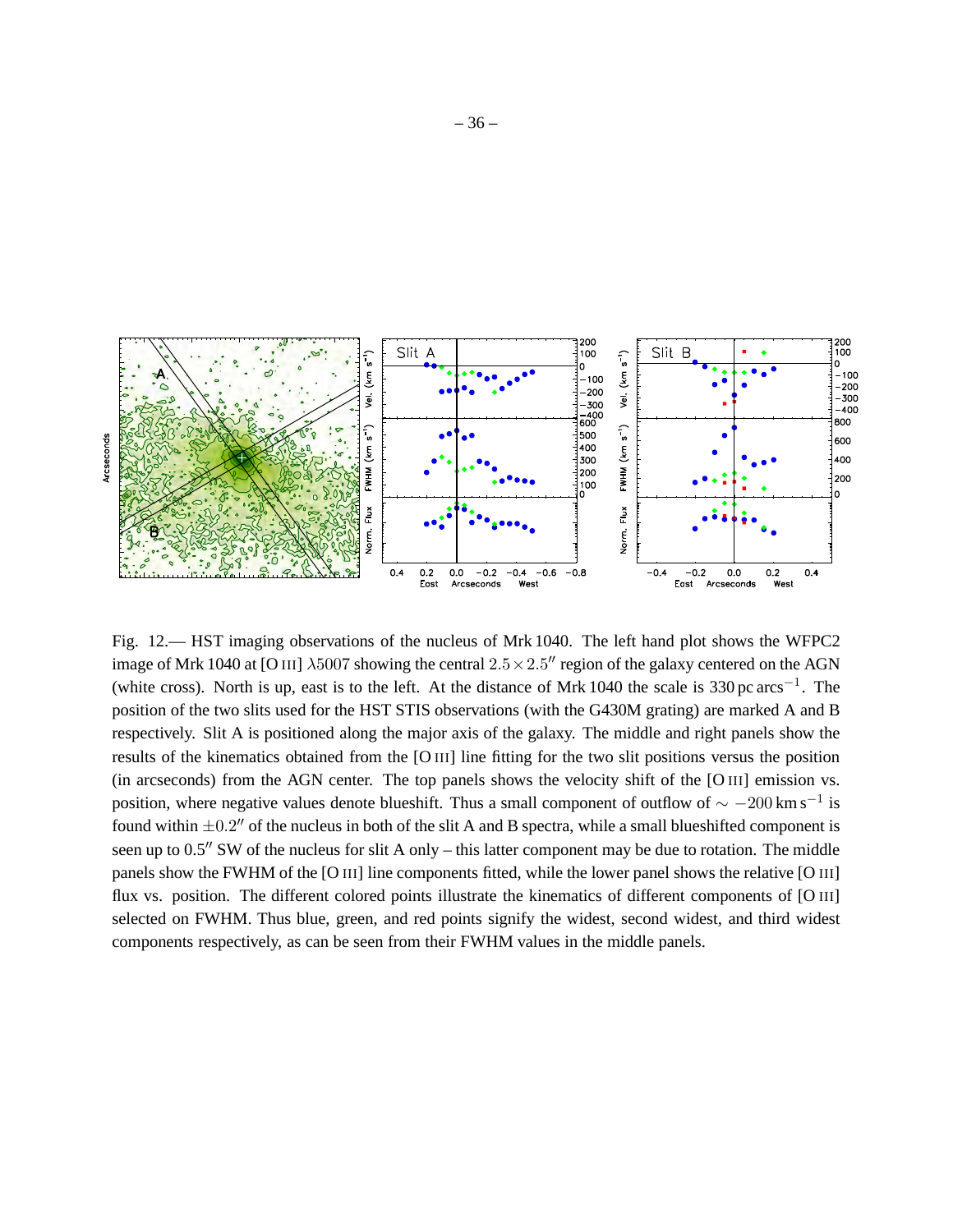| Obsid | Start Date/Time <sup><math>a</math></sup> | Inst       | Exposure (ks) | Net Rate $s^{-1}$ |
|-------|-------------------------------------------|------------|---------------|-------------------|
| 15075 | 2014-02-25 04:00:17                       | <b>HEG</b> | 28.6          | $0.231 \pm 0.004$ |
|       |                                           | <b>MEG</b> |               | $0.432 \pm 0.004$ |
| 15076 | 2013-10-19 09:24:53                       | <b>HEG</b> | 19.7          | $0.237 \pm 0.005$ |
|       |                                           | <b>MEG</b> |               | $0.444 \pm 0.005$ |
| 16571 | 2014-03-03 12:26:42                       | <b>HEG</b> | 89.6          | $0.240 \pm 0.002$ |
|       |                                           | <b>MEG</b> |               | $0.453 \pm 0.002$ |
| 16584 | $2014 - 02 - 2601 \cdot 17 \cdot 35$      | <b>HEG</b> | 60.0          | $0.247 \pm 0.002$ |
|       |                                           | <b>MEG</b> |               | $0.459 \pm 0.003$ |
| Total |                                           | <b>HEG</b> | 197.8         | $0.238 \pm 0.001$ |
|       |                                           | <b>MEG</b> | 197.8         | $0.457 \pm 0.002$ |
|       |                                           |            |               |                   |

Table 1. Summary of Mrk 1040 Chandra Observations

<sup>a</sup>Observation Start/End times are in UT.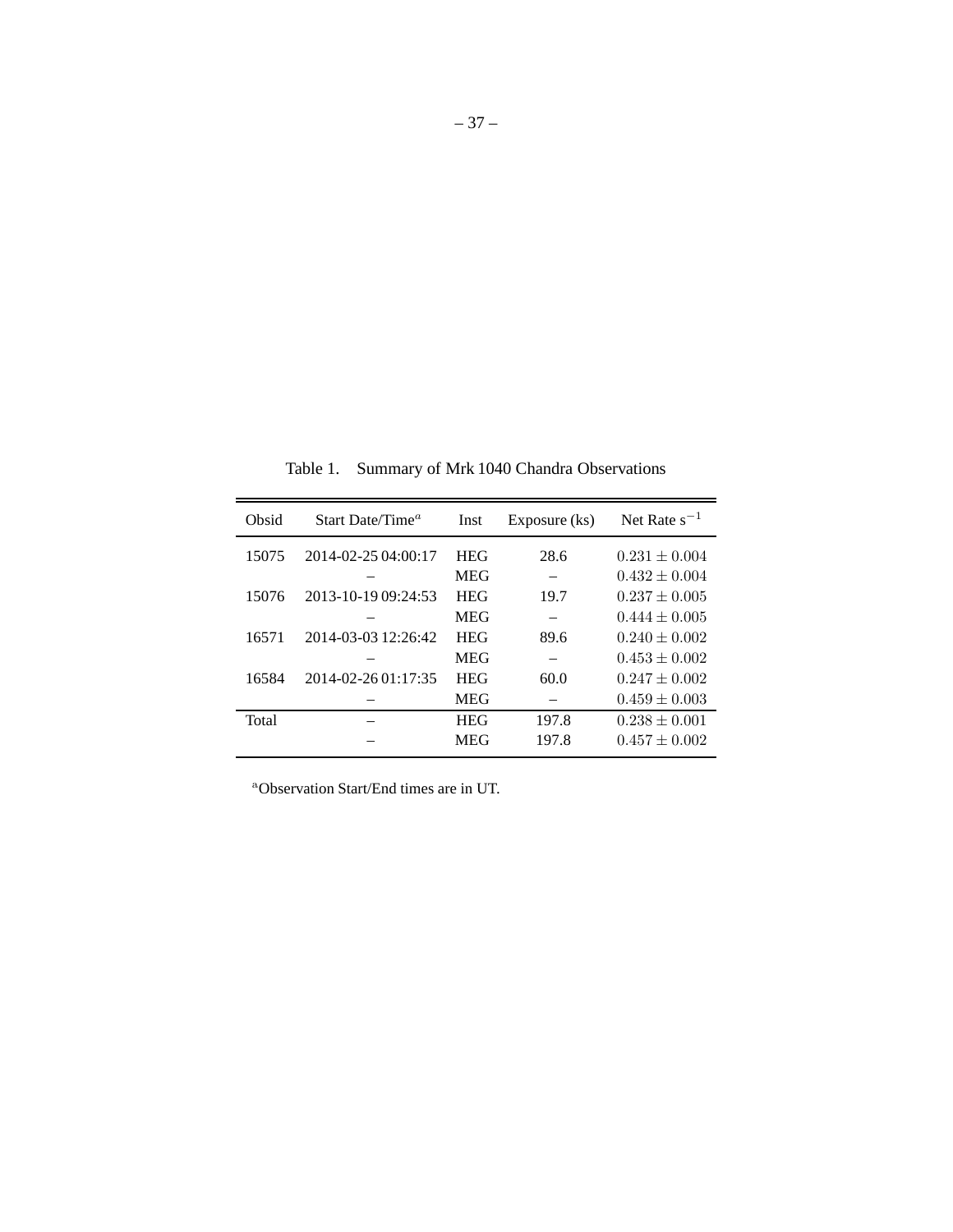| Line ID                     | $E_{\rm rest}^{\phantom{\dag}}{}^a$ | $E_{\rm lab}{}^a$ | $v_{\text{out}}^{\quad b}$ | $\sigma_\text{width}{}^c$    | EW(eV)               | $\Delta C^d$ |
|-----------------------------|-------------------------------------|-------------------|----------------------------|------------------------------|----------------------|--------------|
| Ne IV (N-like)              | $861.8 \pm 0.6$                     | 862.7             | $+310 \pm 210$             | $170^{+140}_{-120}$          | $-1.3 \pm 0.5$       | 8.1          |
| Ne $V$ (C-like)             | $873.1 \pm 0.7$                     | 873.0             | $-30 \pm 240$              | $490 \pm 200$                | $-3.8^{+0.9}_{-0.7}$ | 30.3         |
| Ne VI (B-like)              | $883.3^{+1.0}_{-0.8}$               | 883.4             | $+30^{+270}_{-340}$        | $170^t$                      | $-0.9 \pm 0.5$       | 6.7          |
| Ne IX He- $\alpha$          | $921.5^{+0.6}_{-0.8}$               | 922.0             | $+160^{+260}_{-195}$       | < 520                        | $-1.4^{+0.8}_{-0.5}$ | 13.0         |
| Ne IX He- $\beta$           | $1073.4 \pm 0.6$                    | 1073.7            | $+80 \pm 170$              | $225\substack{+140 \\ -100}$ | $-1.6^{+0.5}_{-0.4}$ | 21.2         |
| Ne x Ly- $\alpha^f$         | $1018.5^{+2.7}_{-0.8}$              | 1021.5            |                            | $\qquad \qquad -$            | $-1.7 \pm 0.5$       | 11.5         |
| Ne x Ly- $\beta$            | $1211.0^{+0.6}_{-0.4}$              | 1210.9            | $-25^{+100}_{-150}$        | < 270                        | $-0.7 \pm 0.3$       | 9.6          |
| $MgV$ (O-like)              | $1264.2 \pm 0.4$                    | 1263.1            | $-260\pm100$               | $<100\,$                     | $-0.8 \pm 0.4$       | 6.1          |
| Mg VI (N-like)              | $1274.9 \pm 0.4$                    | 1275.8            | $+210\pm100$               | $< 100^t$                    | $-0.9 \pm 0.4$       | 6.5          |
| Mg VII (C-like)             | $1289.4^{+0.4}_{-0.3}$              | 1289.0            | $-90^{+70}_{-90}$          | $<280\,$                     | $-0.9 \pm 0.4$       | 7.1          |
| Mg VIII $(B\text{-like})^e$ | $1305.6 \pm 0.2$                    | 1305.4            | $-50^{+45}_{-40}$          | $<105\,$                     | $-1.5^{+0.4}_{-0.2}$ | 20.7         |
| Mg VIII $(B\text{-like})^e$ | $1303.5^{+0.5}_{-0.7}$              | 1303.2            | $-70^{+160}_{-115}$        | $105^t$                      | $-1.0^{+0.5}_{-0.4}$ | 7.7          |
| Mg XI He- $\alpha$          | $1351.7^{+0.4}_{-0.7}$              | 1352.2            | $+110^{+200}_{-90}$        | $150^{+110}_{-95}$           | $-1.1^{+0.5}_{-0.4}$ | 19.8         |
| Mg XII Ly- $\alpha$         | $1472.0^{+0.6}_{-0.8}$              | 1472.2            | $+40^{+160}_{-120}$        | $150^{+140}_{-90}$           | $-1.1^{+0.4}_{-0.5}$ | 14.6         |
| Si VII (O-like)             | $1756.1^{+0.6}_{-1.1}$              | 1755.4            | $-120^{+190}_{-120}$       | < 150                        | $-0.9 \pm 0.5$       | 7.8          |
| Si VIII (N-like)            | $1770.3^{+0.5}_{-0.7}$              | 1771.4            | $+185^{+120}_{-85}$        | $< 150^t$                    | $-1.1^{+0.5}_{-0.4}$ | 12.6         |
| Si XI (Be-like)             | $1827.2^{+1.2}_{-1.0}$              | 1829.2            | $+330^{+160}_{-120}$       | $< 210\,$                    | $-0.9 \pm 0.4$       | 6.4          |
| Si XII (Li-like)            | $1847.1 \pm 0.9$                    | 1845.5            | $-260 \pm 150$             | $< 210^t$                    | $-0.7 \pm 0.4$       | 6.3          |
| Si XIII He- $\alpha$        | $1865.2^{+0.8}_{-0.7}$              | 1865.0            | $-30^{+110}_{-130}$        | $< 210^t$                    | $-1.2 \pm 0.5$       | 12.4         |
| S XVI Ly- $\alpha$          | $2624.1^{+2.1}_{-1.9}$              | 2622.0            | $-240^{+220}_{-240}$       | $<520\,$                     | $-5.4^{+2.1}_{-1.7}$ | 22.5         |
| Ar XVIII Ly- $\alpha$       | $3322.6 \pm 1.6$                    | 3320.6            | $-180\pm150$               | < 950                        | $-3.4^{+2.3}_{-1.7}$ | 8.5          |

Table 2. Gaussian Profiles of Prominent Soft X-ray Absorption Lines

 ${}^aE_{\text{rest}}$  is the measured line centroid (units eV), in the AGN rest frame.  $E_{\text{lab}}$  denotes the expected lab-frame energy, which for the He or H-like lines are taken from www.nist.gov, while values for the inner shell lines (O through to Li-like ions) are taken from Behar & Netzer (2002). Where a line is a (unresolved) doublet, the weighted mean of the expected lab energies is calculated.

<sup>b</sup>Velocity shift of absorption line in km s<sup>-1</sup>. Negative values denote blue-shift, positive values redshift, with the uncertainty range given at 90% confidence.

<sup>c</sup>Intrinsic 1 $\sigma$  velocity width of absorption line in km s<sup>-1</sup>.

<sup>d</sup>Improvement in fit statistic after modeling Gaussian absorption profile.

<sup>e</sup>Resolved absorption line doublet modeled by two Gaussian profiles.

<sup>f</sup>The velocity shift and width of the Ne X Lyman- $\alpha$  is poorly determined, due to the presence of the nearby Fe XXI absorption line.

<sup>t</sup>Velocity width of line tied to the best-fit value from an adjacent line.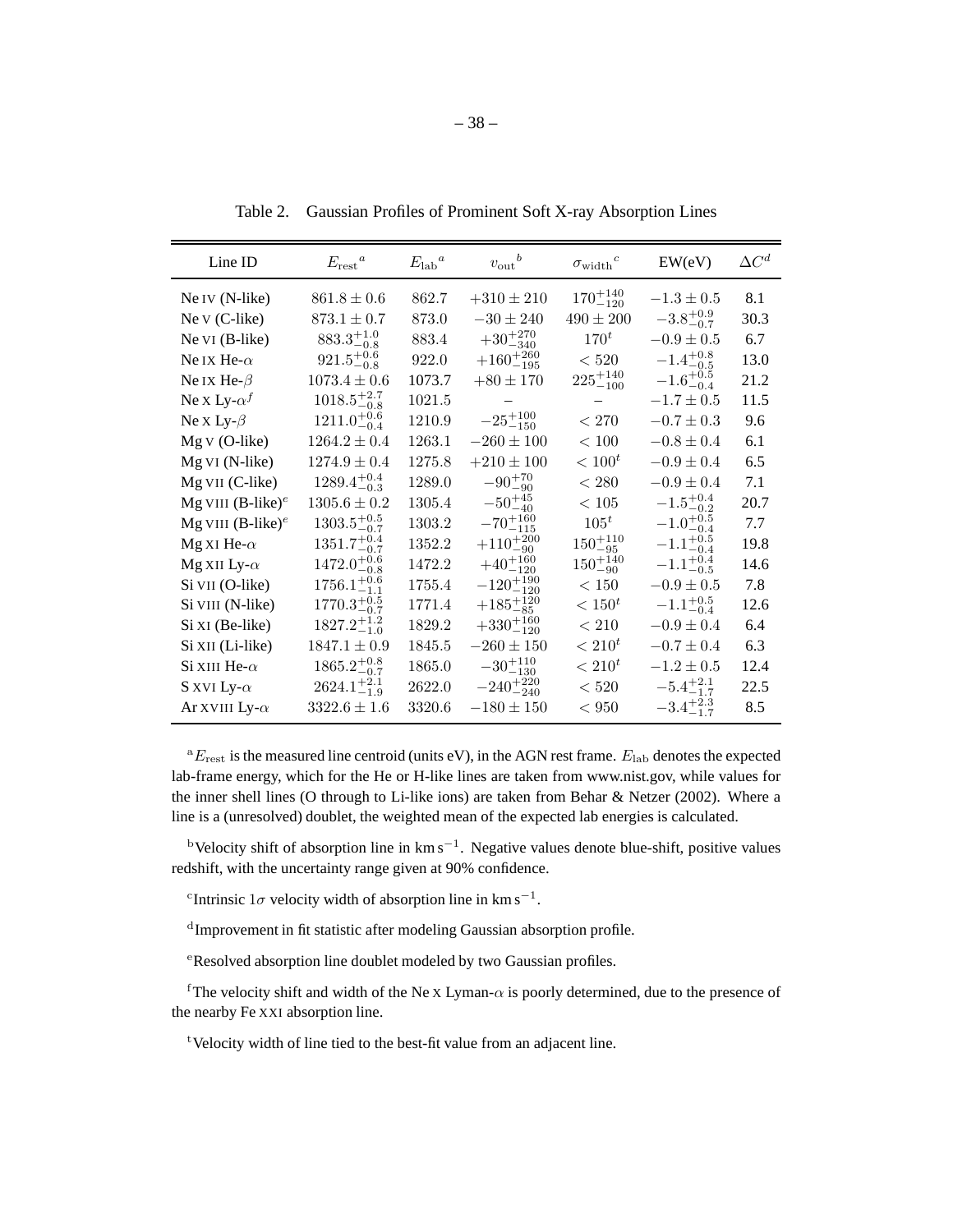| Line                | $E_{\text{quasar}}^a$ | $Flux^b$               | $\mathbf{E}\mathbf{W}^c$ | $\sigma_{v}{}^d$ | $\setminus C^e$ |
|---------------------|-----------------------|------------------------|--------------------------|------------------|-----------------|
| MgXI(f)             | $1333.3\pm0.5$        | $0.70^{+0.45}_{-0.40}$ | $1.1 \pm 0.7$            | < 135            | 9.7             |
| MgXI(i)             | $1341.2\pm0.5$        | $0.70^{+0.48}_{-0.39}$ | $1.1 \pm 0.7$            | $< 135^t$        | 9.7             |
| Si XIV Ly- $\alpha$ | $1999^{+15}_{-8}$     | $0.42^{+0.26}_{-0.24}$ | $1.3 \pm 0.8$            | $<$ 390          | 8.3             |
| Fe K $\alpha$       | $6403^{+12}_{-8}$     | $1.8^{+0.7}_{-0.5}$    | $44^{+17}_{-12}$         | < 1310           | 35.2            |
| Fe XXV $(f)$        | $6630^{+13}_{-6}$     | $0.70^{+0.45}_{-0.49}$ | $17 + 11$                | ${}< 630$        | 6.3             |

Table 3. X-ray Emission Lines in the Chandra HETG Spectrum of Mrk 1040

<sup>a</sup>Measured line energy in quasar rest frame, units eV.

<sup>b</sup>Photon flux, units  $\times 10^{-5}$  photons cm<sup>-2</sup> s<sup>-1</sup>

<sup>c</sup>Equivalent width in quasar rest frame, units eV.

 $d_{1\sigma}$  velocity width, units km s<sup>-1</sup>.

e Improvement in C-statistic upon adding line to model.

t Indicates parameter is tied.